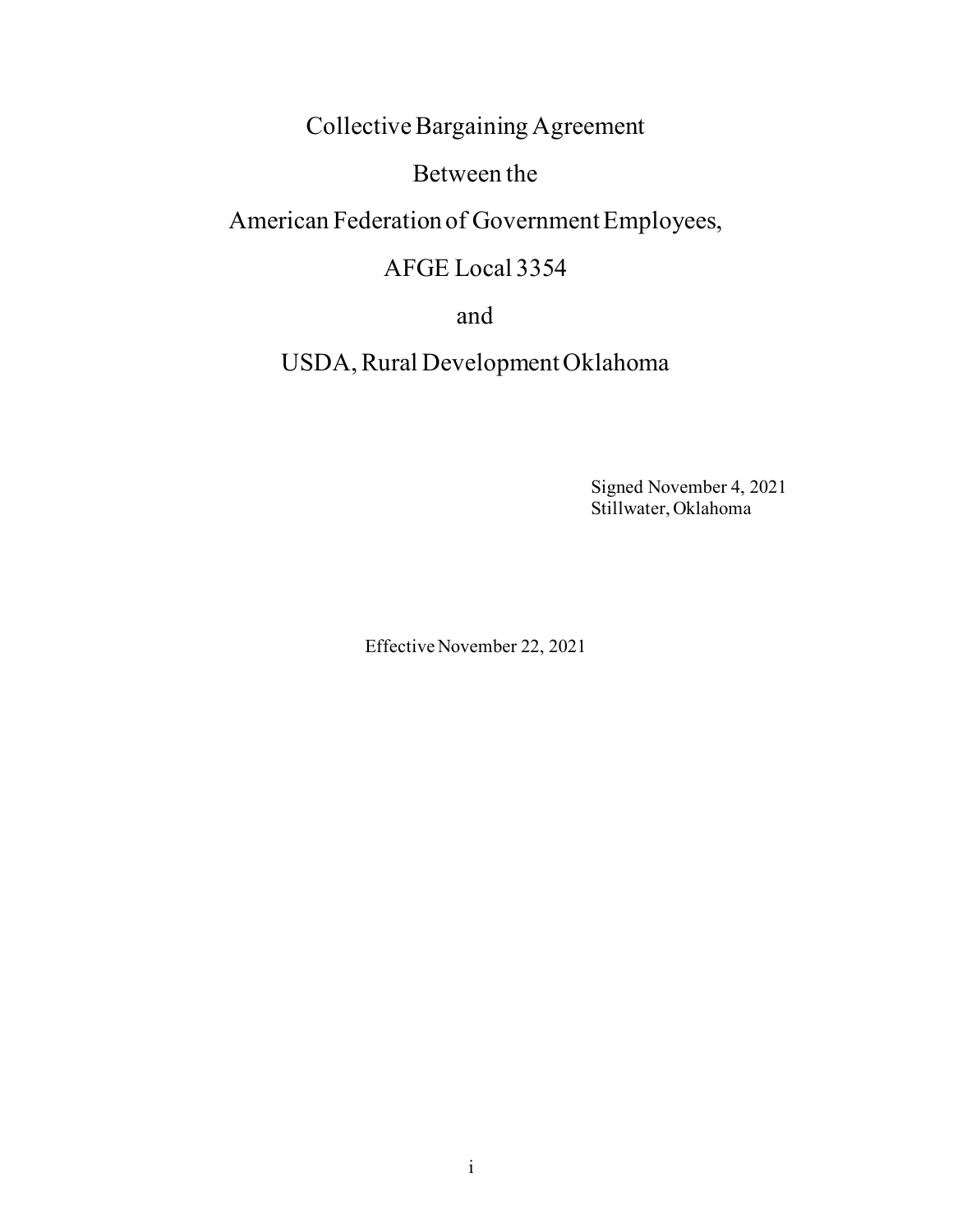#### **TABLE OF CONTENTS**

#### Preamble

- Article 01 Parties to the Agreement
- Article 02 Agreement Terms
- Article 03 Union and Management Rights
- Article 04 Employee Rights
- Article 05 Mid-term Bargaining
- 06 Dues Withholding
- Article 06 Dues Withholding<br>Article 07 Duration of Agreement
- Article 08 Official Travel
- Article 09 Health and Safety
- 10 Hours of Duty
- Article 10 Hours of Duty<br>Article 11 Pay Administration
- Article 12 Holiday Work
- Article 13 Union Use of Official Facilities
- Article 14 Reduction-In-Force and Transfer of Function
- Article 15 Training and Career Development
- Article 16 Employee Awards and Recognition
- Article 17 Equal Employment Opportunity
- Article 18 Performance Management
- Article 19 Disciplinary and Adverse Actions
- Article 20 Grievance Procedure
- Article 21 Merit Promotion
- Article 22 Details and Reassignments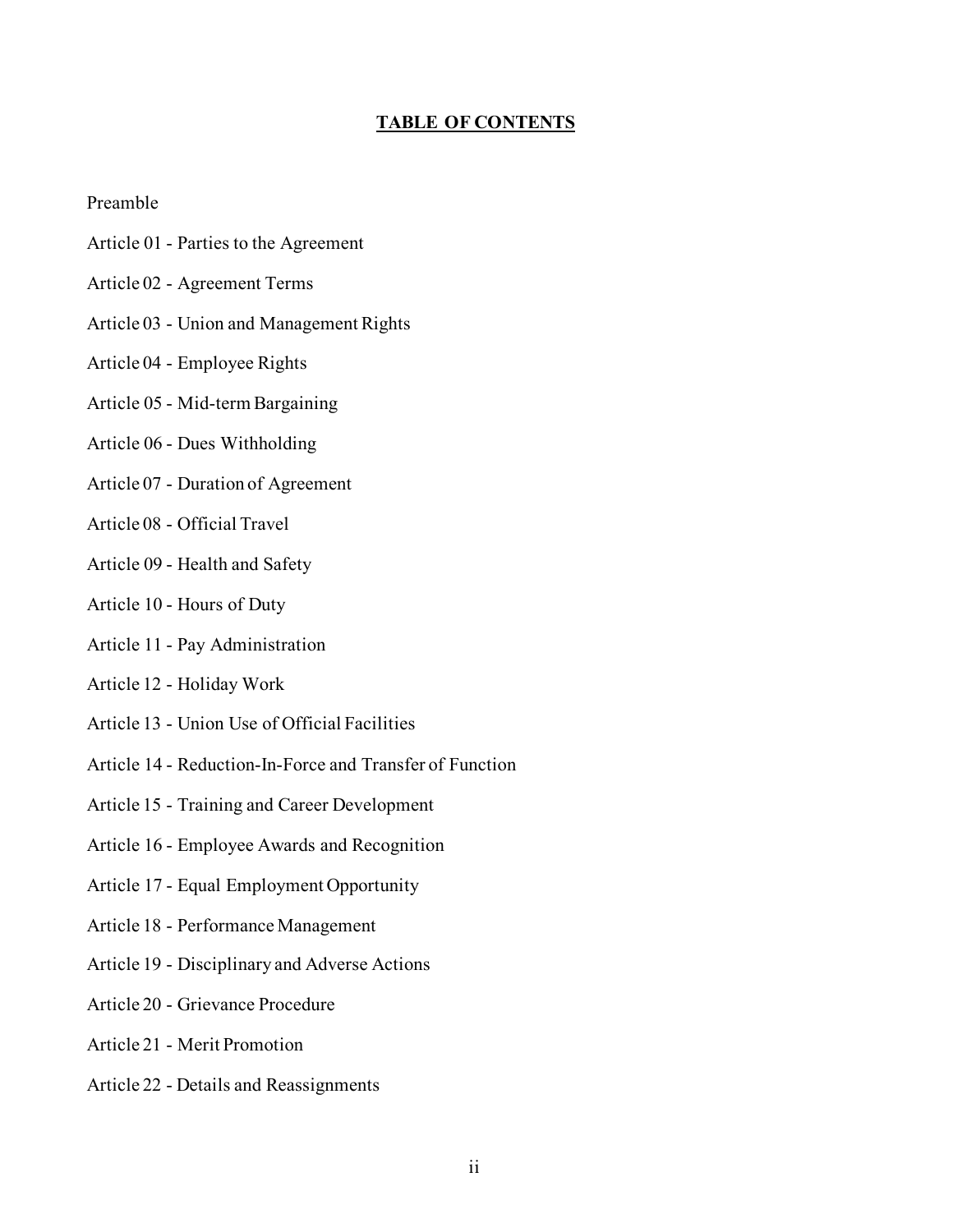Article 23 - Official Time

- Article 24 Leave and Absences
- Article 25 Temporary, Probationary and Part-time Employees
- Article 26 Workers Compensation
- Article 27 Employee Assistance
- Article 28 Official Personnel Files
- Article 29 Alternative Dispute Resolution

Signature Page

Appendix 1 - Federal Service Labor-Management Relations Statute

 Appendix 2 - Certificate of Representative and Certification for Inclusion in Existing [Non-Professional Unit](#page-53-0)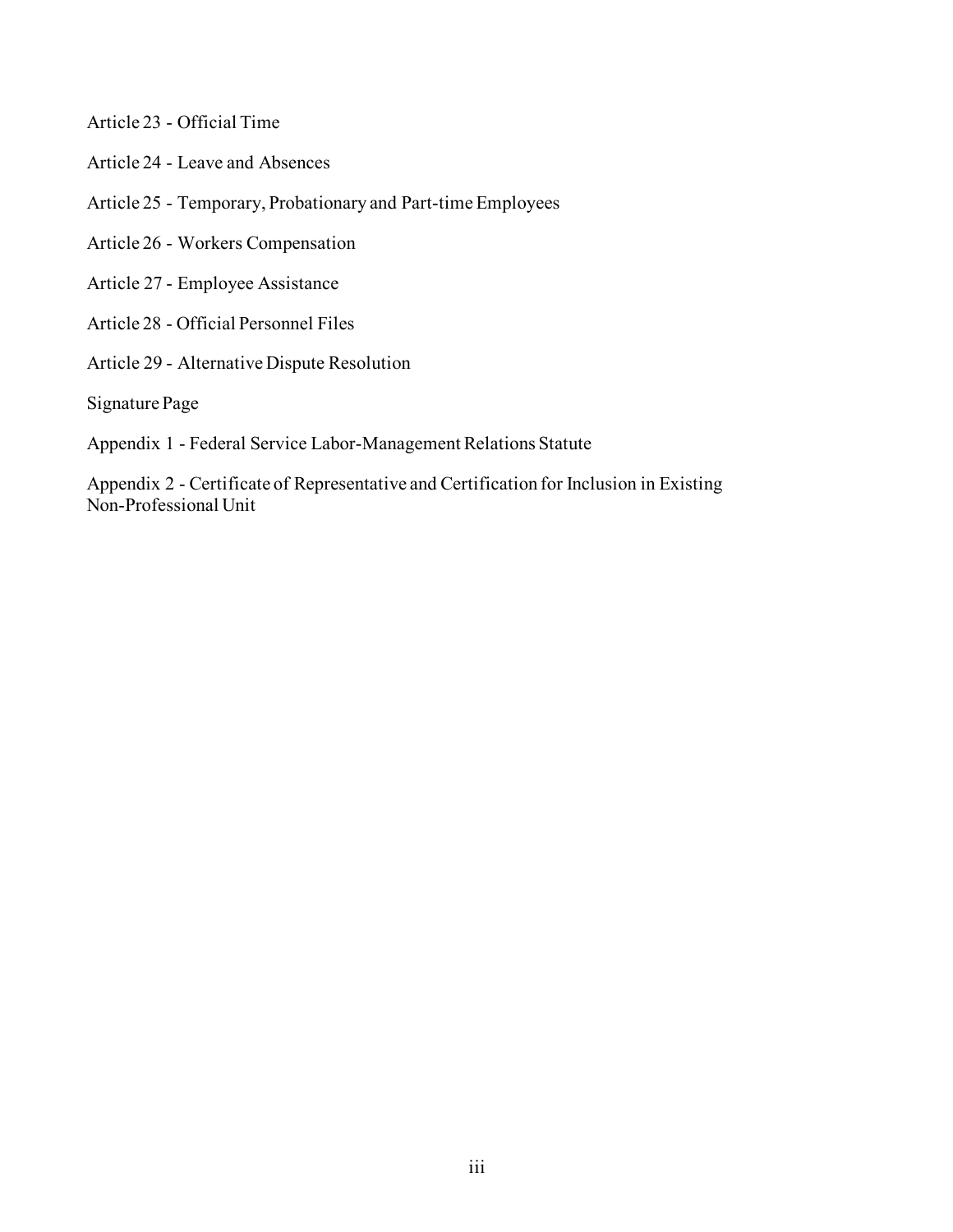#### Preamble

 subject to all applicable statutes and existing regulations issued by the U.S. Office of Personnel Management, the Labor Management Agreement, together with any and all subsequent supplemental agreements and/or amendments, constitute a total Agreement and is entered into byand between the U.S. Department of Agriculture (USDA), Oklahoma Rural Development, hereinafter referred to as the Agency and the American Federation of Government Employees (AFGE), AFL-CIO, Local 3354, hereinafter referred to as the Union. A copy of the Federal LaborManagement Relations Statute is contained in Appendix 1. Pursuant to the policy set forth in the Federal Service Labor Management Relations Statute and

It is the intent and purpose of the parties to:

 Promote and improve the efficient and effective administration of programs by USDA, Rural Development Oklahoma.

 Improve the working conditions of employees within the meaning of the Federal Service Labor-Management Relations Statute (the Statute);

 Establish and foster a basic understanding of personnel policies, procedures and practices, and matters affecting the conditions of employment; and,

 Provide a means for amicable discussion and adjustment of matters of mutual interest at USDA,Rural Development Oklahoma.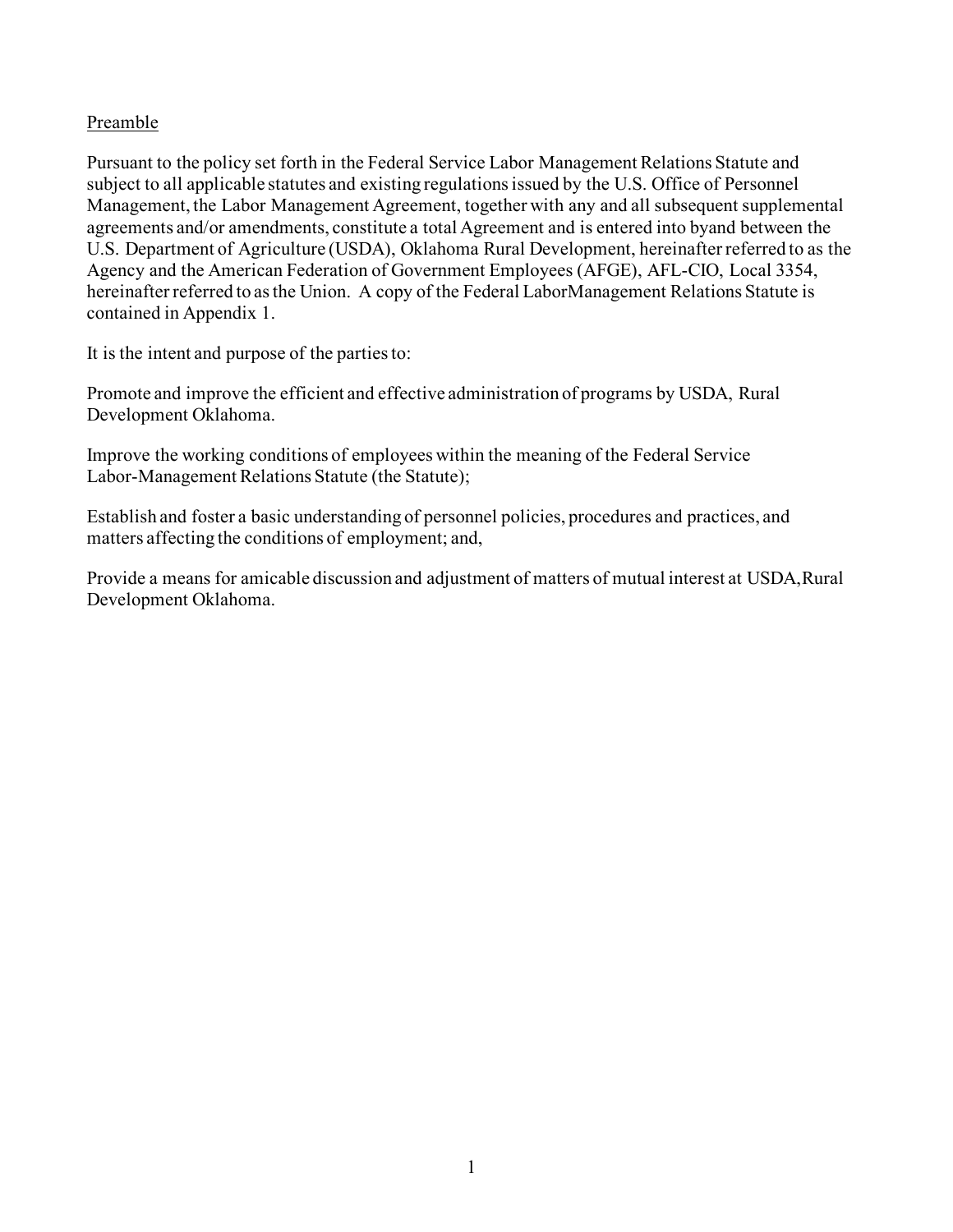#### Article 1 - Parties to the Agreement

#### Section 1 - Recognition

 The Agency recognizes the right of Employees to organize, bargain collectively, and participate through labor organizations of their own choosing in decisions which affect them.

 The Agency recognizes AFGE Local 3354 as the exclusive representative of all employees in the bargaining unit as defined below, hereinafter referred to as "employees" or "bargaining unit employee(s)."

#### Section 2 - Bargaining Unit

 The unit of recognition covered by this Agreement is that unit certified by the Federal Labor Relations Authority (FLRA) in Case No. DA-RP-90040 approved on December 15, 1999, and Case No. DA-RP-01-0009 dated April 11, 2001. A copy of the Certification of Representative anda copy of the Certification For Inclusion In Existing Non-Professional Unit are contained in Appendix 2. The bargaining unit as reflected on the above-cited Certifications is described as:

| Included: | All professional and nonprofessional federal employees of the U.S. |
|-----------|--------------------------------------------------------------------|
|           | Department of Agriculture, Rural Development in Oklahoma.          |

 Excluded: All temporary employees with no expected continuation of employment ofmore than 90 days; management officials; and employees described in 5 U.S.C. 7112(b)(2), (3), (4), (6) and (7).

#### Section 3 - Federal Labor Relations Authority

 The Parties agree that any questions related to the bargaining unit status of any position(s) will be Relations Authority. resolved in accordance with applicable rules, regulations and procedures of the Federal Labor

#### Section 4 - Coverage

 This Agreement covers all professional and non-professional employees. This Agreement does not States Code, Section 7112(b)(7), and temporary employees with no expected continuationof employment of more than 90 days. cover management officials, supervisors, confidential employees, employees engaged in federal personnel work in other than a purely clerical capacity, employees described in Title 5, United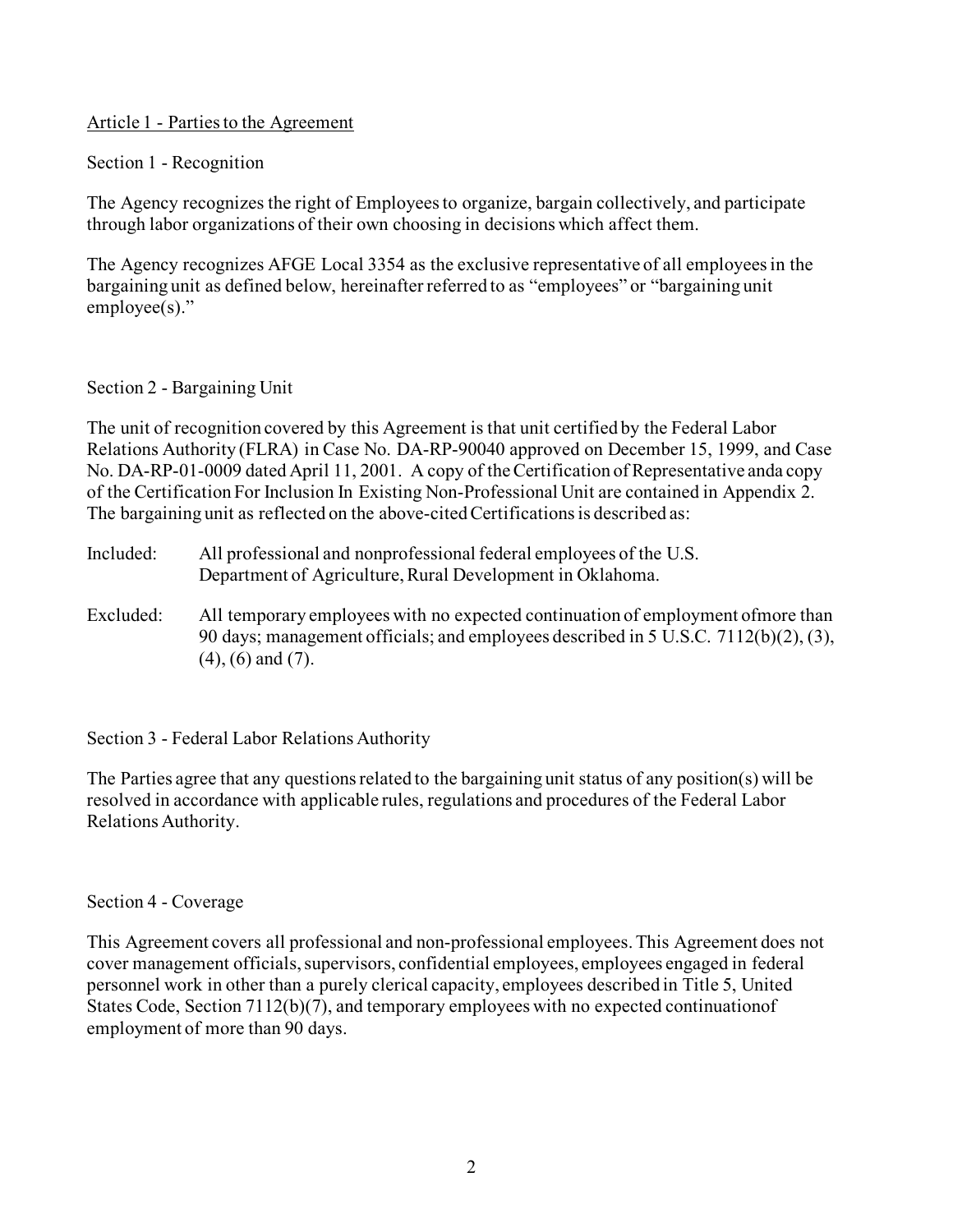#### Article 2 - Agreement Terms

Days are calendar days unless otherwise noted.

## Article 3 - Union and Management Rights

Section 1 - Union Rights

 The Union has not waived any of its statutory rights nor any statutory rights of its Employees by entering into this Agreement.

 There shall be no restraint, interference with or coercion against any Union officials or representatives in the exercise of their rights under 5 USC Chapter 71 because of the performanceof duties within the scope of this Agreement, or against any bargaining unit member for filing a grievance, or acting as a witness under this Agreement, the Statute or applicable regulations.

#### Section 2 - Representation

 The Union is the exclusive representative of the bargaining unit and is entitled to act on behalf of bargaining unit employees. The Union is responsible for representing the interests of all employees in the bargaining unit without discrimination and without regard to Union membership.

 Designated officers or representatives of the Union have the right to represent the employees within the entire bargaining unit. Management will recognize representatives designated by the Union.

 The Union will provide, annually or when changes occur, to management a list showing the distribution of representational duties for each officer and steward. The Union will match, to theextent possible, this distribution with each officer and steward's duty station.

 The Union has the right to represent an employee or group of employees in presenting a grievanceor when raising matters of concern or dissatisfaction with Management.

 The Union has exclusive right to represent employees under the negotiated grievance procedure inthis Agreement.

 An employee or group of employees may present a grievance or complaint without representationby the Union.

 The Union shall be a party to all formal discussions and grievance proceedings involving conditions of employment.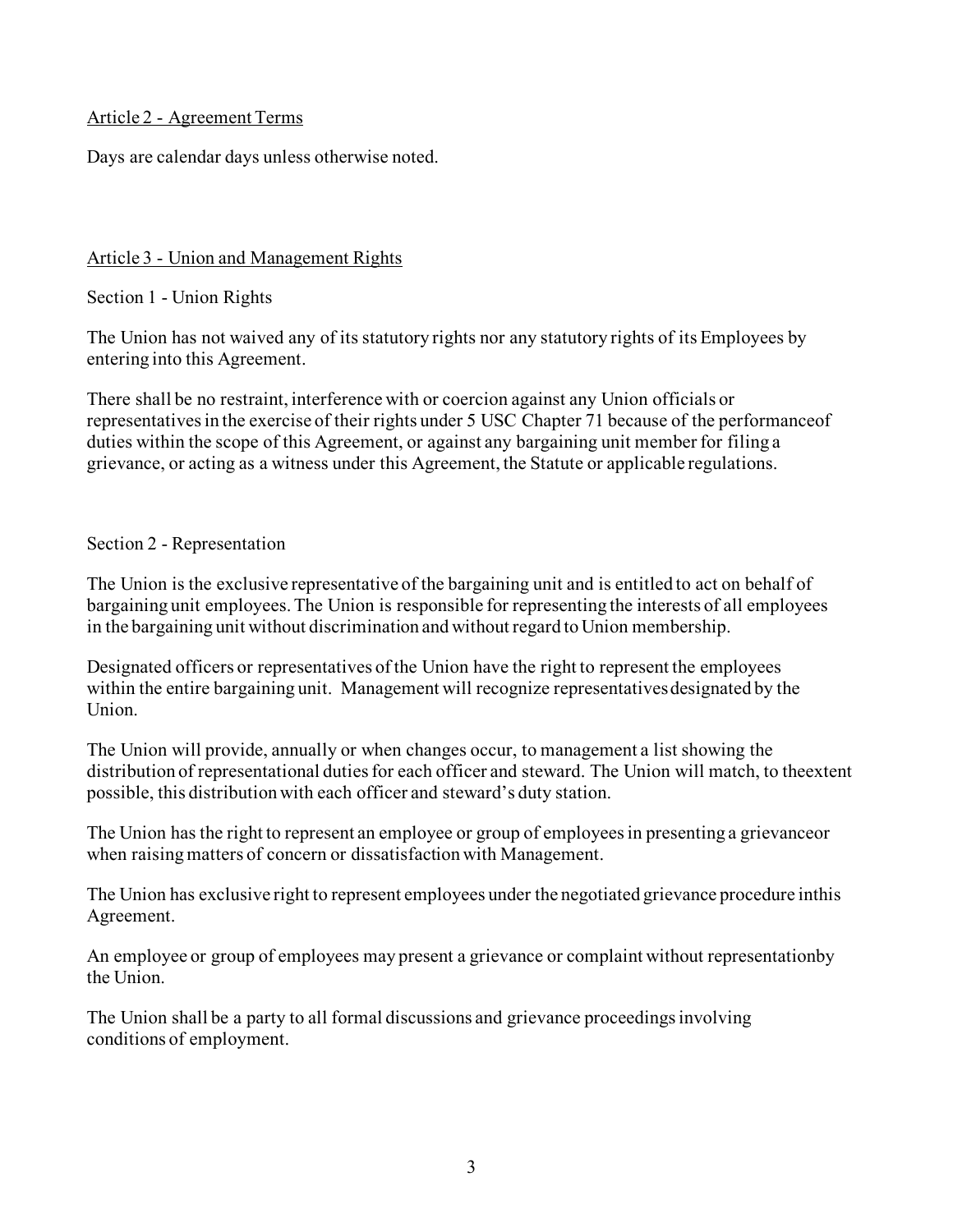#### Section 3- Formal Discussions

 The Union shall be given the opportunity to be represented at any formal discussion between oneor more representatives of the Agency and one or more employees in the bargaining unit or their representatives concerning any grievance or any personnel policy or practice or other general condition of employment.

 The Union Vice Presidentor designeewill be given reasonablenoticeof, and provided reasonabletime, to be present at formal discussions concerning any grievance, personnel policy or practice, orother general condition of employment. The determination of reasonableness will be based upon the circumstances of each case.

Section 4 - Management Rights

 Subject to 5 USC 7106(b) nothing in this Agreement shall affect the authority of any management official of the Agency:

 To determine the mission, budget, organization, number of employees, and internal security practices.

In accordance with applicable laws:

 To hire, assign, direct, layoff and retain employees, or to suspend, remove, reduce in grade or pay,or take other disciplinary action against such employees;

 personnel by which the Agency's operations shall be conducted; To assign work, to make determinations with respect to contracting out, and to determine the

 With respect to filling positions, to make selections for appointments from among properly rankedand certified candidates for promotion or from any other appropriate source; and, To take whateveractions may be necessary to carry out the Agency mission during emergencies.

Article 4 - Employee Rights

Article 4 - Employee Rights<br>Section 1 - Organizational Rights

Each employee shall have the right to:

 Form, join, or assist any labor organization, or to refrain from such activity, freely and without fearof penalty or reprisal; and each employee shall be protected in the exercise of such right.

 Act for a labor organization in the capacity of a representative and the right, in that capacity, to present the views of the labor organization to the head of the agency and other officials of the executive branch of the Government, the Congress, or other appropriate authorities; and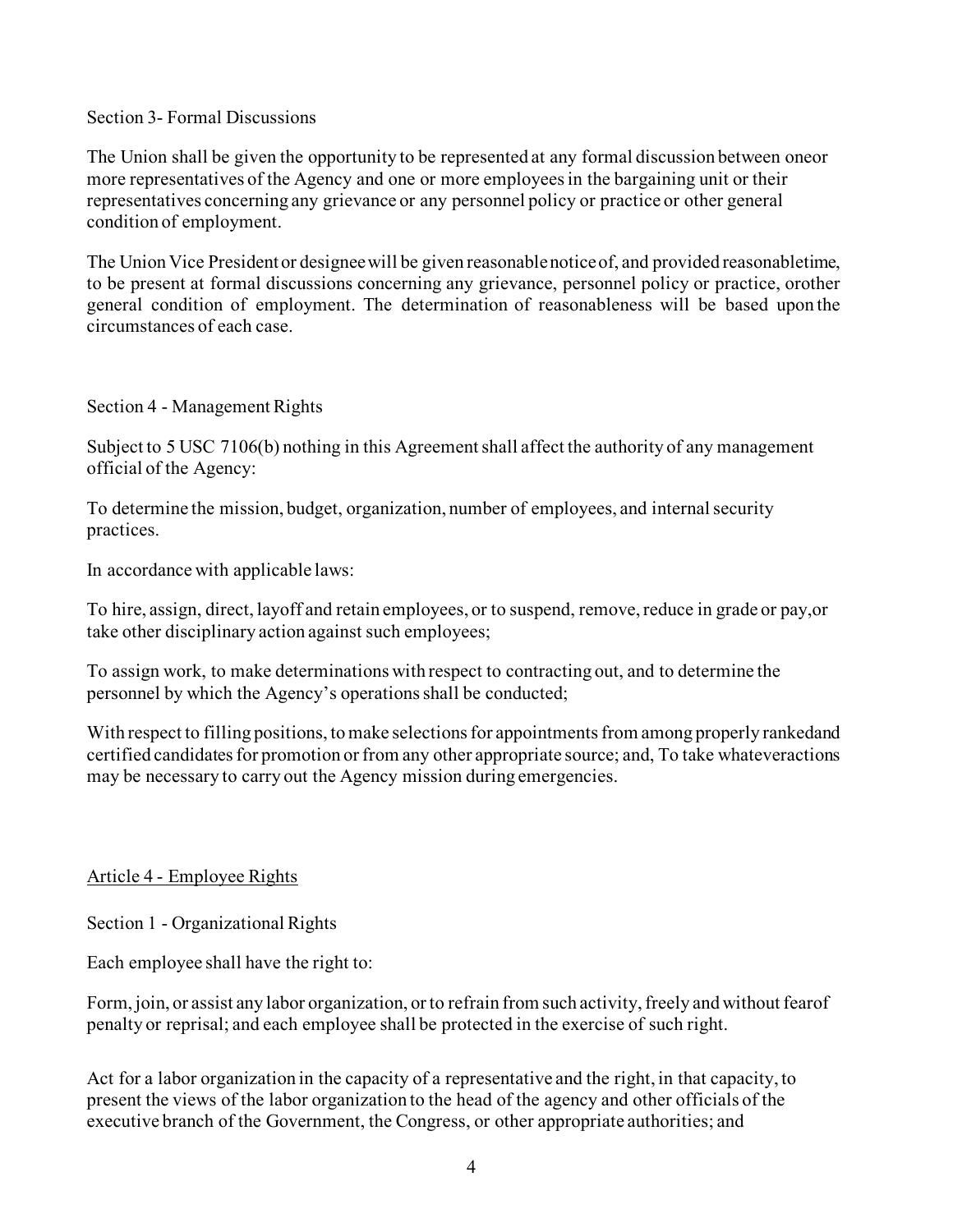Engage in collective bargaining with respect to conditions of employment through representatives chosen by employees under 5 USC 71.

 Employees have the rights contained in Chapter 7 of the FLMRS, which is contained as Appendix 1 of this Agreement. Nothing in this Agreement is to be construed as waiving any rightsunder the Statute.

## Section 2- Personal Rights

 The parties agree that in the interest of maintaining a business relationship, both supervisors and employees will deal with each other in a professional manner and with courtesy, dignity and respect. To that end, all Agency and Union representatives and employees shall refrain from coercive, intimidating or abusive language and behavior.

 The Agency shall annually inform bargaining unit employees of their rights under 5 USC 7114(a)(2)(B), including but not limited to posting a notice on the official bulletin boards.

 An employee shall not be disciplined or otherwise discriminated against because he or she has filed a complaint or given testimony under the Statute, the grievance procedure, or any other redress procedure available.

# Section 3 - Right to Union Representation

 If an employee wishes to discuss a problem or potential grievance with a Union representative, the employee shall have the right to contact the Union representative on duty time. The employee may contact the Union representative by telephone, e-mail, fax, or in person. It is understood that the employee in the exercise of this right will not interfere with the normal operations of the office ortheir work assignments.

 The exclusive representative shall be given the opportunity to be represented at any examination ofan employee in the bargaining unit by a representative of the agency in connection with an investigation if---

 The employee reasonably believes that the examination may result in disciplinary action againstthe employee; and,

The employee requests representation.

 Additionally, Employees shall have the opportunity for Union representation upon request when an Employee is directed by his or her supervisor to attend a meeting for the purpose of discussing proposed disciplinary or adverse action. A written summary of the meeting will be developed, and a copy will be provided to the Employee. Such a meeting will be conducted privately and in sucha manner as to avoid embarrassment of the Employee.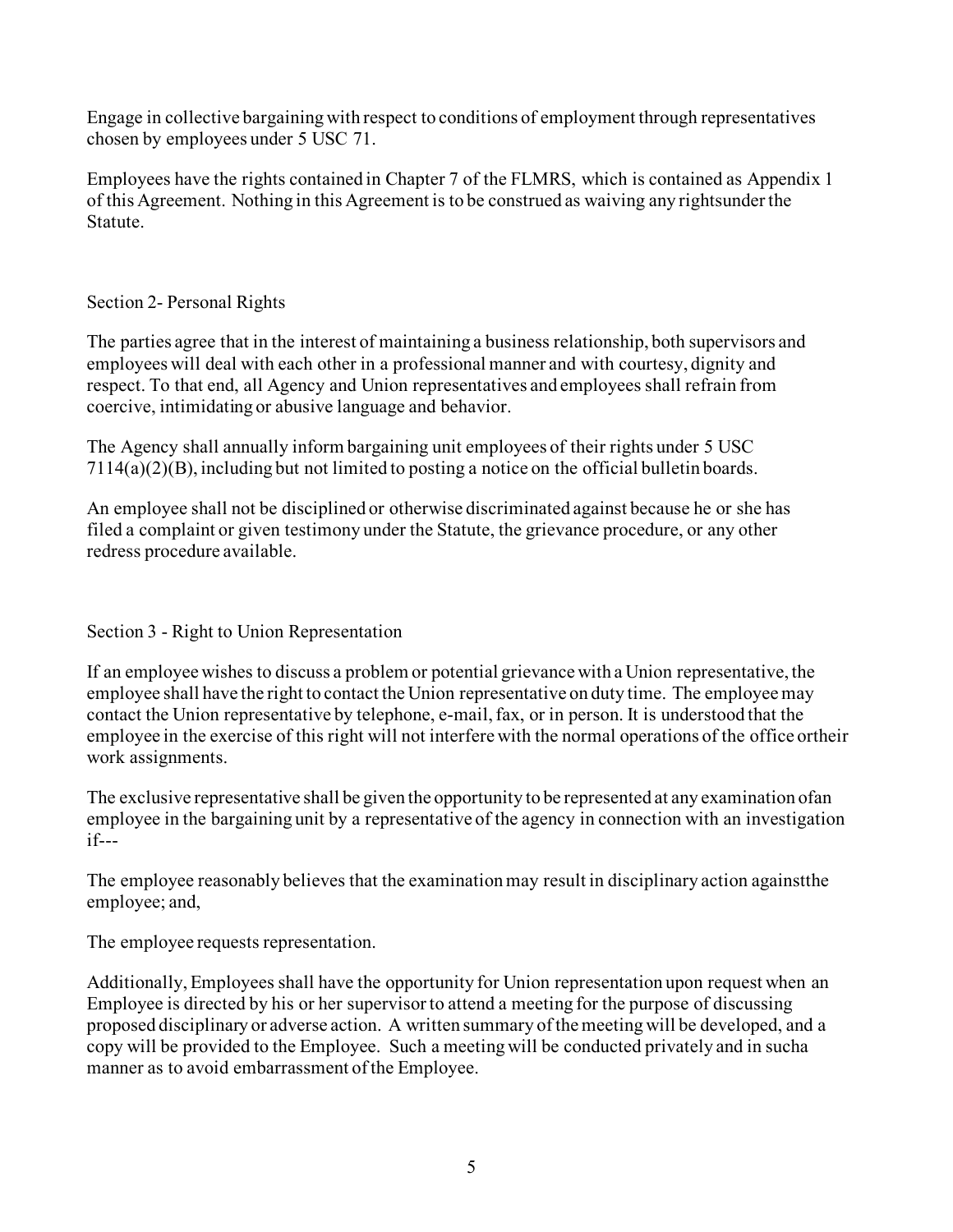Section 4 - Additional Employee Rights.

 No Employee will be subjected to intimidation, coercion, harassment or retaliation by management officials.

 Supervisors who retain personnel files on their Employees will do so in compliance with thePrivacy Act.

#### Article 5 - Mid-term Bargaining

Section 1 - Purpose

 The purpose of this Article is to establish a complete and orderly process to govern mid-term negotiations. The parties are encouraged to use an interest-based bargaining approach in all midterm negotiations, ensuring that all their team members are trained in this approach prior to bargaining.

Section 2- Matters Covered by this Agreement

 The Parties agree that unless a condition of employment subject to bargaining under 5 USC Chapter 71 is set forth in this Agreement, it is appropriate for mid-term bargaining and may be brought to the table by either party.

Section 3 - General Bargaining Procedures.

 A. Management will provide the Union with adequate prior notice of changes in working conditions which may be subject to bargaining with the Union. Such notice will be provided in writing to the Unit Vice President or designee.

 B. Following the Union's receipt of notice of proposed changes in working conditions, the Union will have 5 workdays to submit a demand to bargain concerning the proposed changes.

 C. The Union will be granted reasonable official time to meet with affected employees within 10 workdays for the purpose of preparing proposals. The Union will present written proposals to Management within 5 workdays after meetings with affected employees have been completed.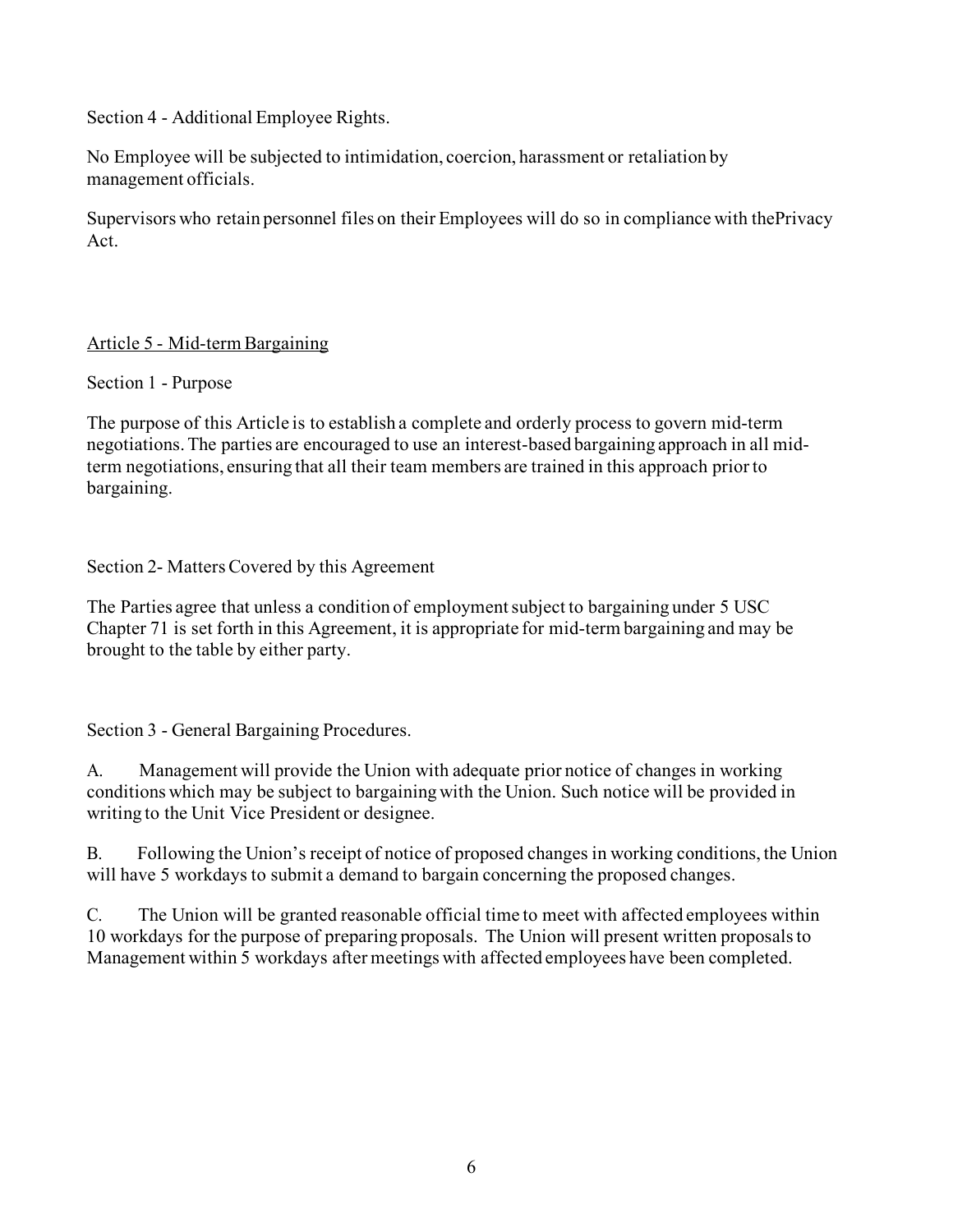D. Following receipt of the Union's proposals, Management will then have 5 workdays to present its written counter-proposals to the Union.

 E. Face-to-face bargaining will commence within 3-5 workdays following the Union's receipt of Management's counterproposals.

F. The Parties can alter any of the above time frames through mutual agreement.

 G. The Parties agree to be represented at any negotiations by duly authorized representatives prepared to discuss and negotiate on any conditions of employment. In addition, the Parties agreeto notify one another at the outset of negotiations concerning any limitations or restrictions on a negotiator's authority to reach full agreement.

 H. If, due to a bargaining impasse, the parties are unable to reach agreement within 5 workdays following the initiation of face-to-face bargaining, a mediator will be selected to assist the partiesin resolving the impasse. If no agreement is reached through the mediation efforts, remaining disputes may be submitted by either Party to the Federal Service Impasses Panel, if necessary.

Section 4 - Post ADR Process

 cannot reach an agreement, and have considered appropriate ADR mechanisms, then either party may declare impasse and the services of the Federal Mediation and Conciliation Service may be requested. Should the efforts of the mediator fail to resolve the parties' differences and the mediator declares an impasse, either party may petition the Federal Service Impasses Panel (Panel)for give the Union appropriate notice including the effective date. Such notice will provide the Union a reasonable opportunity to seek Panel assistance before the Agency implements the change. When both parties in good faith have considered each other's proposals and counter-proposals, assistance. If the Agency intends to implement the proposed change in working conditions, itwill

Article 6 - Dues Withholding

# Section 1- General

 withheld through payroll deduction. Dues withholding is to be voluntary on the part of the individual employee. The Union is responsible for informing the employee of the voluntary nature of dues withholding and the conditions governing an employee revocation of dues withholding. Bargaining unit employees who occupy positions represented by the Union may have their dues

 provisions of 5 U.S.C. 7115 and this Article. In implementing the dues deduction program, the Employer and Union will be governed by the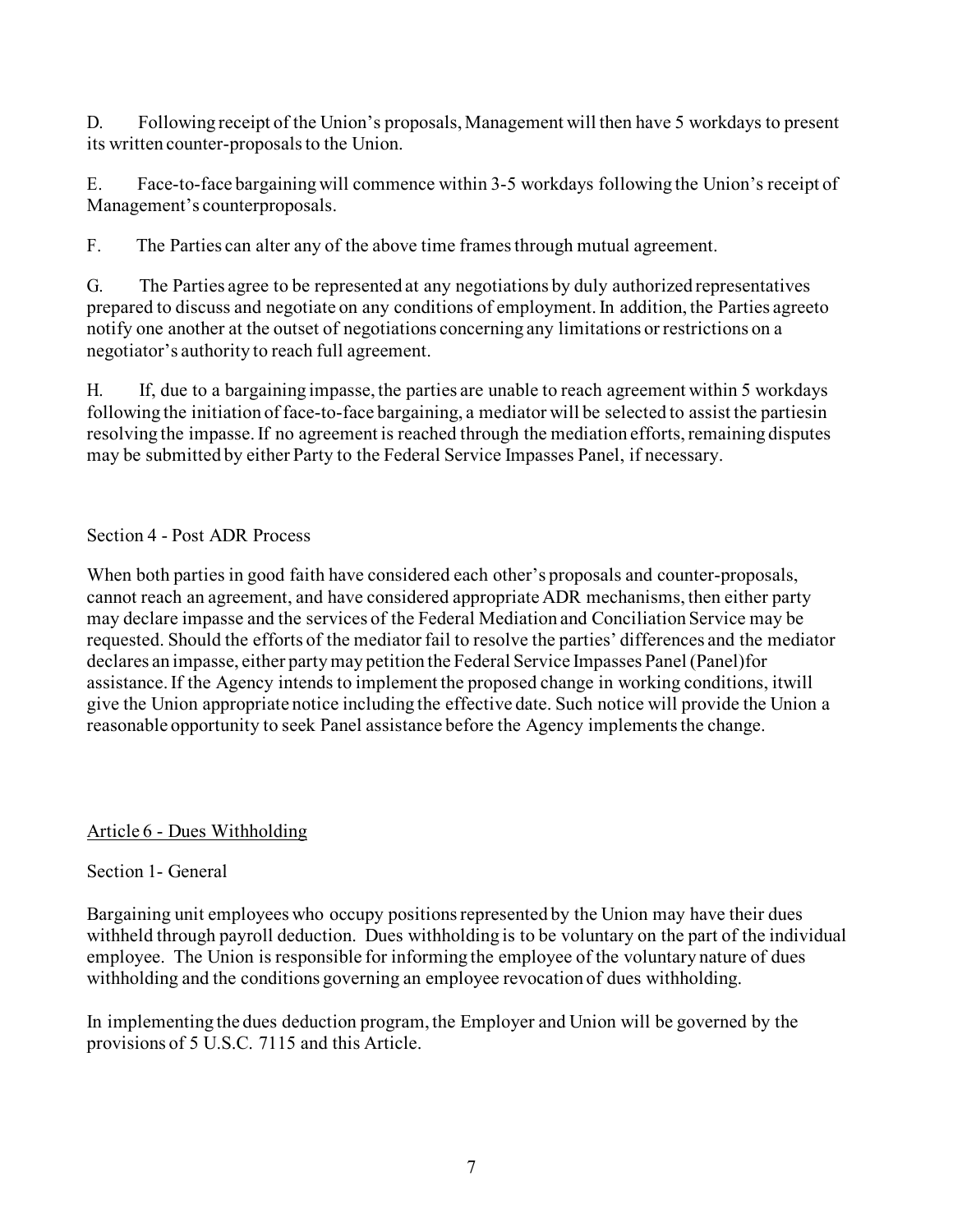#### Section 2- Supply of Forms

 The Union will be responsible for the distribution of Standard Form (SF)-1187 for use by an eligible member of the Union who wishes to authorize the deduction of his/her dues. SF-1188s will also be available through the Union, the Employment Services Division (ESD), and online for employees who wish to revoke the allotment as described in Section 10 of this Article.

#### Section 3- Requesting Dues Withholding

 In order to initiate dues withholding, an employee must complete and sign a SF-1187. Completed, signed and certified SF-1187 forms shall be submitted to ESD for concurrence. ESD will in turn forward the approved dues allotment form to Payroll for processing. Dues will be withheld beginning no later than three (3) pay periods following receipt of the SF-1187 at Payroll.

#### Section 4- Dues Schedule

 The Union certifies that the dues schedule applicable to its members will be provided to each member Agency will apply the appropriate dues schedule to Union members who authorize deduction of dues. prior to membership enrollment. Dues schedules may be changed pursuant to Section 7 below. The

Section 5- Union Members Not in Good Standing

 If the Union suspends or expels a Union member, or if an employee otherwise ceases to be a member in good standing, it will notify ESD by email of that determination within seven (7) calendar days. ESD will subsequently notify Payroll to cease dues deduction effective the next pay period for that employee and copy the Union.

#### Section 6- Dues Withholding Fees and Accounts

 The Employer will remit by electronic funds transfer the amount of dues withheld to a single account provided by the Union. The Employer will also send to the Union a listing of names and amounts withheld.

Section 7- Change in Amount of Dues

 The Union may not change the amount of dues more than once in a twelve (12) month period. When the amount of regular dues changes, the Union Treasurer will notify ESD of that change in writing. ESD will acknowledge and forward by email to Payroll for inclusion in future allotments and the Union will be copied. This should take effect within four (4) pay periods of notification to Payroll.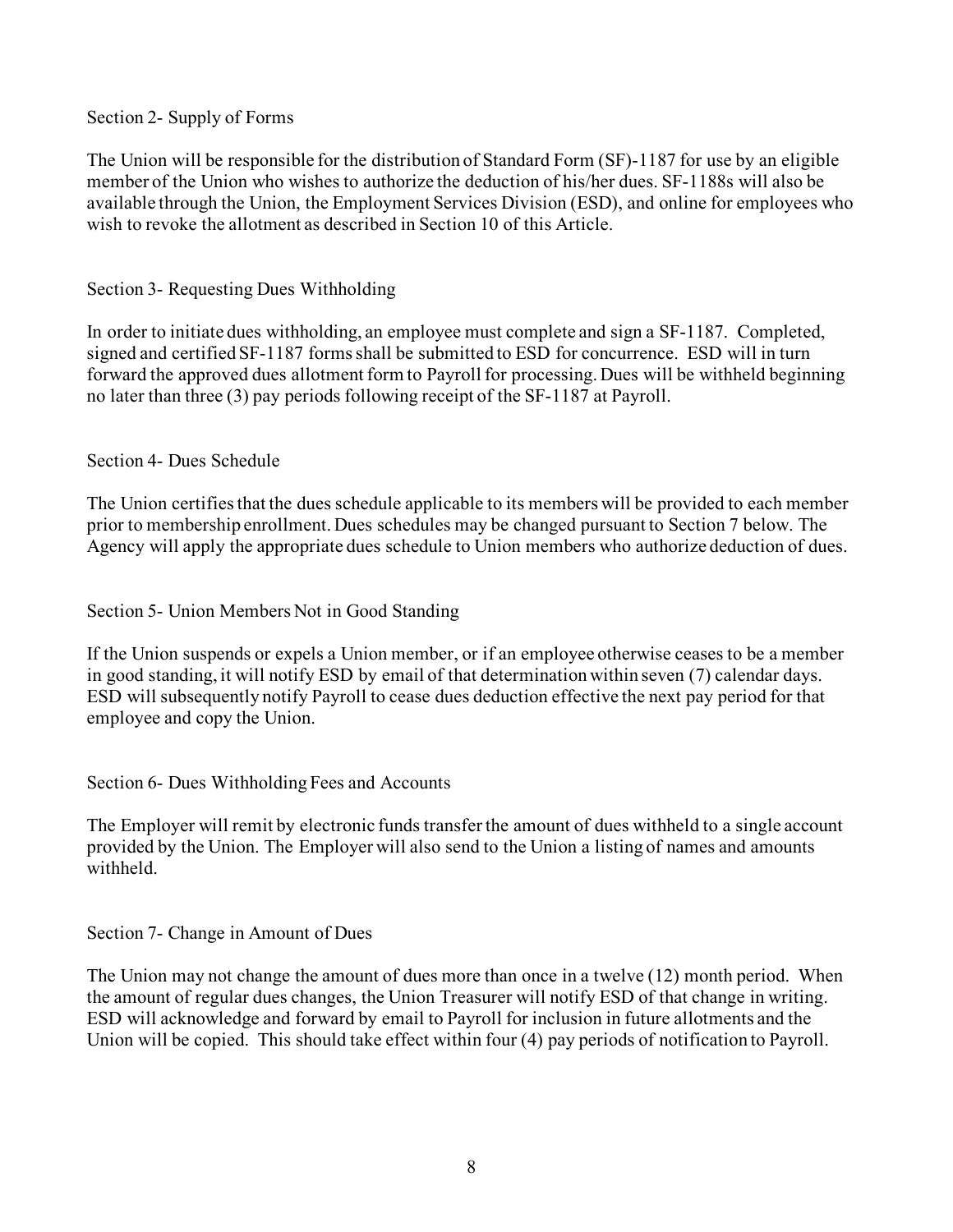### Section 8- Automatic Termination of Dues Withholding

All allotments of Union dues withholding will be automatically terminated in the following events:

- (a) Loss of exclusive recognition. All deductions of Union dues provided for in this Article will automatically terminate in the event of loss of exclusive recognition.
- (b) Temporary assignment to a non-bargaining unit position. If the employee is on a temporary assignment to a non-bargaining unit position, the Employer will notify Payroll to cease the allotment of Union dues deduction and so inform the Union. The employee will be responsible for submitting a new SF-1187 upon returning to a bargaining unit position if he/she elects to voluntarily continue to pay Union dues through payroll deduction.
- (c) Separation or transfer. Any individual allotment for dues withholding shall automatically terminate upon the separation of the employee from the Agency or transfer of the employee from the bargaining unit.
- (d) Change in membership status. The Union will certify to Management any member who ceases to be a member in good standing. Refer to Section 5 above.

#### Section 9- Correction of Errors

 The Employer agrees that the total error in the amount of dues withheld from employee(s) shall be adjusted as soon as practicable after the Employer has discovered the error or has received written notification from the Union of the error. The Parties agree that the Agency will be held harmless for any corrected errors.

 a bargaining unit position, the employee is required to initiate a new SF-1187 to restart dues If an employee has been improperly separated and is ordered reinstated by the appropriate authority to withholding if he/she voluntarily elects to do so.

#### Section 10- Procedure to Cease Deductions

 A Union member may revoke his/her allotment for Union dues by submitting a completed and signed SF-1188 to the Union who will submit it to ESD in a timely manner. If it is:

- (a) WITHIN THE FIRST YEAR: Consistent with 5 U.S.C. 7115(a), authorization for dues allotments shall last for one year and shall be irrevocable during this period, except as stated in 5 U.S.C. 7115(b) and subsection 26.8 of this Article. A revocation received by ESD during the course of the employee's first year of dues allotment will become effective no later than the second pay period after the first anniversary of the pay period the Union dues deductions began. ESD is responsible for submitting the SF-1188 to Payroll.
- (b) AFTER THE FIRST YEAR: Any subsequent voluntary revocation after the first year of Union dues deductions will take effect in the first pay period after the earliest date permitted by law.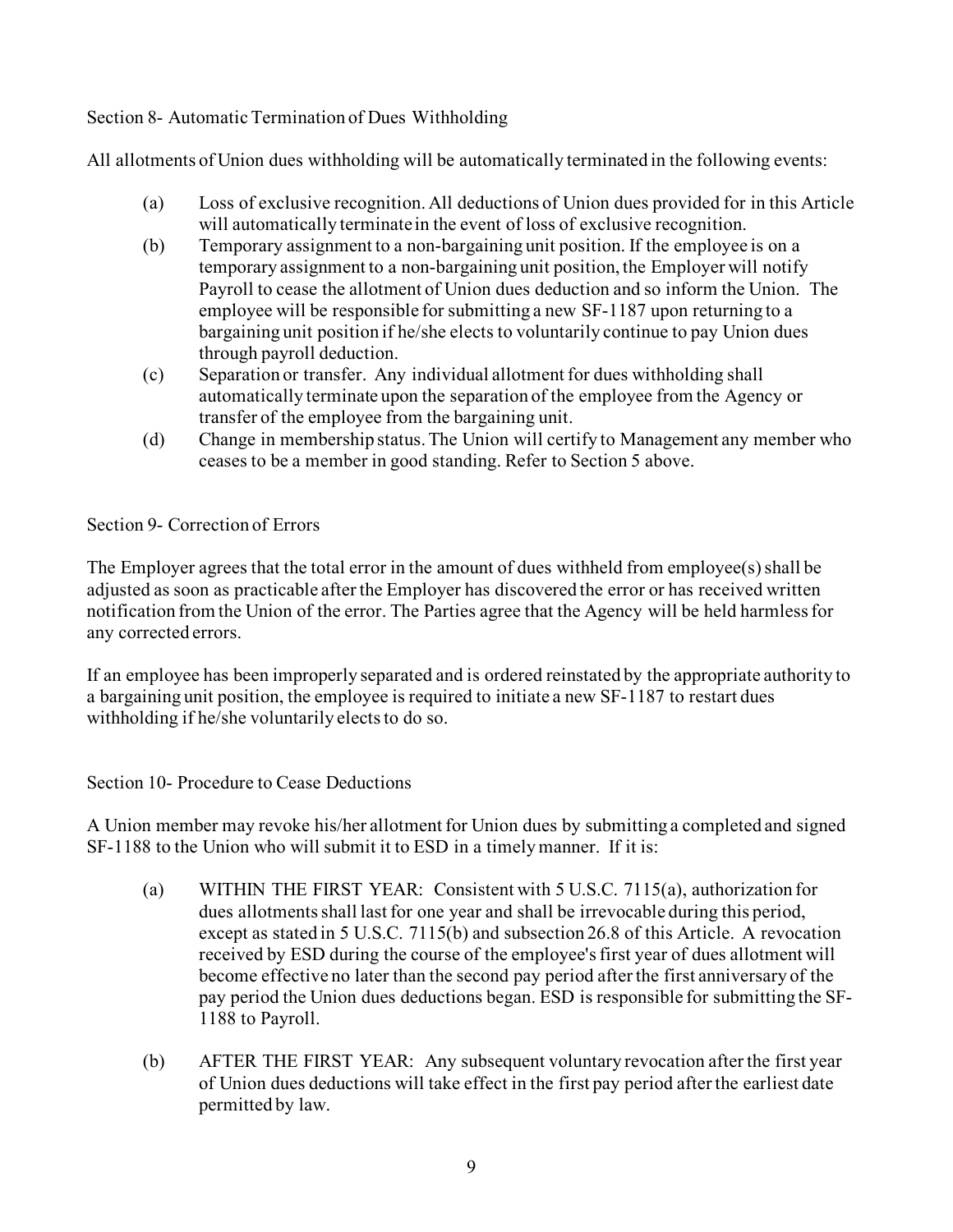(c) Only ESD can send a SF-1188 to Payroll to affect this action. Payroll will be advised that it cannot take any dues revocation action without concurrence from ESD.

#### Article 7 - Duration of Agreement

#### Section 1 - Effective Date

 This Agreement will be implemented and become effective when it has been ratified, signed by the parties, and approved upon review pursuant to 5 U.S.C. 71 14(c)(2).

#### Section 2- Duration of Agreement

 This Agreement will remain in full force and effect for 3 years from its effective date. However, either party may give written notice and a list of proposals to the other party not more than 105 or less than 60 calendar days prior to the Agreement' s expiration date of its intention to reopen and amend, modify or terminate the Agreement. Such notice must be accompanied by written proposals for renegotiating specific portions of the Agreement. Negotiations shall begin no later than 30 calendar days after these conditions have been met. Upon completion of the 3-year term,the Agreement shall be automatically renewed for a 1 year period unless either party gives the other party written notice of its intention to re-negotiate this Agreement no less than 60 days nor more than 105 days prior to its termination date.

#### Section 3 - Reopening the Agreement

 No earlier than 60 days and no later than 30 prior to each anniversary date, either party may reopenone article for re-negotiation.

 Other negotiations during the term of this Agreement to amend or modify the subject matter requires the mutual consent of the parties. The terms of this Agreement will remain in effect untilsuperseded by a ratified and approved change.

#### Section 4 - Distribution

 Within thirty (30) days of the signing of this Agreement, Management will distribute, via return receipt email, an electronic copy of this Agreement and a link to the electronic site where it can be found, to each current bargaining unit employee.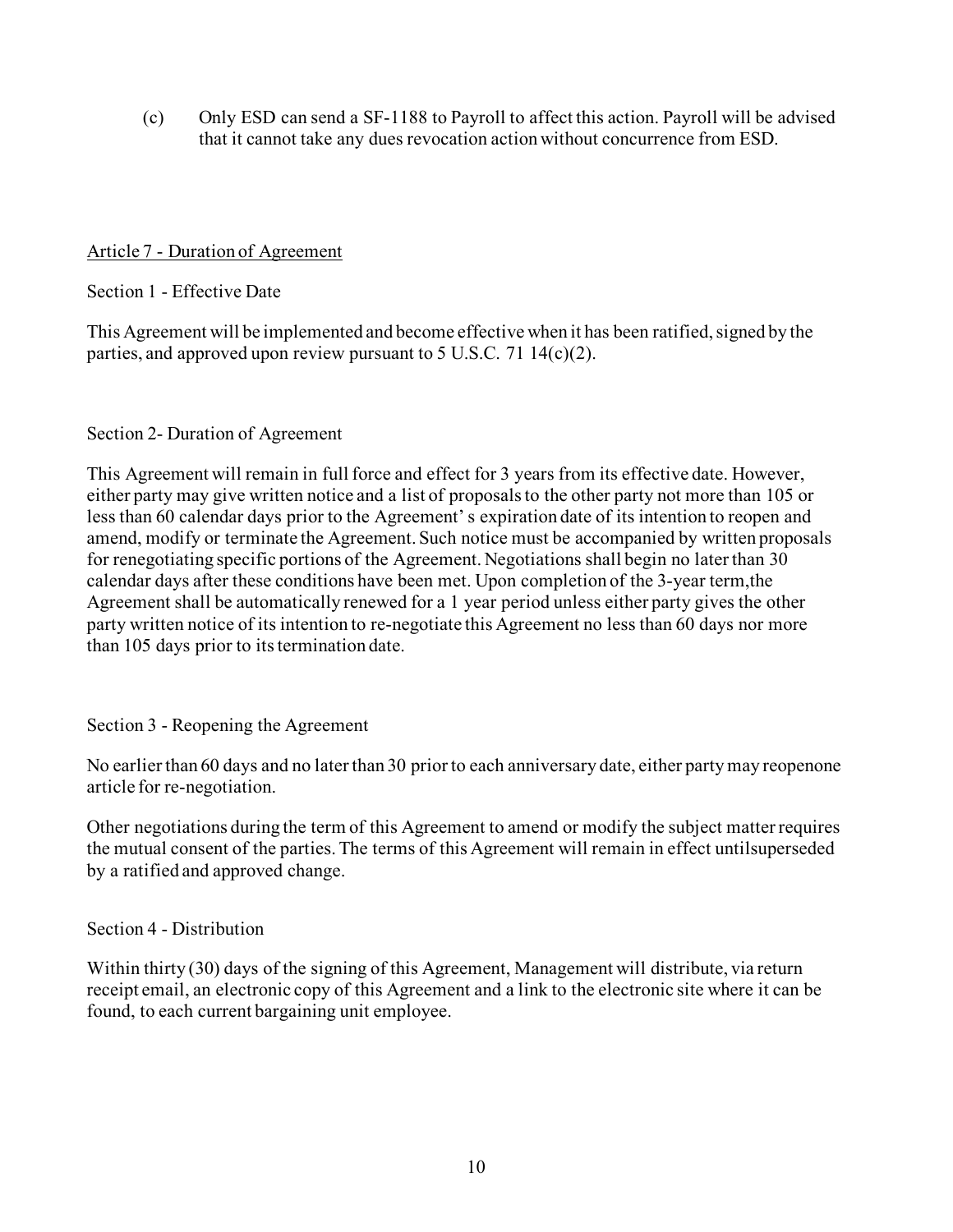#### Article 8 - Official Travel

Section 1 - Compensation and Travel

The Agency will follow government travel regulations as applicable.

 To the maximum extent practicable, time spent in travel status away from the employee's official duty station will be scheduled by the Agency within the employee's normal working hours. Whereit's necessary that travel be performed during non-duty hours, the determination of when such travel constitutes hours of work will be made under 5 USC or the Fair Labor Standards Act, whichever is applicable. The employee will be paid accordingly.

 The Agency won't require employees to drive or ride in unsafe vehicles. When an employee is assigned a GOV that is not functioning or equipped properly, the employee shall report the situation to the supervisor or to the GSA official, whichever is appropriate.

## Article 9 - Health and Safety

Section 1 - Policy

 The Agency and the Union will cooperate in encouraging employees to work in a safe manner andto report promptly any unsafe or unhealthy working conditions to appropriate authorities.

#### Section 2 - Agency Responsibilities

 The Agency with the assistance of the Union will work with all persons, entities or organizations which own and/or control work space to which bargaining unit employees are assigned to ensure that healthy and safe working conditions are maintained and to ensure compliance with applicablelaws, hazardous or unsafe working conditions are examined and, if necessary, corrected in a timely manner. The Agency agrees to the following: rules, and regulations. The Agency will also take appropriate action to ensure that any reported

 To provide and maintain occupant emergency plans and equipment on each floor, including smoke detection devices and exit signs that are visible during power failure;

 To work with the building manager, the Department, the General Services Administration (GSA),and private lessors, to have safe electrical equipment and adequate ventilation in all work areas; and,

 To follow GSA regulations in providing facilities appropriate and adequate to accommodate the needs of qualified disabled employees.

## Section 3 - Union and Employee Responsibilities

The Union will encourage respect and care by employees for facilities, equipment and their own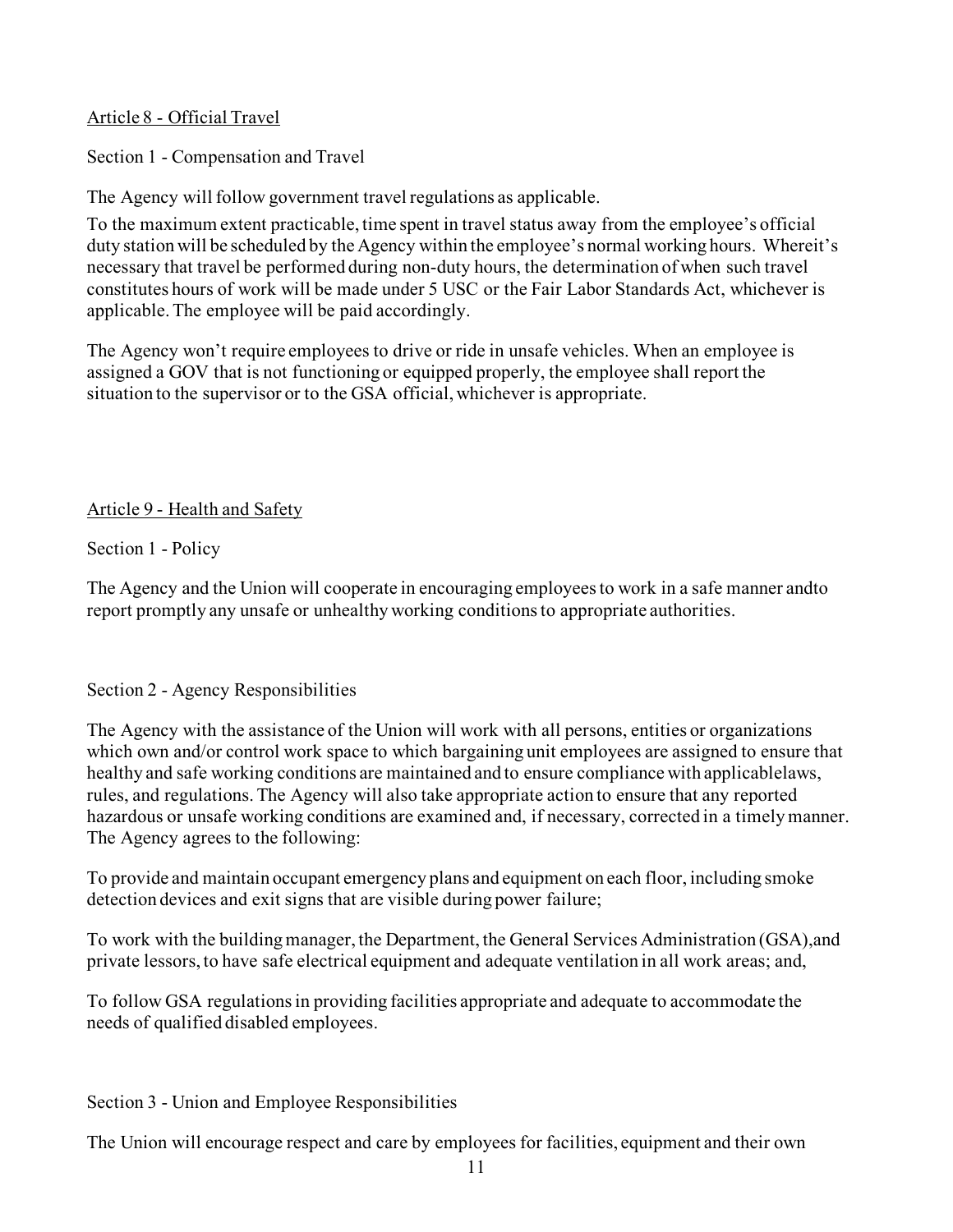work environment. The Union will advise management promptly concerning known safety and health problems. Each bargaining unit employee has a duty and is encouraged to report any unsafeor unhealthy working conditions to his/her immediate supervisor as soon as any such conditions come to his/her attention.

## Section 4 - Employee Reports of Unsafe or Unhealthy Working Conditions

 Any employee who believes that an unsafe or unhealthy condition exists has the right to report it to his/her immediate supervisor. The Agency will respond to an employee report of hazardous conditions. It will investigate the reported condition. It may refer the situation to: (a) the appropriate RD or USDA office; (b) GSA; (c) the building manager; or (d) other appropriate officials for further investigation. The Union will be given an opportunity to accompany any inspector who responds on such a complaint during the inspector's physical inspection of the workplace. The Union representative will be granted official time for this purpose. During the courseof any such inspection, an employee may bring to the attention of the inspector any unsafe or unhealthy working conditions.

 If an employee is assigned duties that he/she reasonably believes could possibly pose an imminent risk of death or serious bodily harm, the supervisor will delay the assignment and refer the matter through the proper management channels for appropriate action. Where the supervisor does not agree with the employee's concerns, the employee has the right to consult the Union and the rightto file a report in accordance with this agreement and the applicable agency and/or departmental or other appropriate officials. When this cannot be accomplished quickly, the Agency agrees to develop, following consultation with the Union, an abatement plan setting forth a timetable for abatement and a summary of interim steps to protect employees. Employees exposedto such conditions shall be informed of the abatement plan and the Union shall be consulted duringthe implementation of the plan. When the hazard cannot be abated without the assistance of GSAor other lessor organization, the Agency agrees to work with the lessor to achieve abatement. regulations. The Agency agrees to assure prompt abatement of unsafe or unhealthy working conditions found to exist by the Agency in conjunction with an inspection by the Department, GSA,

 The Agency shall assure that no employee shall be subject to restraint, interference, coercion, discrimination or reprisal for filing a report of an unsafe or unhealthy working condition, or other authorized participation in an agency occupational safety and health program activities.

### Section 5 - Union Training

 The Agency agrees to provide reasonable official time for Union Stewards to attend Union sponsored Health and Safety training.

#### Section 6 - Union Access

 Officials or other representatives designated by the Union shall be permitted to enter the premisesof the Agency during normal working hours to conduct building inspections. The Agency agreesto allow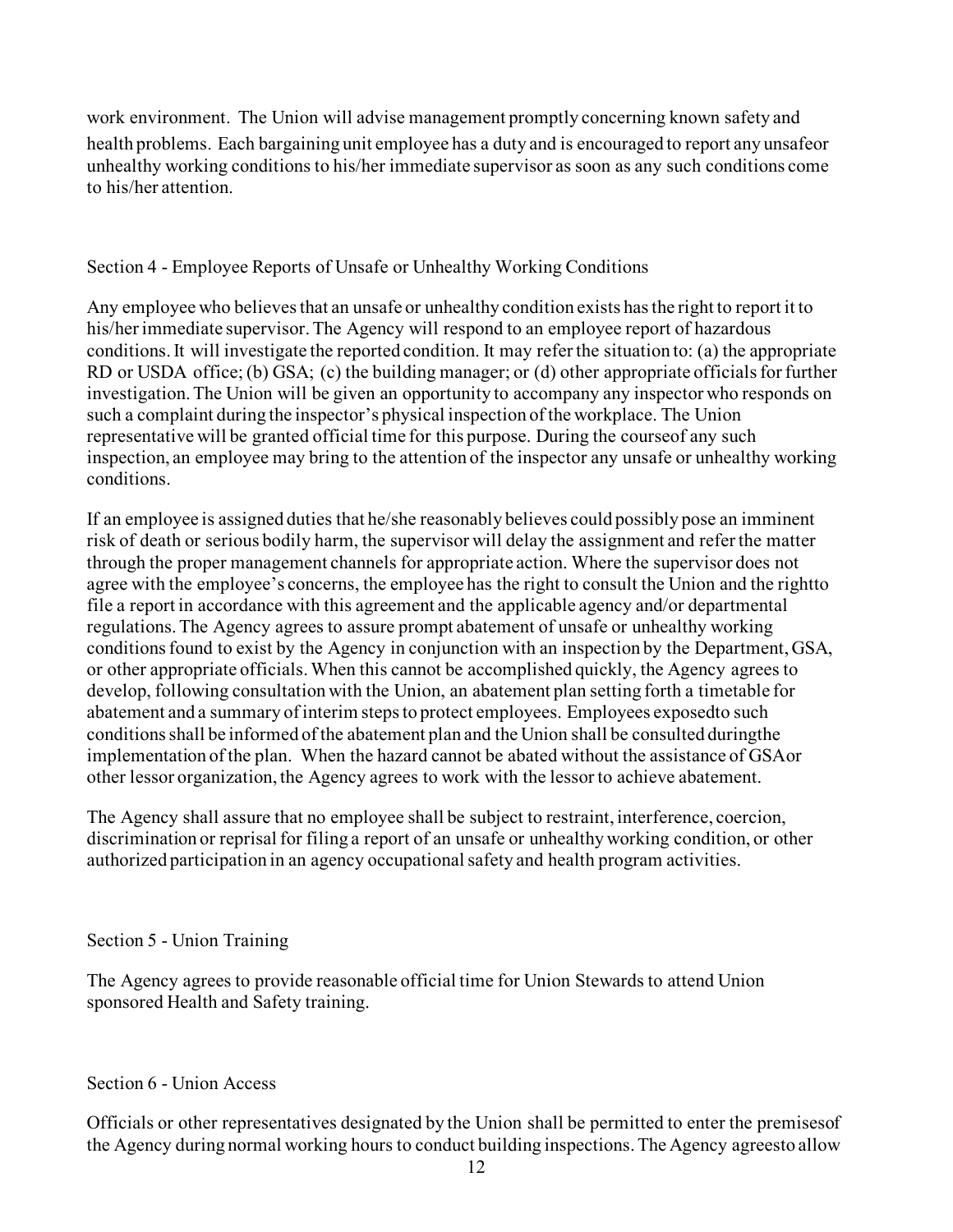Union representatives who are not employees of the agency. The Union will coordinate these visits ahead of time with Management in the state office and at the local level.

#### Section 7 - Office Environment

 Temperature. The parties recognize that temperature conditions in and around work areas can have a direct bearing on employee's health. The Agency will make reasonable efforts to provide comfortable humidity and temperature control.

 concentrations of chemicals, chemical irritants, or any other type of uncomfortable odors in the workplace. Ventilation systems will be monitored for hazards and working efficiency. Ventilation. Adequate ventilation for employees shall be provided so as to reduce harmful

 The Agency and the Union agrees that in order to minimize disruption of Agency operations during any of the events described above in this section, field/home work assignments can be madeby office supervisors.

 Employees operating or riding in Government owned, leased, or privately owned vehicles on official business are to use safety belts (both seat and shoulder).

#### Article 10 - Hours of Duty

Section 1. General.

 The Employer agrees to administer hours of duty and alternative work schedules in accordance amendments/revisions thereafter, on matters not covered in this Agreement. with Rural Development Instruction 2051-F, Hours of Duty, dated June 28, 2010, and any

Section 2. Alternative Work Schedules.

 All Employees are allowed to participate in any of the Alternative Work Schedules (AWS) provided in RD Instruction 2051-F if the following criteria are met:

- (1) Service to the public cannot be diminished,
- (2) Productivity must not decrease,
- (3) Costs of operation must not increase.

 An office will not be closed as a result of Employees' Non Work Day (NWD) without prior approval from the State Director. Employees will not be restricted in their choices of work schedules to provide office coverage before 8:00 a.m., or after 4:30 p.m.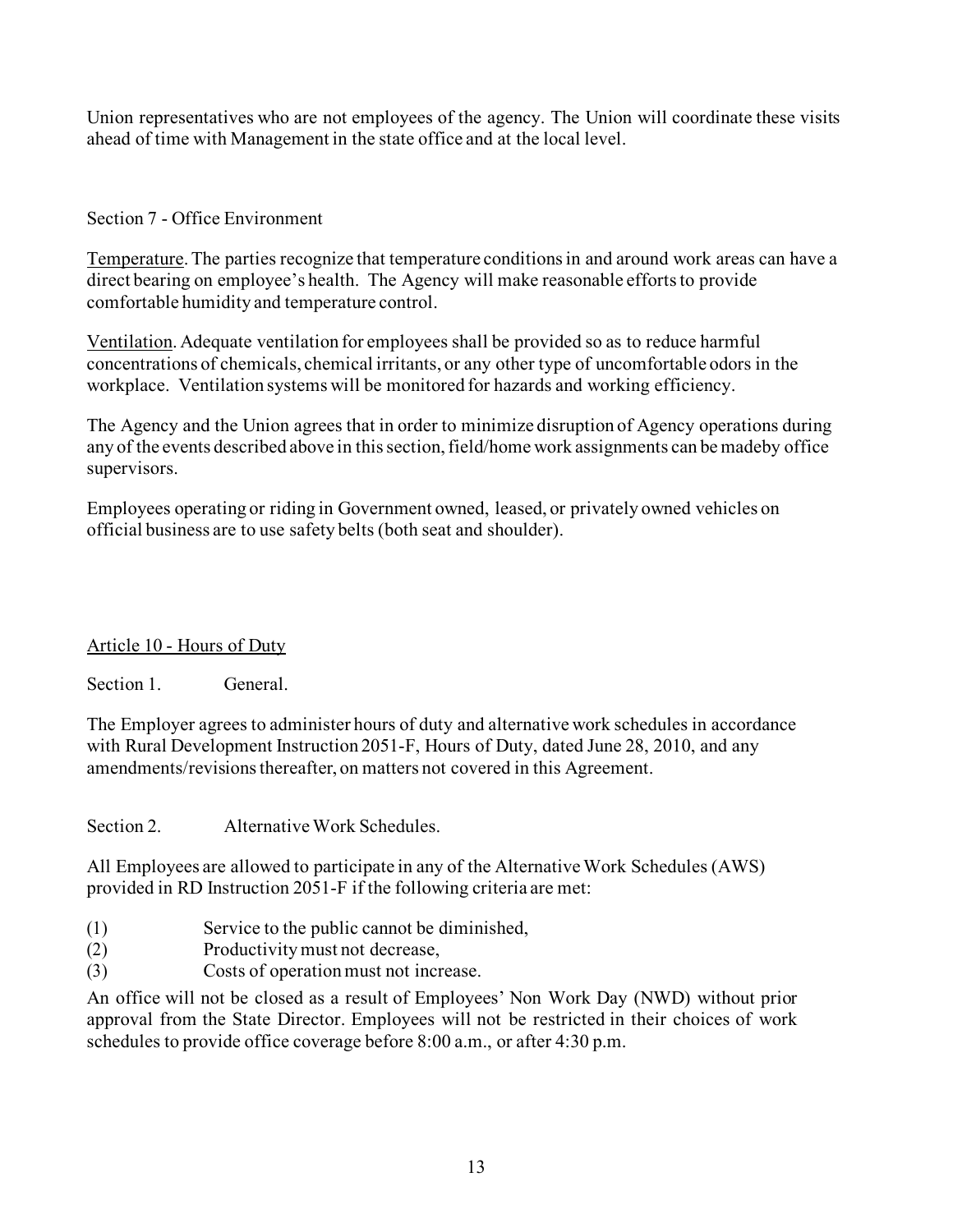#### Article 11 - Pay Administration

 Rural Development Oklahoma employees will continue to be covered by the provisions of applicable law, rule and regulation. The Agency will input all travel vouchers within 10 days of receipt in the State Office.

### Article 12 - Holiday Work

 The following Federal designated holidays will be granted to all bargaining unit members unless changed by law and/or regulation.

Holidays by Federal Statute:

 New Year's Day Independence Day Veterans Day Christmas Day Martin Luther King President's Day Memorial Day Juneteenth Labor Day Columbus Day Thanksgiving Day

## Article 13 - Union Use of Official Facilities

 Approval of properly requested official time will constitute approval of appropriate use of office facilities and services by Union representatives in their normal work area. If the Union wishes to request other facilities, they will do so in writing to the Human Resources Manager (HRM) five (5) days prior to estimated usage. The HRM or, in her absence her designee, will respond within three (3) work days to the Union's principal point of contact, authorizing, denying, or making alternative arrangements for the facilities, services, and official time needed.

 It is understood that the Union will use official equipment and facilities only for representational business will be done during non-duty hours. purposes of Rural Development Oklahoma employees when on official time. All internal Union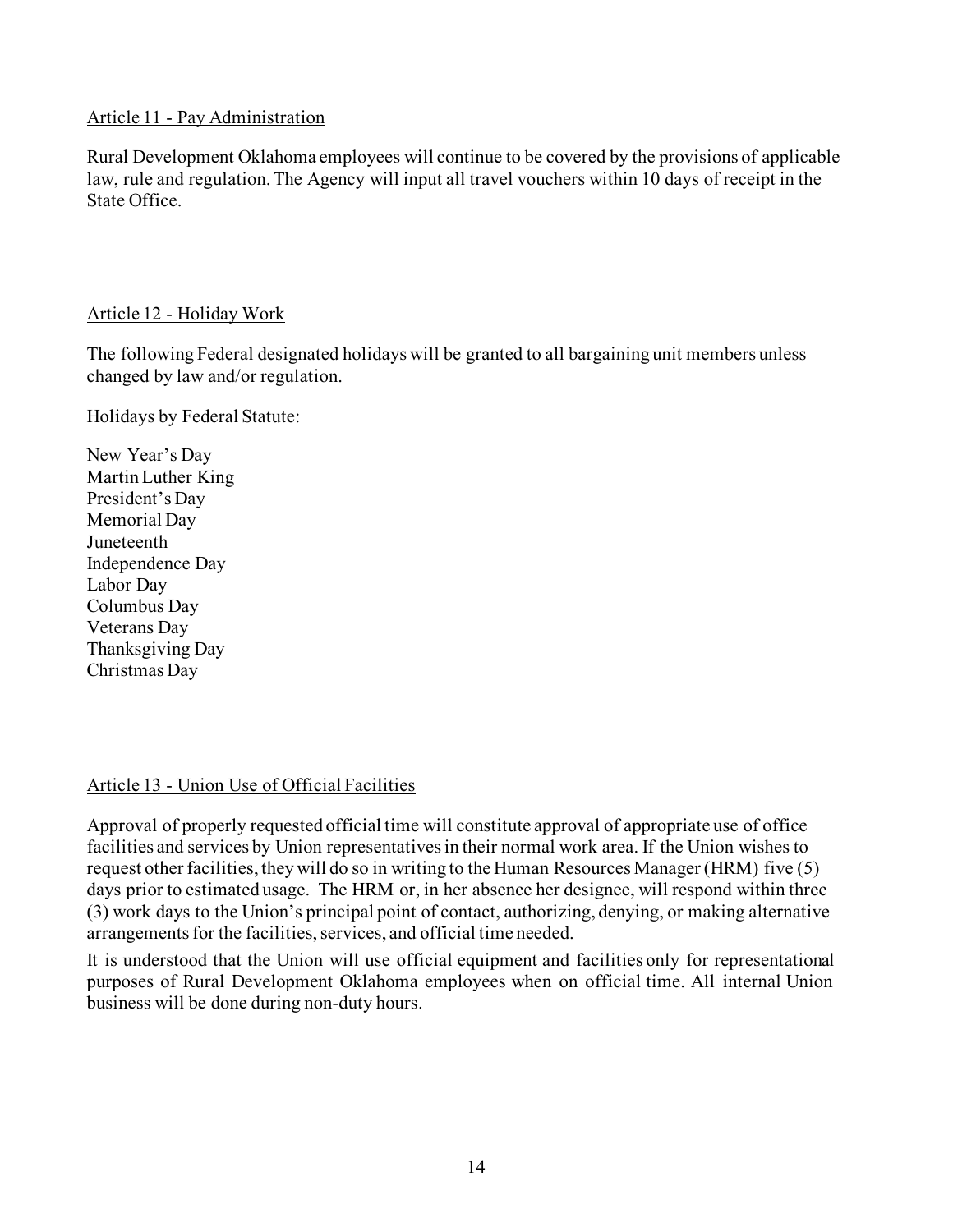### Article 14 - Reduction-In-Force and Transfer of Function

 The Agency and the Union recognize that bargaining unit employees may be seriously andadversely affected by a reduction-in-force or transfer of function. In the event of a reduction-in-force or transfer of function, the Agency will notify the Union. The Agency shall provide the Union with all available information related to the reduction-in-force and/or transferoffunction to fulfill its obligation to bargain.

## Article 15 - Training and Career Development

Section 1 - Statement of Policy

 The parties agree that the primary function of training is to assure the optimum use of human resources in attaining organizational needs. Determination of training needs is the responsibilityof assigned duties. the Agency. The Agency will provide training necessary for the performance of Employees'

## Section 2 - Selection For Training

 The parties agree that nomination and selection of Employees to participate in training and career development programs and courses shall be non-discriminatory and made without regard to sex, employee organization. Training nominations and selections will be made in a fair and impartial manner in accordance with equal employment opportunity guidelines. race, color, religion, age, national origin, disability, or membership or non-membership in an

 The Agency should provide a basic training program for new Rural Development Employees which normally will be completed within the Employee's first year of service. This program willinclude an overview of the Rural Development mission, as well as job-related training necessary for Employees to carry out the minimum requirements of the job.

 course will require a change in work schedule or in location, the Agency will make every reasonable effort to grant the Employee notice two weeks in advance of the training. When the Agency requires Employees to attend job-related training courses and attendance at the

 When the Employee submits a timely request for training, the Agency will make every reasonable approved or disapproved. Such notification shall be in writing. effort to notify the Employee prior to the onset of the training whether the request has been

## Section 3 - Individual Development Plan

 Individual Development Plans (IDPs) will be developed and communicated to Employees in Program, dated May 18, 2011, and any amendments/revisions thereafter. accordance with Rural Development Instruction 2057A, Employee Training and Development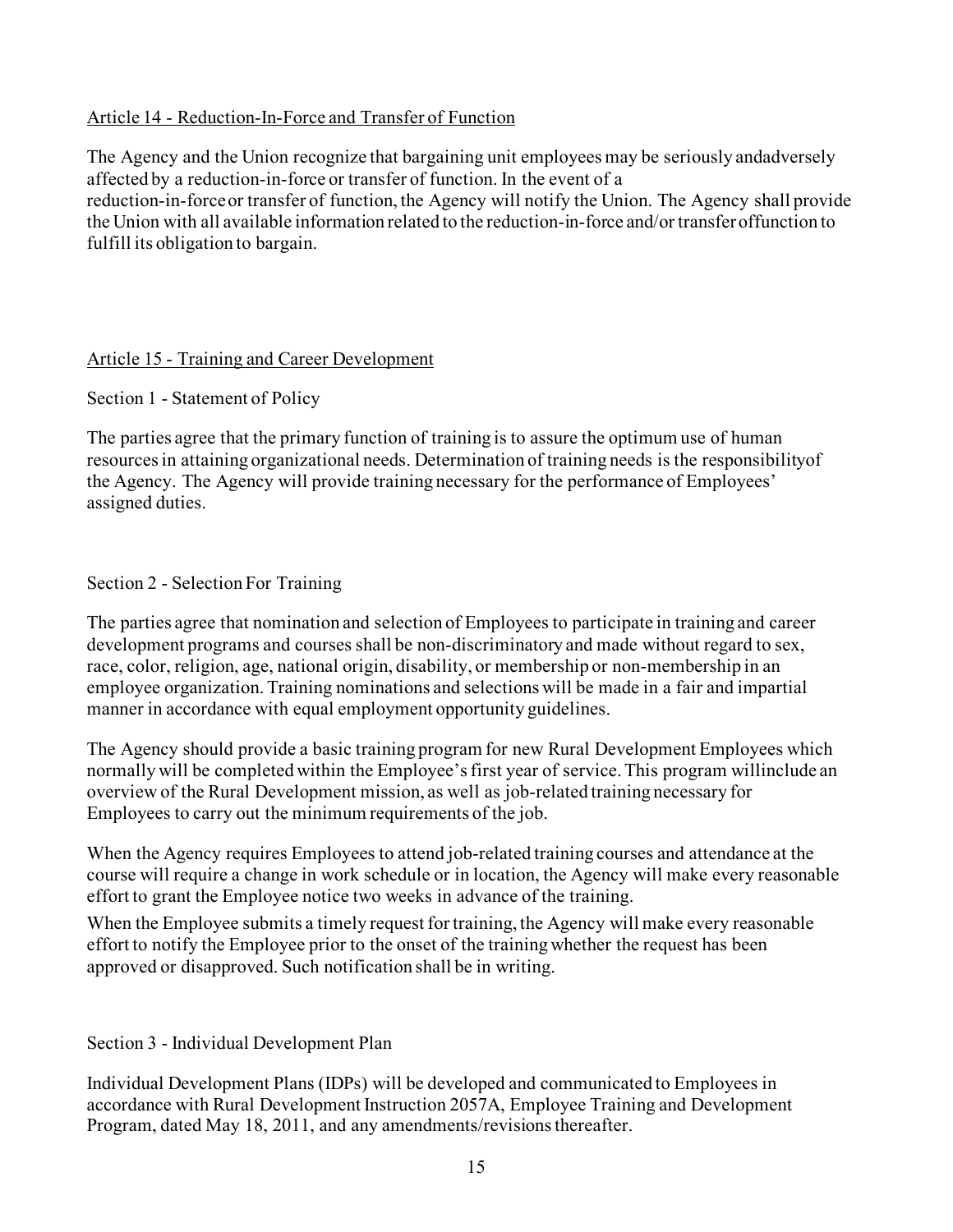#### Section 4 - Union Training

 Unless there are compelling workload demands, administrative leave will normally be granted for subject pertains to matters of mutual benefit to the parties (i.e., conditions of employment) and notto internal business of the Union. Administrative leave will not exceed 320 hours in any 12 month approved bargaining unit employees to attend Union sponsored training sessions, provided the period.

#### Section 5 - Training Costs

 Management will make a reasonable effort within budgetary limitations and program needs to allocate a reasonable amount of training funds to enable the Agency to carry out its responsibilityto its employees regarding training needs in accordance with applicable laws, regulations and this Agreement. When the Agency assigns an employee to training, it will pay all authorized expensesin accordance with law and regulations.

# Article 16 - Employee Awards and Recognition

Section 1 -Employee Recognition Program

 The Agency agrees to establish and maintain an employee recognition program in accordance with Departmental Regulation 4040-430, Employee Performance and Awards, dated June 24, 2020, and any amendments/revisions thereafter and this Agreement.

#### Section 2- Purpose and Policy of Employee Recognition Program

 It is the policy of the Agency to recognize outstanding performance, teamwork, cost-efficiency, and effective customer service. The purpose of the Employee Recognition Program is to improve productivity and creativity by recognizing and rewarding their efforts. Government efficiency, economy, and effectiveness by motivating Employees to increase

## Section 3- Employee Recognition Committee

 The State Director will consider establishing an Employee Recognition Committee. Membershipof this committee should include a diverse cross-section of employees and Union representation.

If established, the roles of the committee would be as follows:

- (a) Ensuring consistency in funding of the employee recognition program.
- (b) Ensuring that employee recognition is based on consistently applied guidelines.
- (c) Ensuring nondiscriminatory employee recognition distribution.
- (d) Ensuring recognition is issued in a timely manner.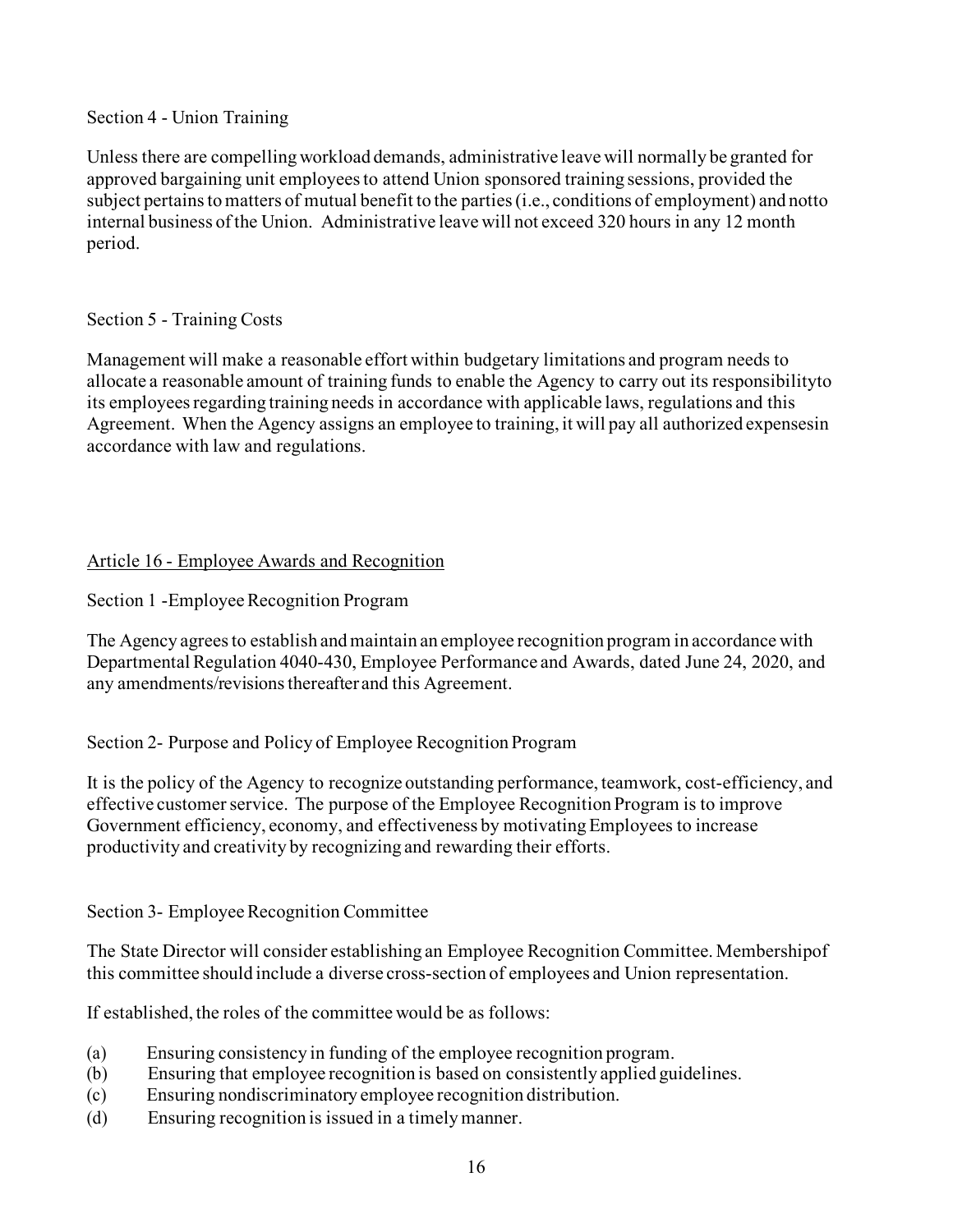Section 4- Improving the Employee Recognition Program

 The Agency will strive to devise appropriate ways, besides the use of cash awards, to recognize Employee accomplishments.

## Article 17 - Equal Employment Opportunity

 applicable law, rule and regulation. Rural Development Oklahoma Employees will continue to be covered by the provisions of

## Article 18 - Performance Management

 Rural Development Oklahoma employees will be covered by the provisions of the current Department regulations.

## Article 19 - Disciplinary and Adverse Actions

 Rural Development Oklahoma employees will continue to be covered by the provisions ofRural Development Instruction, 2045-GG, dated July 13, 2005. and any amendments/revisions thereafter.

#### Article 20 - Grievance Procedure

Section 1 - Purpose

 For purposes of this agreement, a grievance means any complaint as defined in 5 U.S.C. 7103(a)(9)of the Statute, except that it shall not include a grievance concerning:

- 1. any claimed violation relating to prohibited political activities; or,
- 2. retirement, life or health insurance; or,
- 3. suspension or removal for National Security reasons; or,
- 4. an examination, certification, or appointment; or,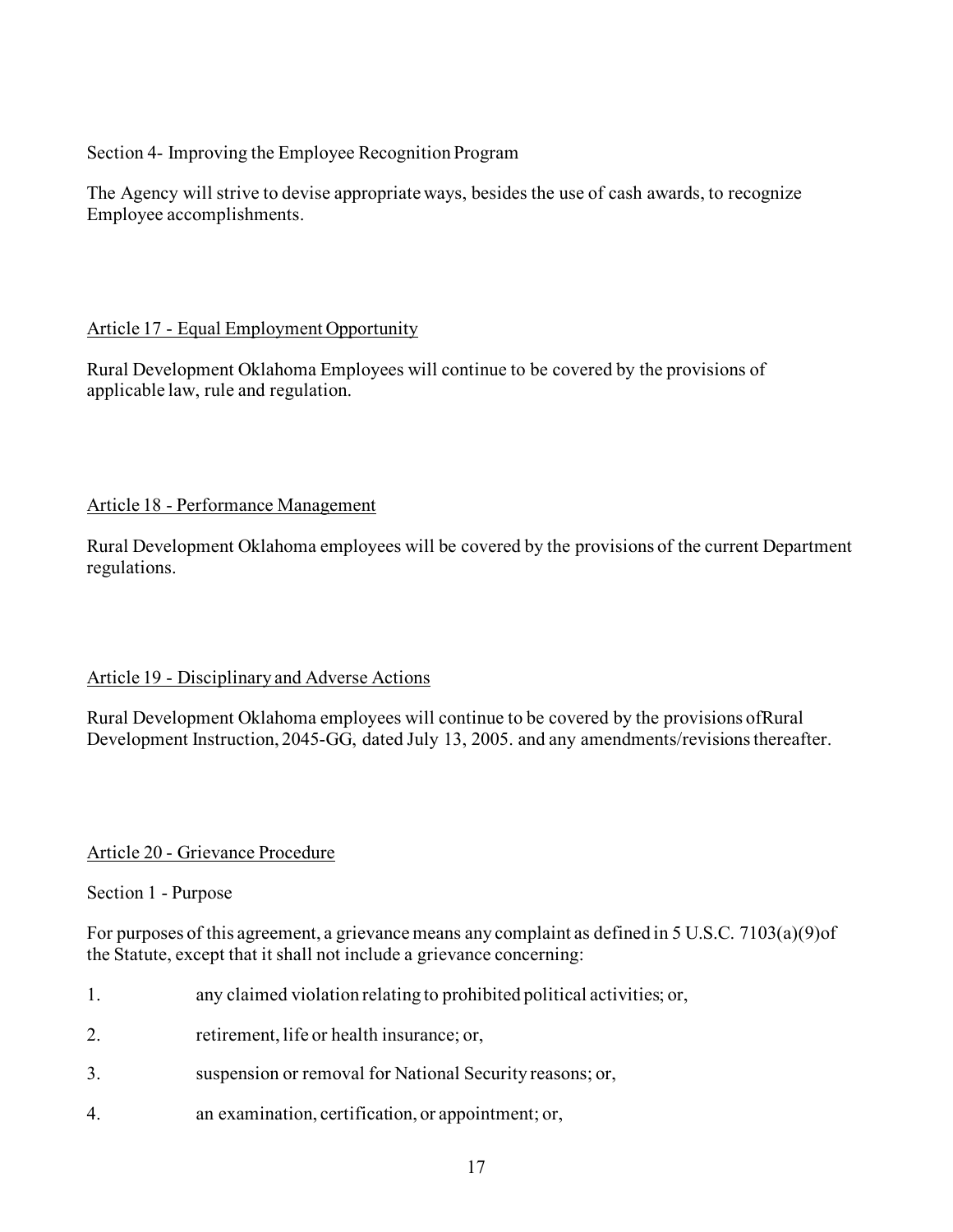5. the classification of any position which does not result in the reduction in grade or pay of an employee.

#### Section 2 - Procedure for Employee Grievance

 A grieving employee will first raise the matter to be grieved to the appropriate Union official in person, if on-site, or by telephone. The Union will raise the issue with the grievant's immediate supervisor within 15 work days of the date of the incident giving rise to the grievance, or within 15 work days of the date the grievant became aware of the incident. The written grievance will include, as a minimum, the known details of the incident being grieved, the remedy being sought,and the designation of a specific Union official representing the grievant.

 Within 10 work days of receipt of the written grievance, the supervisor will review the matter being grieved and schedule and hold a meeting to include the supervisor, the greivant and/or the Union the supervisor will forward a written response to the designated Union representative granting or denying the remedy requested. official, and another Agency designee, to discuss the issue(s). Within 10 work days of thatmeeting,

 If not satisfied with the supervisor's response, the Union has 10 work days to request in writing a review by the State Director of the supervisor's decision. Within 10 work days of receipt of the Director/designee and the Human Resource Manager. Within 20 work days of the meeting,the State Director or designee will respond with a written decision to the Union's primary point ofcontact granting or denying the remedy requested. Union's request, the State Director will schedule a meeting to include the Union's Chief Steward/designee and the Union steward and/or grievant originally involved, together with the State

 If the Union isn't satisfied with the State Director's response, it may proceed to arbitration within twenty (20) work days after receipt of the Agency's final response. The Union will request the Federal Mediation and Conciliation Service (FMCS) to furnish the parties a list of five (5) impartial persons qualified to act as arbitrators who practice in Oklahoma but may live elsewhere. The geographic pool requested will be "Regional". An information copy ofthe request will be sent to the other party's primary point of contact.

#### Section 3 - Arbitration

 After the parties have received two such lists, they will continue to use those lists for selection purposes until either party requests a new list.

 The two primary points of contact shall agree on an arbitrator within fourteen (14) work days after receipt of the list from FMCS. The first grievance where the parties cannot agree on an arbitrator,the moving party will strike first a name from the list of arbitrators. Then the other party will strikea name. This striking process will continue until the remaining individual shall be the duly selected arbitrator. For subsequent grievances where the parties cannot agree upon an arbitrator, the parties will alternate in who strikes the first name from the list of arbitrators. The arbitrator'sdecision shall be binding on the parties, unless either party files exceptions to an award in accordance with FLRA regulations.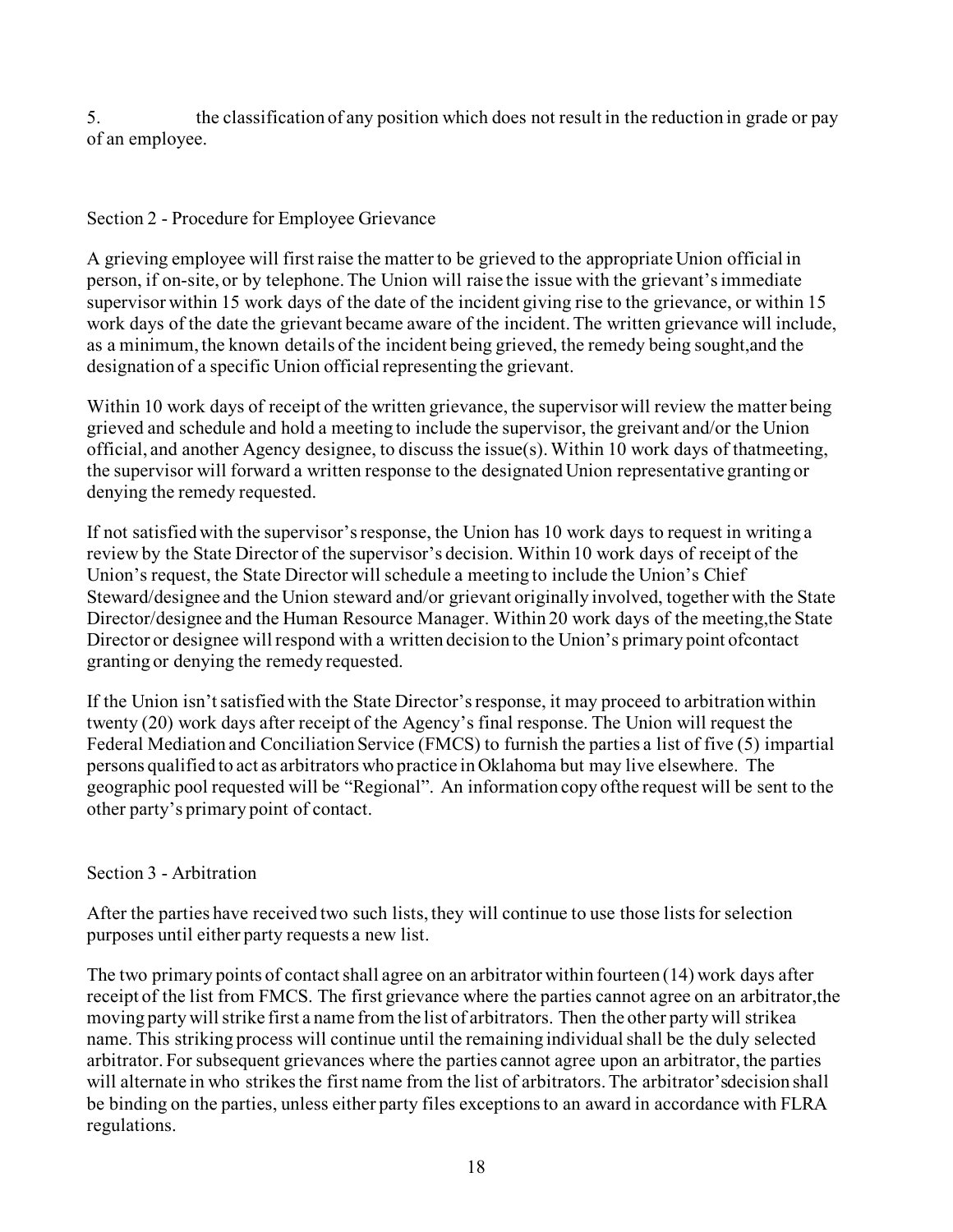If the parties fail to agree on a joint submission of the issue(s) for arbitration, each shall make a separate submission and the arbitrator shall determine the issue(s) to be heard. The arbitrator's feeand expenses of the arbitration shall be borne by the losing party. If the FLRA or Federal court overturns the arbitrator's decision, the new losing party will reimburse the payee.

A Union or Agency initiated grievance will be processed in accordance with section 2 above.

## Section 4 - Timeframes

 Time limits indicated above may be modified upon mutual agreement by both parties. Failure to meet agreed upon time limits will allow the Agency to reject a grievance to arbitration as untimely, and will allow the Union to move to the next step in the grievance procedure.

# Article 21 - Merit Promotion

Section 1 - Purpose

 memorandum may be supplemented or amended at any time by mutual written consent of the To establish merit promotion procedures for filling vacancies. The provisions of this Parties.

## Section 2 - Positions

 The Parties agree to abide by Departmental Regulation 4030-335-002, Merit Promotion and Internal Placement, dated July 22, 2015 and any amendments/revisions thereafterwith the following modifications:

 a) Positions will be announced and filled as career ladder positions. For example, the significant career advancement opportunities for technical and clerical staff. announcement will be for multi-grade levels. The Agency will continue to ensure there are

 b) Oklahoma Rural Development employees may apply by letter for a lateral reassignment or may apply through merit promotion procedures.

 c) Oklahoma Rural Development employees who apply for these positions will be given first consideration before considering applicants from outside sources.

 d) Vacancy announcements with all attachments will be sent by email to all employees on the workday prior to the opening date.

 levels will be prepared for each grade level and used to rate all applicants, regardless of the e) A rating scale specifying the Superior (5), Satisfactory (3), and Minimally Acceptable (1)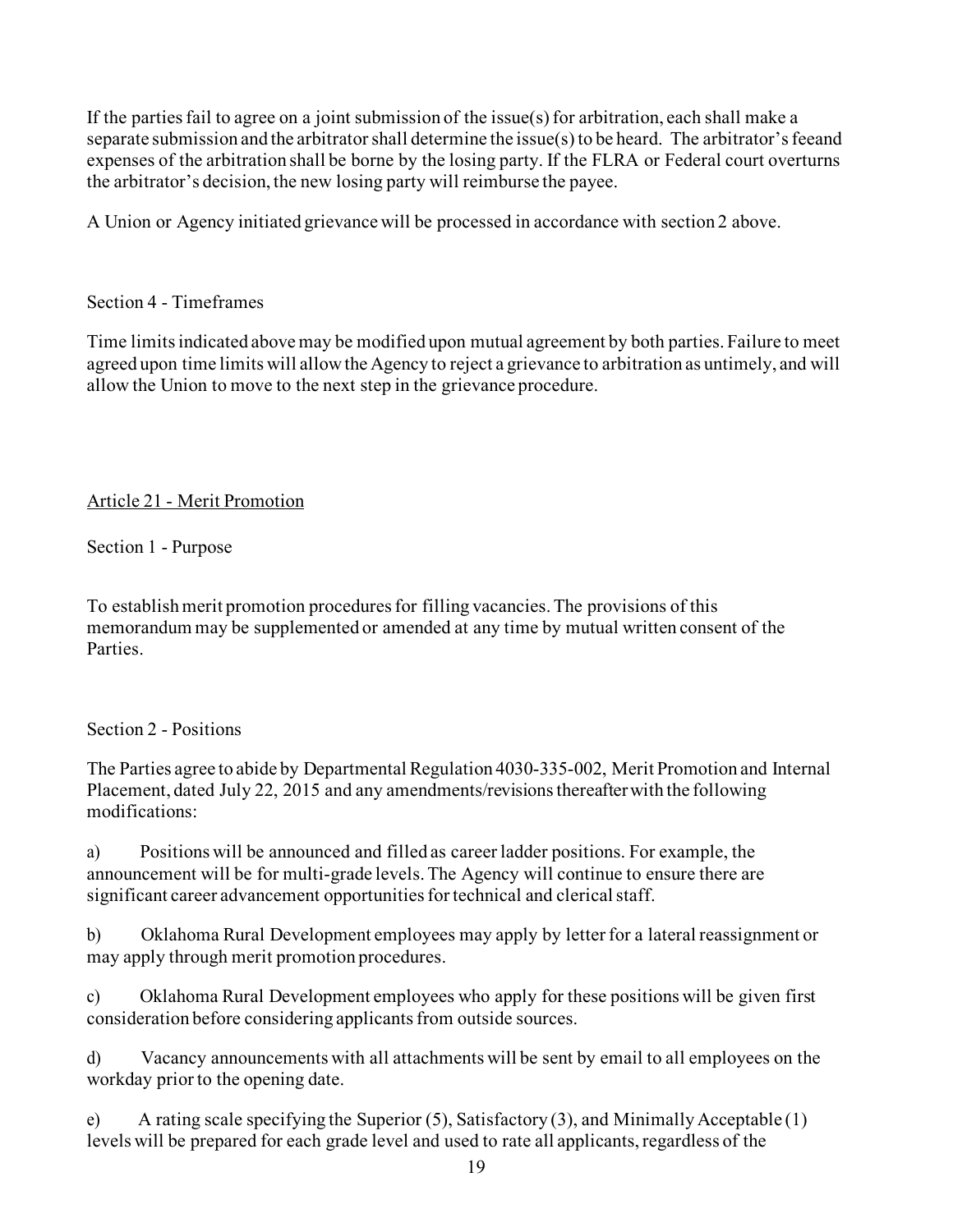number of applicants.

f) A promotion panel will be used to rate and rank applicants whenever there are 6 or more basically qualified applicants.

# Article 22 - Details and Reassignments

## Section 1- Details

 A. A detail is defined as the temporary assignment of an Employee to a different position or set of duties for a specified period, with the Employee returning to regular duties at the end of the detail. A position is not filled by detail as the Employee continues to be the incumbent of theposition from which detailed.

 tool in making effective use of manpower in that they provide an essential flexibility in accomplishing the mission with available resources. As such, the Agency reserves the right todetail Employees in accordance with applicable rules, regulations, and this Agreement. B. The Agency and the Union agree that the detail of Employees are an important management

 C. Details of more than 30 days will be formally documented by the placement of a Standard Form (SF-) 52, Request for Personnel Action, in the Employee's official personnel folder.

 D. The Agency agrees to give employees as much advance notice as practical when they will be detailed to another position resulting in changes to the employee's hours of duty or work location.

 E. For details identified in advance to be in excess of 30 days, a notice would be issued to solicit volunteers. Selection will be based on work assignments, qualifications and cost analysis.

## Section 2- Reassignments

 A. A lateral reassignment is the permanent movement of an Employee from one position to another at his/her current grade level and to a position that has no higher promotion potentialthan the position currently held.

B. The Agency agrees to consider Employee reassignment requests whenever opportunities occur. Employees will be provided due consideration of the reasons for the requested reassignment, a written notice that s/he was considered for a position, and whether s/he was selected. When an Employee is interested in being reassigned to a position in another work area, s/he will submita written request to the Personnel Office with their qualifications. Personnel will review theirqualifications, and if basically qualified, will forward the application to the selecting official for consideration.

 C. However, nothing in this article will restrict the Agency from detailing or reassigning an Employee or otherwise adjusting the work assignment of an Employee:

1. because of demonstrated performance problems;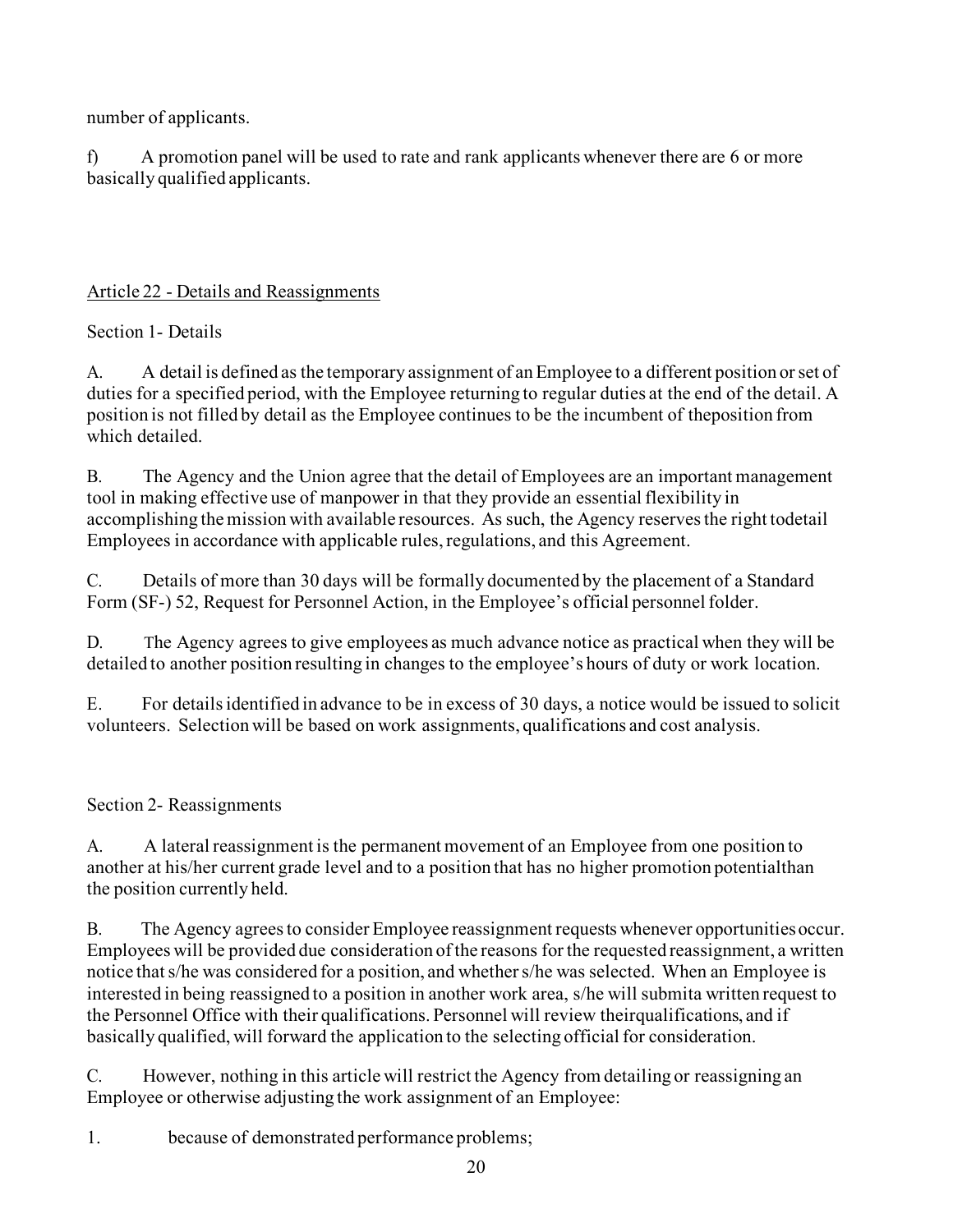2. when such action is being taken to avert a disruption to the safety or security of the Employees or the work area; or

 3. while an Employee's conduct is the subject of a disciplinary inquiry and the Employee's reassignment or detail is determined to be consistent with the safety and security of the operation and its Employees.

 Such action will be taken consistent with the provisions of law, controlling regulations, andthis agreement.

The Union may represent such Employees.

## Article 23 - Official Time

Section 1 - Rights and Obligation

 Service Labor-Management Relations Statute (5 U.S.C. Chapter 71, hereinafter referred to as "the Statute"), which will be the basis of resolving any issues not addressed by this Agreement. Both parties recognize the rights and obligations conferred on unions and agencies by the Federal

Section 2 - Union Official Time

 For the purposes of using official time in representing the members of the bargaining unit, the Agency will recognize up to nine (9) Union Officials including those elected and appointed.

 For all representationalpurposes, the Union will have reasonable access to such official time, facilities and services which are reasonable, necessary, and in the public interest. The Agency willpay Union travel and per diem for representational purposes up to \$4,000 per fiscal year. Any funds not utilized or scheduled (indicating the date, purpose and amount of funds) by July 1, of each year will be pooled to allow the State Director discretionary use of funds. For the period of July 1 - September 30, \$500.00 will remain in reserves for representational purposes. Whenever possible and economical, travel within Oklahoma shall be by Agency-provided GSA vehicle if available. If a GSA vehicle is not available, the Agency shall pay personally owned vehicle mileage expenses for representational travel. Subject to workload considerations and availability,this would include access to meeting rooms, duplicating equipment, telephones, facsimile machines, computers, e-mail, normal office supplies, and mail services.

 The Union shall keep the Agency advised in writing of the names and titles of its officers and representatives. This notice will also include the geographic area of responsibility, if any, and the subject matter of responsibility. The notice will delineate the level of authority of each Union official in terms of making commitments and signing documents with the Agency. Within 48 hours of a known vacancy in or appointment to a Union position, the Union's designated primary point of contact with the Agency shall notify the Agency in writing. All written communications between the Union and the Agency will be through a single primary point of contact for each party,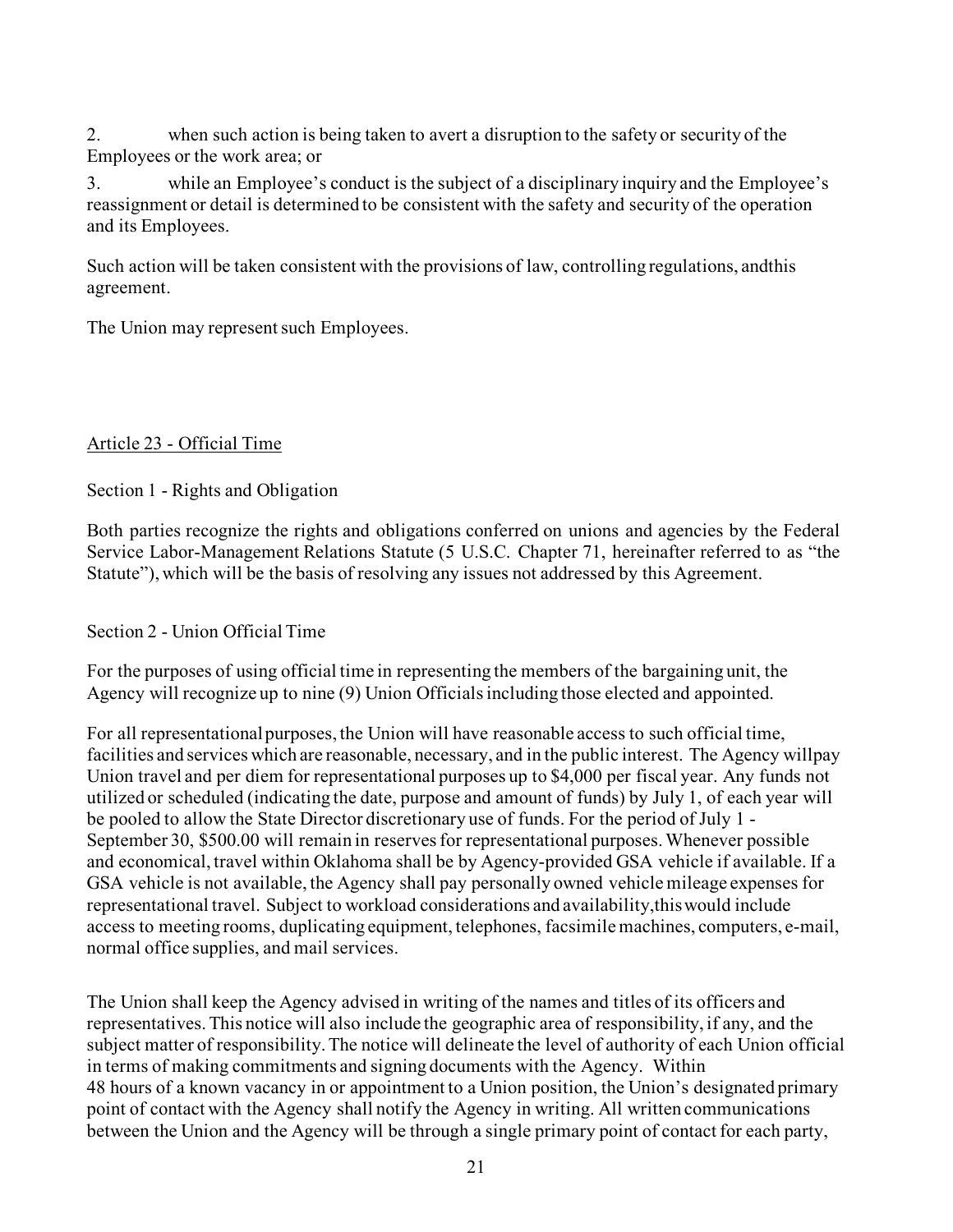allowing for alternates in their absence. Until 48 hours after such receipt ofofficial written notification, no official time will be granted to individuals not listed on the most recent written designation, unless there is mutual agreement between the parties' primary points ofcontact.

 The Agency will provide written notice to all bargaining unit members concerning the names of the individual supervisor and alternate who must be provided advance notice prior to use of official time in accordance with this agreement. If neither the supervisor nor the alternate is available and official may contact the Human Resources Manager (HRM), or her designee inher absence, to secure release. the request is not of an immediate nature, the Employee/Union official should waitfor either individual's return to secure release. If the request is of an immediate nature, the Employee/Union

 representatives may receive those telephone contacts, to obtain representation. These initial contacts should not exceed 15 minutes duration per call. Each designated Union representative will record this official time on a form included as Appendix 5. Employees may make unscheduled telephone contacts to designated Union officials, and those

 Official time for approved purposes will be sought by Employees and Union representatives usingthe agreed upon form. When the immediate supervisor is not available, the form will be submittedto the in her absence, her designee. Each Employee and Union official is responsible for notifying his or her supervisor as early as possible when official time will be requested. acting supervisor. If the acting supervisor is unavailable, the form will be submitted to the HRM or,

 All internal business for the Union, including but not limited to solicitation of membership,collection duty hours. of dues, and campaigning in and conducting elections for Union office, will be performed during non-

Supervisors will release bargaining unit employees for appropriate uses of official time as follows:

 Provided advance notice (normally 24 hours) has been given, employees will be released atthe which would prevent the release. In any case, the time will be authorized within 48 hours of the time initially requested, unless mutually agreed otherwise by the HRM/designee and the Union Vice President/designee. Supervisors are required to releasebargaining unit employees for appropriate uses of official time for: requested time, unless there is a need for that individual employee's services at that particular time

 negotiations, meetings of joint labor management committees, grievance meetingswith management, management initiated meetings or phone calls, meetings or

 phone calls initiated by the FLRA, the Panel, or other outside Government authority, or presenting or appearing as a witness in an arbitration hearing.

 The Union will take office workload into consideration when assigning representatives for particular representational functions.

#### Article 24 - Leave and Absences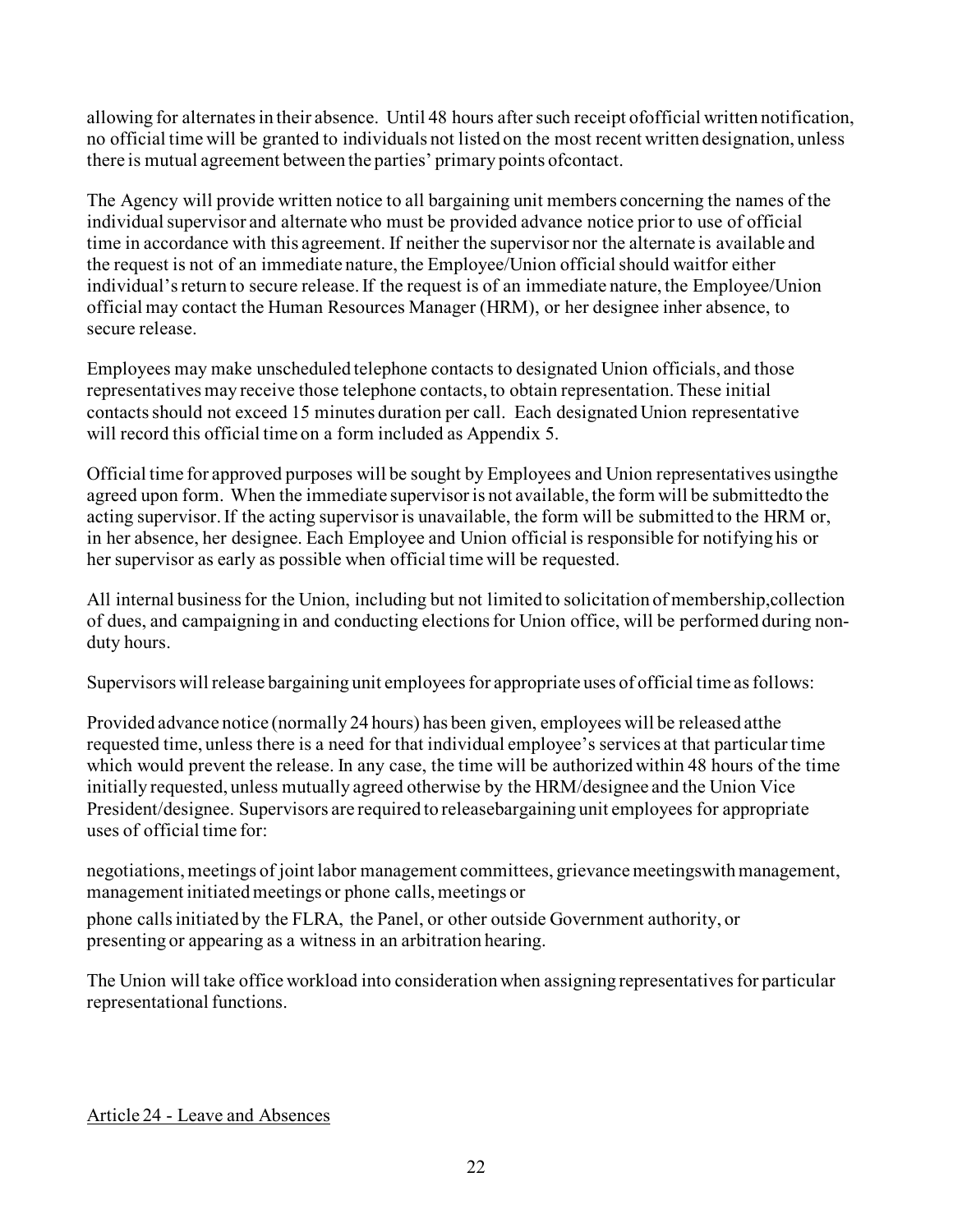Rural Development Oklahoma will follow current government-wide regulation on leave as noted in Title 5 C.F.R. Part 630, Absence and Leave, and incorporated in Departmental Regulation 4060-630- 002, Leave Administration, Excused Absence/ Administrative Leave and any amendments/revisions thereafter.

Section 1- Inclement Weather

 All Oklahoma Rural Development Employees are to presume that the office is open each regular workday unless specifically announced otherwise. Although Employees are expected to be prepared to deal with most emergencies, conditions might occur which will make the closing of allor some offices necessary.

 "Hazardous weather conditions" and "emergencies which disrupt travel" are conditions which are unusually severe and disruptive to normal travel or transportation of employees between their homes and their duty stations (cyclones, floods, blizzards, severe snow or icing on roads, etc.).

 The State Director for the State Office, Rural Development Managers for the Area Offices, and Community Development Managers for the Local Offices will determine when employees in their respective offices may be excused from duty because of hazardous weather conditions and emergencies.

 If an employee's area of residence or office is affected to the point that telework is not a viable option, the employee may be excused withoutcharge to leave if all of the following apply:

 weather conditions in the area of an employee's residence or office are publicly declared extremely hazardous by an appropriate State or local authority; and

driving has been limited; and

the employee is unable to report to duty and was not on scheduled leave.

 Under unusually severe weather conditions, where it is considered reasonably unavoidable, tardiness not in excess of 2 hours may be charged to excused absence. In the case of employees who do not report for duty during hazardous weather and cannot telework, annual leave is to be charged unless the employee's supervisor or head of the office concerned determines after personal review of the facts, that the employee made every reasonable effort to get to work but was unable to do so because of hazardous weather conditions or emergencies. In such cases, excused absence may be approved on a day to day basis.

 Depending on the circumstances of the particular situation, attempts will be made to make a closing decision and communicate it as early as possible.

 When the office is closed all day as a result of hazardous weather, Employees scheduled to work will be entitled to an excused absence for the whole day. Employees in a nonpay status (AWOL, LWOP, suspension) on the day before and after the day of closure and Employees on a compressed day off the day of the closure are not entitled to administrative leave.

 When the office closes early or opens late due to hazardous weather, Employees who worked any part of the day will be excused for the period of closure. However, such Employees will be charged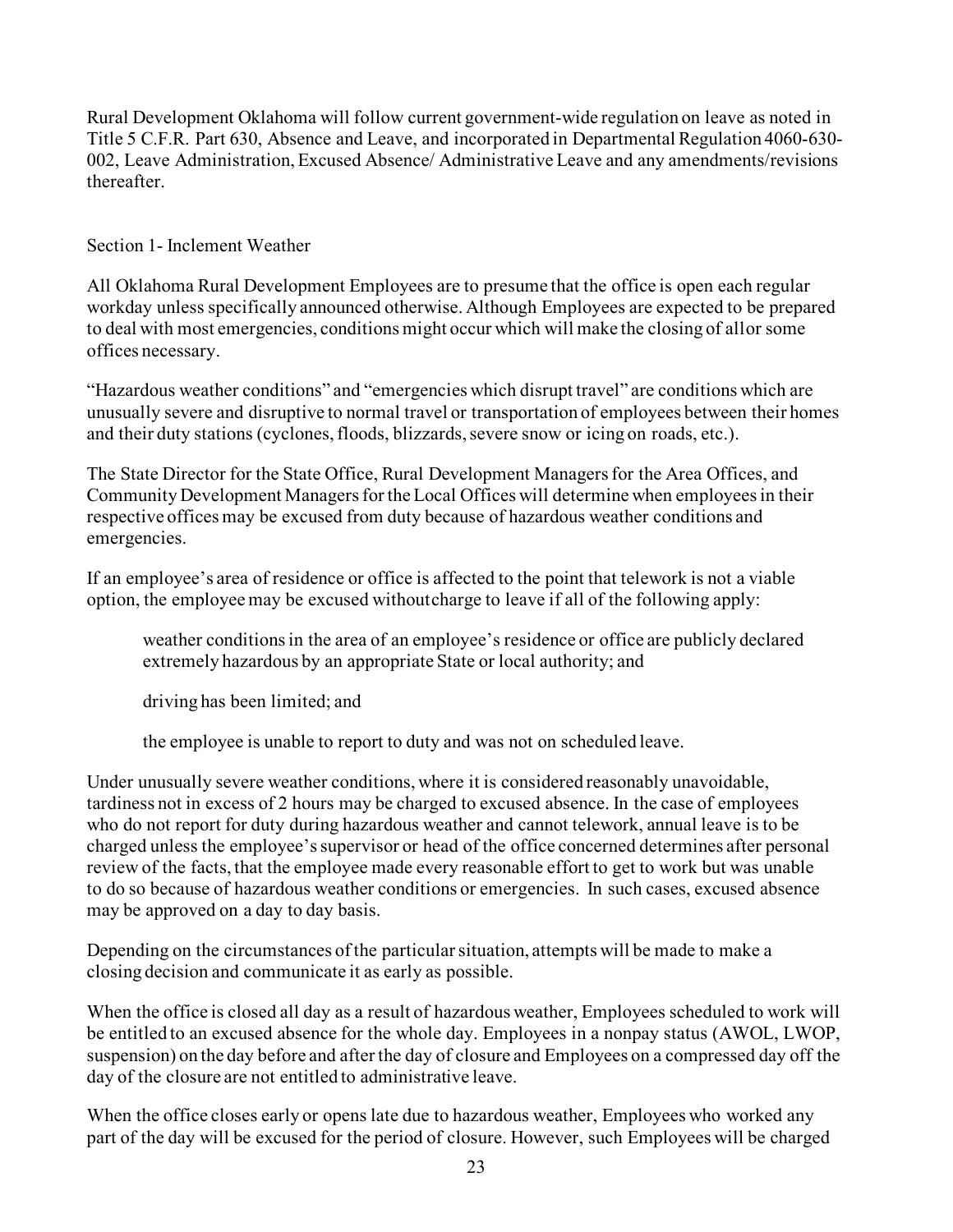appropriate leave for any period of absence on that day which is not covered by the closure. Employees on a compressed day off or on annual or sick leave the whole day are not entitled to administrative leave for any part of the day.

#### Article 25 - Temporary, Probationary and Part-time Employees

#### Section 1 - General

 All employees of the bargaining unit shall be covered by the terms of this Agreement to the extent consistent with the Federal Service Labor-Management Relations Statute and other applicable laws and regulations.

#### Section 2 - Temporary Employees

 Should the need arise to temporarily employ individuals at other than entry level positions, the Union will be informed prior to the appointment.

When it is determined that a temporary employee is to be separated, the employee will be given2 weeks notice, whenever possible. Temporary employees may be separated at any time upon notice in writing from the Agency.

#### Section 3 - Probationary Employees

 demonstrate their proficiency. The Employer agrees to provide probationary employees with the opportunity to develop and to

 During the probationary period, employees' conduct and performance in the actual duties of their positions may be observed. They may be separated from the service for cause, including matters counseling to probationary employees on at least a quarterly basis. discovered by background investigation. The Agency agrees to provide conduct and performance

 When it is determined that a probationary employee is to be separated, the employee will be given2 weeks notice of termination, whenever possible, or such notice as the remaining probationary period permits.

#### Section 4 - Part-time Employees

 If a full-time employee wishes to convert to part-time, he/she shall, make a request to his/her supervisor. The Agency will give good faith consideration to the employee's request based on the employee's circumstances and the needs of the organization.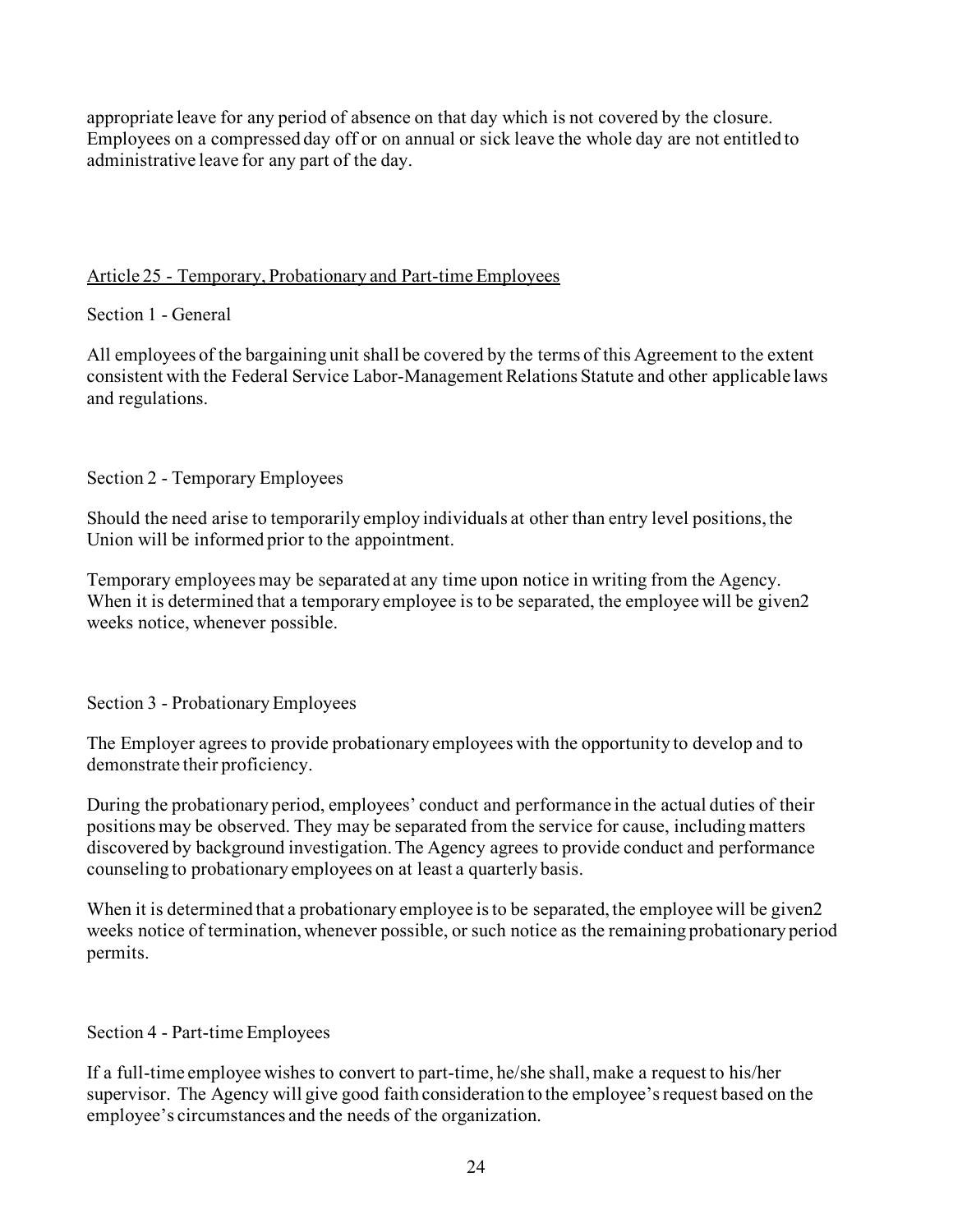employee's request based on the employee's circumstances and the needs of the organization. Employees who accept or convert to part-time positions have no guarantee that they will subsequently be converted back to full-time employment. The Agency agrees to consider the

 The Agency will advise the employee of the effects of changing to part-time employment on benefits and other related matters.

 Requests for changes to part-time and full-time employmentwill be made in writing, considered, and retained for at least 6 months.

## Article 26 - Workers Compensation

 Rural Development Oklahoma employees will continue to be covered by the provisions of Rural Development Instruction 2069-B, dated January 30, 2009 and any amendments/revisions thereafter.

#### Article 27 - Employee Assistance

 Rural Development Oklahoma employees will continue to be covered by the provisions of Rural Development Instruction 2063-F dated September 23, 2009 and any amendments/revisions thereafter.

## Article 28 - Official Personnel Files

 Rural Development Oklahoma employees will continue to be covered by the provisions of the Rural Development Instruction 2054-V, dated March 17, 2004 and any amendments/revisions thereafter.

## Article 29 - Alternative Dispute Resolution

 Alternative Dispute Resolution (ADR) is an informal process, which seeks early settlement of workplace differences. The Agency and the Union are committed to the use of ADR problem-solving methods to foster a good labor-management relationship as envisioned by the Federal Service Labor-Management Relations Statute. Union and Management will always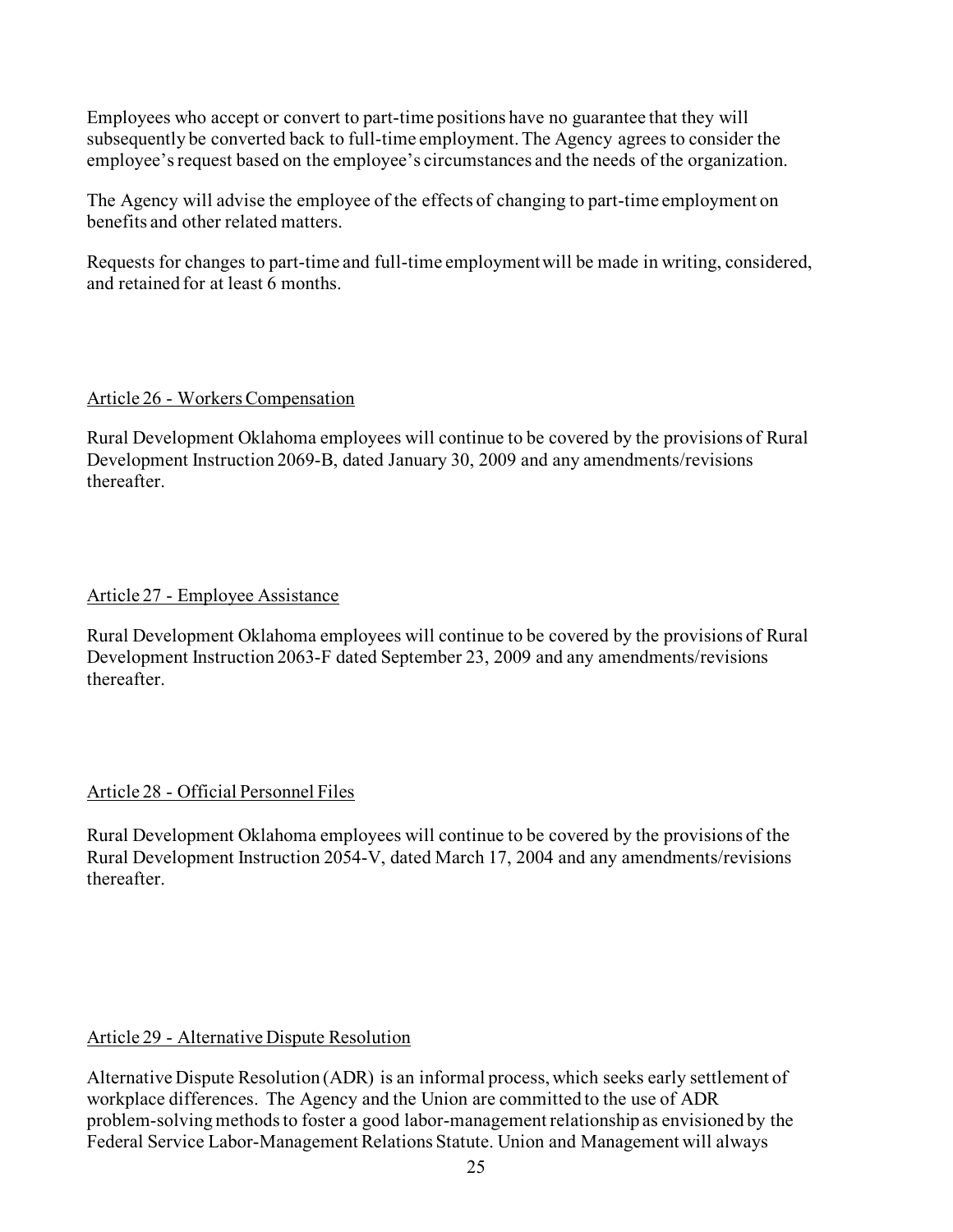explore the use of ADR problem-solving methods as a priority to resolve disputed matters.

 Any ADR process will be jointly designed by Union and Management. It should be effective,timely, and efficient. It should focus on conflict resolution and problem-solving and foster a cooperative labor and management relationship. Participation in the ADR process must be voluntary with the mutual consent of the parties.

ADR resolution shall not be precedential unless specifically agreed to by the parties.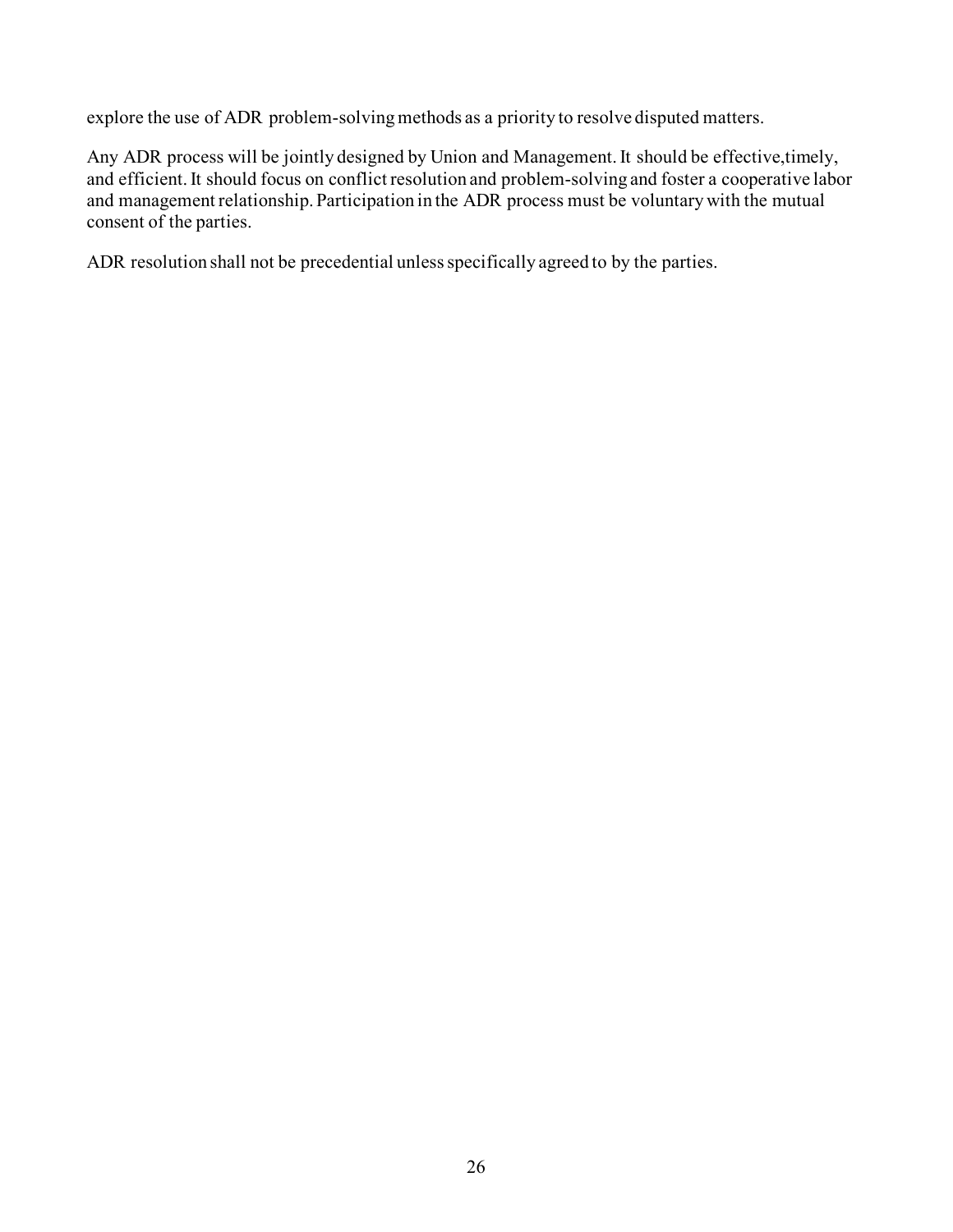#### SIGNATURE PAGE

By the signatures below, the parties have executed this agreement on November 4, 2021.

Digitally signed by JANE **JANE PRYOR DOSS** 

PRYOR DOSS Date: 2021.11.08 12:33:54  $-06'00'$ 

**Acting President** Jane Pyror Vickie Edwards American Federal of Government U.S. Department of<br>Employees AFL-CIO Employees, AFL-CIO Rural Development Rural Development Rural Development Rural Development Rural Development Rural Development Rural Development Rural Development Rural Development Rural Development Rural Development Rural Local  $3354$ 



Digitally signed by NAOMI **MCCOLLUM** Date: 2021.11.04 13:27:12  $-05'00'$ 

Oklahoma Vice President Oklahoma Vice President Labor Relations Specialist American Federal of Government U.S. Department of Agriculture Naomi McCollum Employees, AFL-CIO Rural Development Local 3354

For the Union: For the Agency:

**VICKIE EDWARDS**  Digitally signed by VICKIE **EDWARDS** Date: 2021.11.04 12:07:44  $-05'00'$ 

U.S. Department of Agriculture Acting State Director

**SARAH REHBERG** 

Digitally signed by SARAH REHBERG Date: 2021.11.08 10:26:47  $-05'00'$ 

Sarah Rehberg

**KAMARIA MORRIS** 

Digitally signed by KAMARIA **MORRIS** Date: 2021.11.04 10:45:04 -04'00'

 Labor Relations Specialist U.S. Department of Agriculture Kamaria Morris Rural Development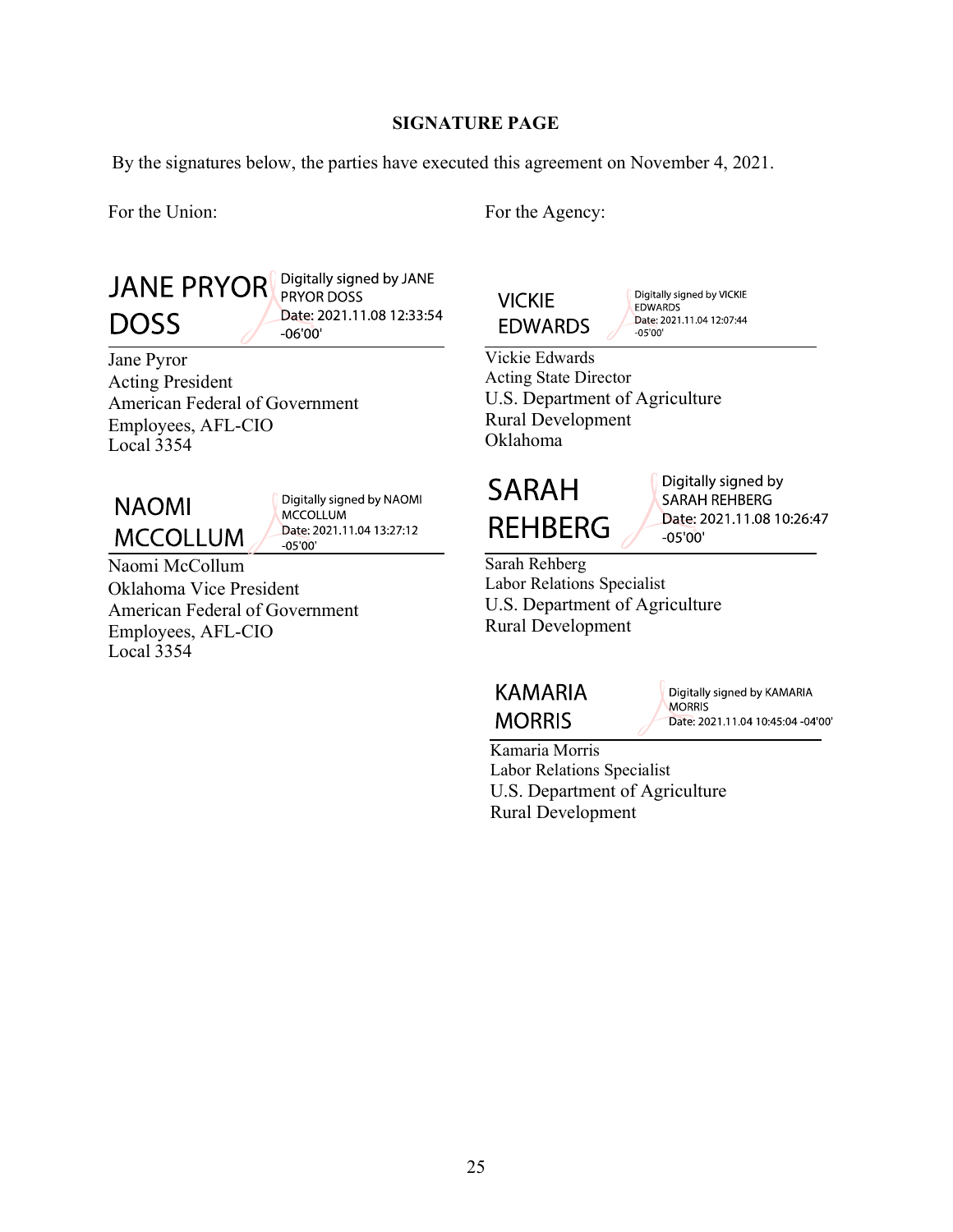#### **(Ch. 71 of Title 5, U.S. Code, as amended) Federal Service Labor-Management Relations Statute**

#### **SUBCHAPTER I— GENERAL PROVISIONS**

## **§ 7101. Findings and purpose**

- **(a)** The Congress finds that--
	- **(1)** experience in both private and public employment indicates that the statutory protection of the right of employees to organize, bargain collectively, and participate through labor organizations of their own choosing in decisions which affect them--
		- **(A)** safeguards the public interest,
		- **(B)** contributes to the effective conduct of public business, and
		- **(C)** facilitates and encourages the amicable settlements of disputes between employees and their employers involving conditions of employment; and
	- **(2)** the public interest demands the highest standards of employee performance and the to facilitateand improve employee performance and the efficient accomplishment of the operations of the Government. continued development and implementation of modern and progressive work practices

 Therefore, labor organizations and collective bargaining in the civil service are in the public interest.

 **(b)** It is the purpose of this chapter to prescribe certain rights and obligations of the employeesof the Federal Government and to establish procedures which are designed to meet the special requirements and needs of the Government. The provisions of this chapter should beinterpreted in a manner consistent with the requirement of an effective and efficient Government.

#### **(c)** § 7102. Employees' rights

 Each employee shall have the right to form, join, or assist any labor organization, or to refrain from any such activity, freely and without fear of penalty or reprisal, and each employee shall be protected in the exercise of such right. Except as otherwise provided under this chapter, such right includes the right--

- **(1)** to act for a labor organization in the capacity of a representative and the right, in that capacity, to present the views of the labor organization to heads of agencies and other officials of the executive branch of the Government, the Congress, or other appropriate authorities, and
- representatives chosen by employees under this chapter. **(2)** to engage in collective bargaining with respect to conditions of employment through

# **§ 7103. Definitions; application**

- **(a)** For the purpose of this chapter--
	- **(1)** "person" means an individual, labor organization, or agency;
	- **(2)** "employee" means an individual--
		- **(A)** employed in an agency; or
		- under section 7116 of this title and who has not obtained any other regular and substantially equivalent employment, as determined under regulations prescribed by the Federal Labor Relations Authority; **(B)** whose employment in an agency has ceased because of any unfair labor practice

but does not include--

**(i)** an alien or noncitizen of the United States who occupies a position outside the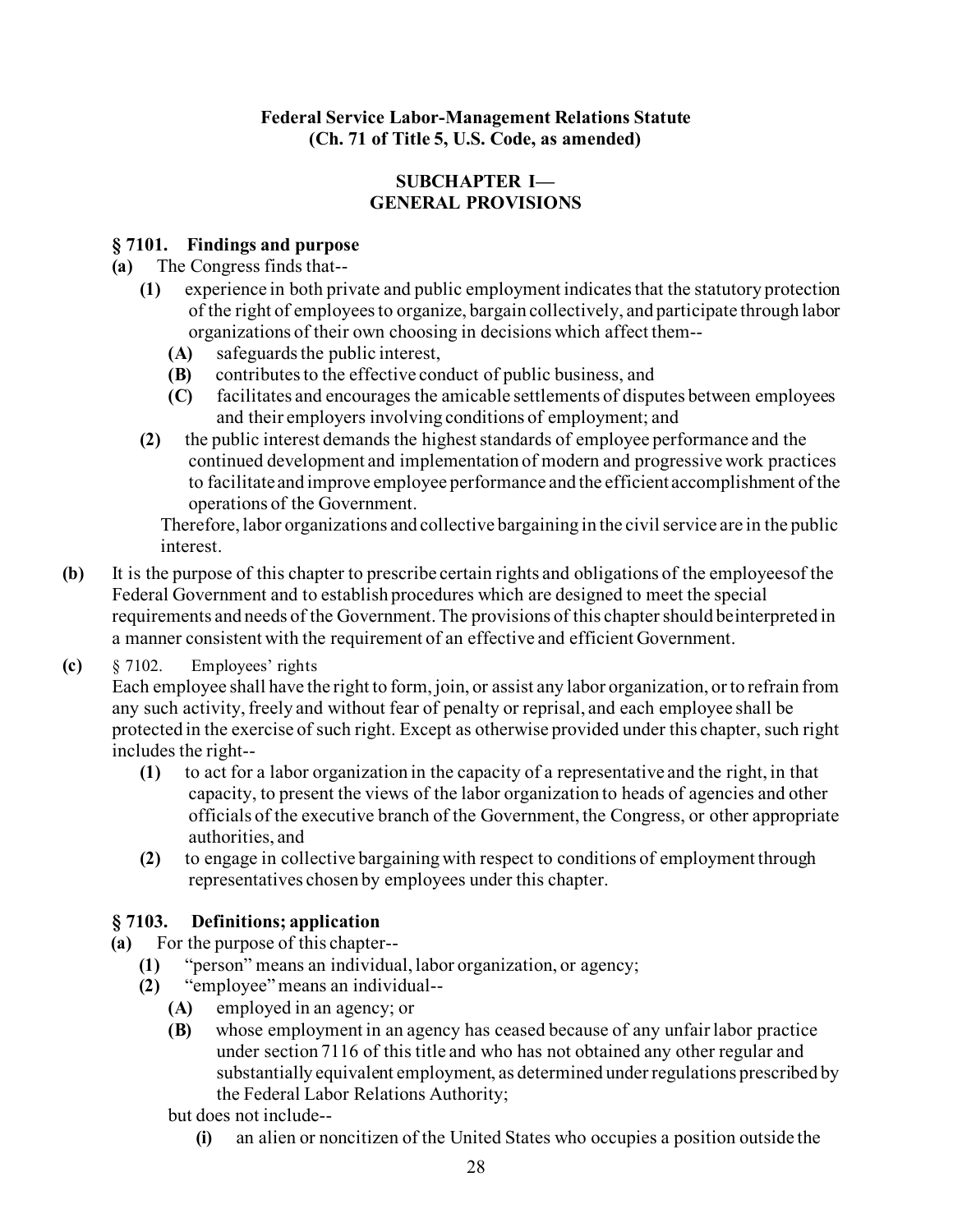United States;

- **(ii)** a member of the uniformed services;
- **(iii)** a supervisor or a management official;
- **(iv)** an officer or employee in the Foreign Service of the United States employed in Department of Commerce; or the Department of State, the International Communication Agency, the Agency for International Development, the Department of Agriculture, or the
- **(v)** any person who participates in a strike in violation of section 7311 of this title;
- instrumentality described in section 2105(c) of this title and the Veterans' Canteen Service, Department of Veterans Affairs), the Library of Congress, the Government Printing Office, and the Smithsonian Institution, but does not include-- **(3)** "a "agency" means an Executive agency (including a nonappropriated fund
	- **(A)** the General Accounting Office;
	- **(B)** the Federal Bureau of Investigation;
	- **(C)** the Central Intelligence Agency;
	- **(D)** the National Security Agency;
	- **(E)** the Tennessee Valley Authority;
	- **(F)** the Federal Labor Relations Authority;
	- **(G)** the Federal Service Impasses Panel; or
	- **(H)** the United States Secret Service and the United States Secret Service Uniformed Division.
- **(4)** "labor organization" means an organization composed in whole or in part of employees, in which employees participate and pay dues, and which has as a purpose the dealing

 with an agency concerning grievances and conditions of employment, but does not include--

- affiliation,marital status, or handicapping condition; **(A)** an organization which, by its constitution, bylaws, tacit agreement among its members, or otherwise, denies membership because of race, color, creed, national origin, sex, age, preferential or nonpreferential civil service status, political
- **(B)** an organization which advocates the overthrow of the constitutional form of government of the United States;
- **(C)** an organization sponsored by an agency; or
- **(D)** an organization which participates in the conduct of a strike against the Government or any agency thereof or imposes a duty or obligation to conduct, assist, or participate in such a strike;
- **(5)** "dues" means dues, fees, and assessments;
- **(6)** "Authority" means the Federal Labor Relations Authority described in section 7104(a) of this title;
- **(7)** "Panel" means the Federal Service Impasses Panel described in section 7119(c) of this title;
- **(8)** "collective bargaining agreement" means an agreement entered into as a result of collective bargaining pursuant to the provisions of this chapter;
- **(9)** "grievance" means any complaint--
	- **(A)** by any employee concerning any matter relating to the employment of the employee;
	- employee; or **(B)** by any labor organization concerning any matter relating to the employment of any
	- **(C)** by any employee, labor organization, or agency concerning--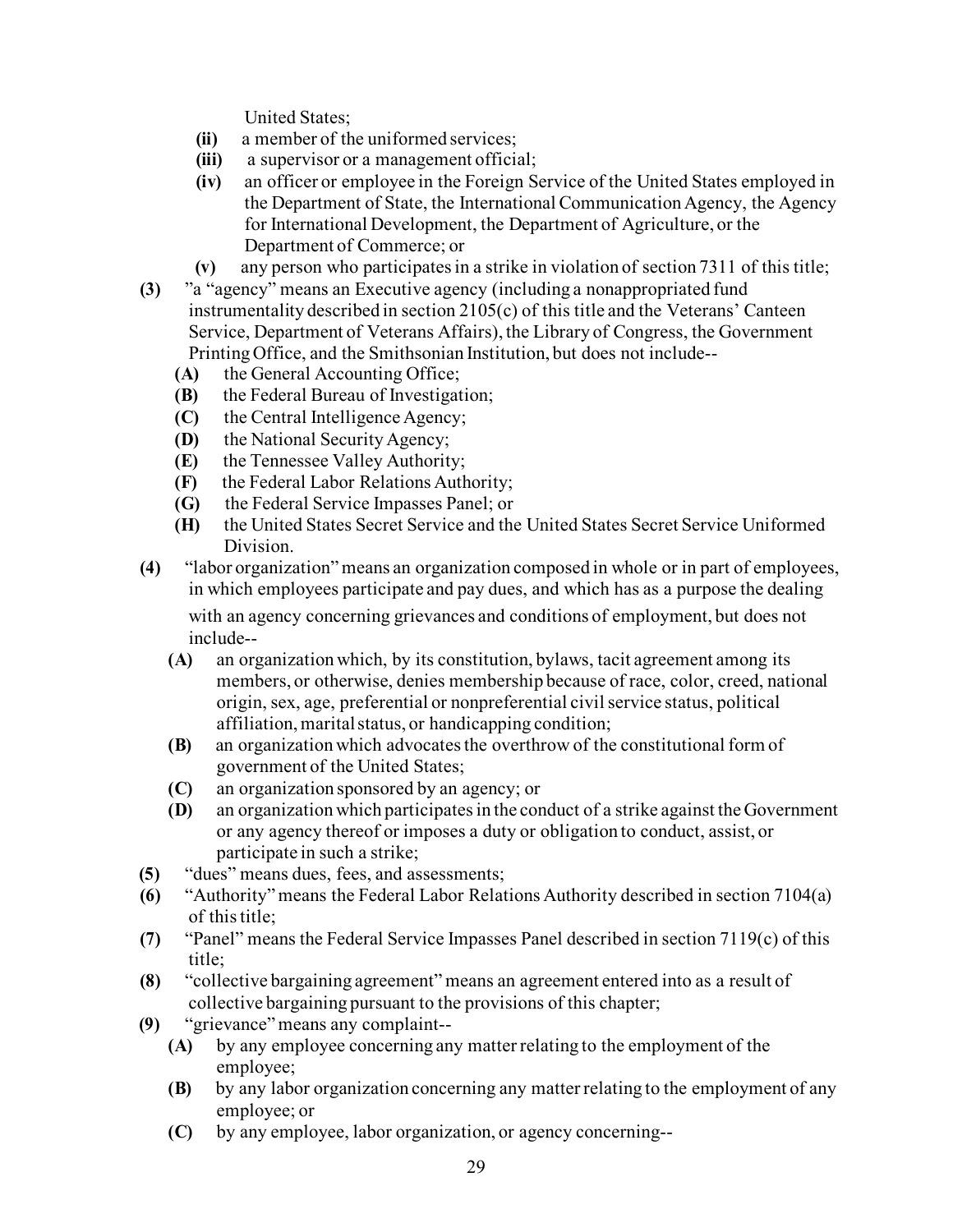- **(i)** the effect or interpretation, or a claim of breach, of a collective bargaining agreement; or
- regulation affecting conditions of employment; **(ii)** any claimed violation, misinterpretation, or misapplication of any law, rule, or
- interest of the agency to hire, direct, assign, promote, reward, transfer, furlough, layoff, effectively recommend such action, if the exercise of the authority is not merely routine or clerical in nature but requires the consistent exercise of independent judgment, except that, with respect to any unit which includes firefighters or nurses, the term "supervisor" includes only those individuals who devote a preponderance of their employment time to exercising such authority; **(10)** "supervisor" means an individual employed by an agency having authority in the recall, suspend, discipline, or remove employees, to adjust their grievances, or to
- **(11)** "management official" means an individual employed by an agency in a position the duties and responsibilities of which require or authorize the individual to formulate, determine, or influence the policies of the agency;
- **(12)** "collective bargaining" means the performance of the mutual obligation of the representative of an agency and the exclusive representative of employees in an appropriate unit in the agency to meet at reasonable times and to consult and bargain ina good-faith effort to reach agreement with respect to the conditions of written document incorporating any collective bargaining agreementreached, but the obligation referred to in this paragraph does not compel either party to agree to a proposal or tomake a concession; employment affecting such employees and to execute, if requested by either party, a
- **(13)** "confidential employee" means an employee who acts in a confidential capacity with respect to an individual who formulates or effectuates management policies in the field of labor-management relations;
- **(14)** "conditions of employment" means personnel policies, practices, and matters, whether such term does not include policies, practices, and matters- established by rule, regulation, or otherwise, affecting working conditions, except that
	- **(A)** relating to political activities prohibited under subchapter III of chapter 73 of this title;
	- **(B)** relating to the classification of any position; or
	- **(C)** to the extent such matters are specifically provided for by Federal statute;
- **(15)** "professional employee" means--
	- **(A)** an employee engaged in the performance of work--
		- **(i)** requiring knowledge of an advanced type in a field of science or learning instruction and study in an institution of higher learning or a hospital (as distinguished from knowledge acquired by a general academic education, or customarily acquired by a prolonged course of specialized intellectual from an apprenticeship, or from training in the performance of routine mental, manual, mechanical, or physical activities);
		- **(ii)** requiring the consistent exercise of discretion and judgment in its performance;
		- **(iii)** which is predominantly intellectual and varied in character (as distinguished from routine mental, manual, mechanical, or physical work); and
		- **(iv)** which is of such character that the output produced or the result accomplished by such work cannot be standardized in relation to a given period of time; or
	- **(B)** an employee who has completed the courses of specialized intellectual instruction and study described in subparagraph  $(A)(i)$  of this paragraph and is performing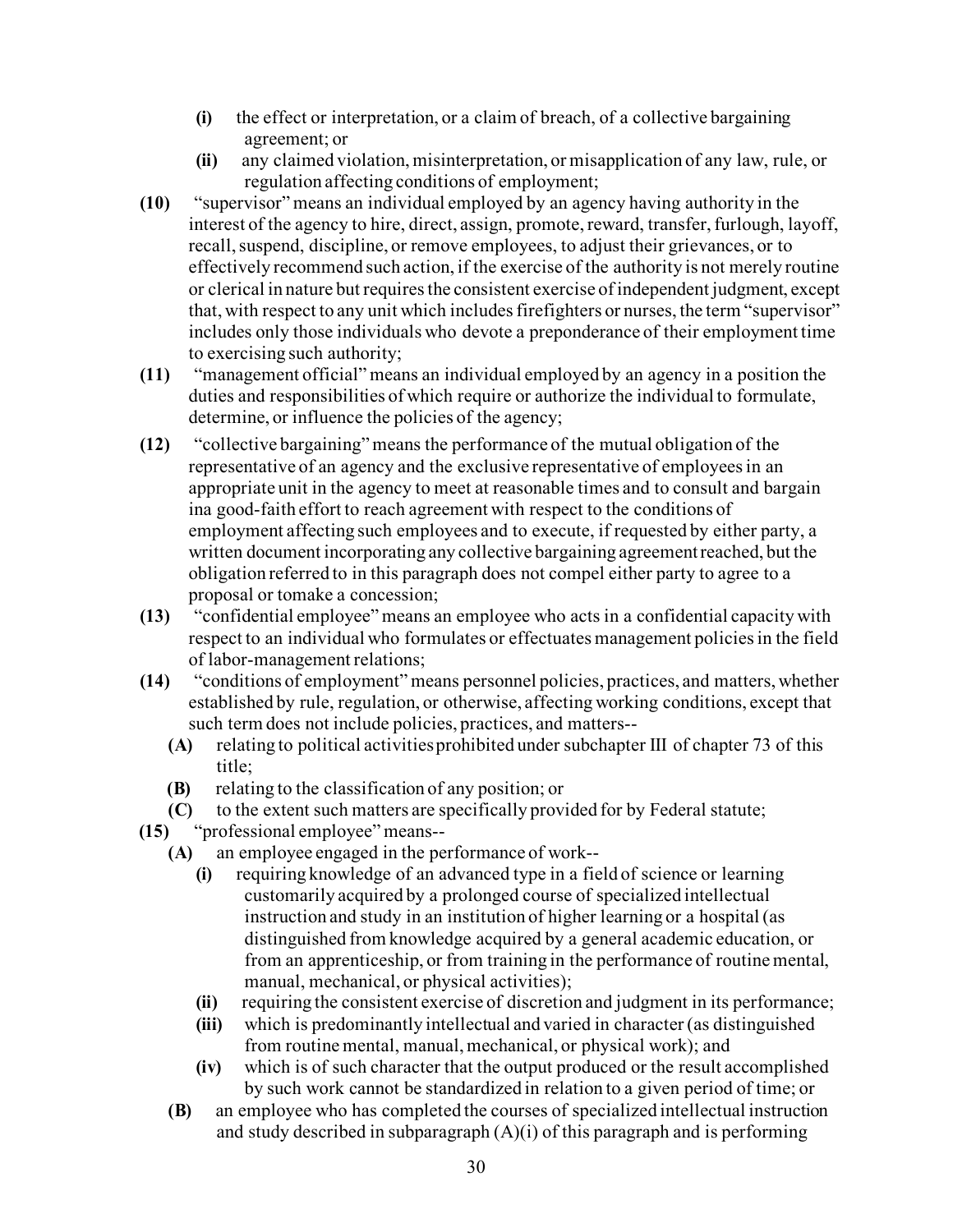related work under appropriate direction or guidance to qualify the employee as a professional employee described in subparagraph (A) of this paragraph;

- **(16)** "exclusive representative" means any labor organization which--
	- pursuant to section 7111 of this title; or **(A)** is certified as the exclusive representative of employees in an appropriate unit
	- **(B)** was recognized by an agency immediately before the effective date of this chapter as the exclusive representative of employees in an appropriate unit--
		- **(i)** on the basis of an election; or
		- **(ii)** on any basis other than an election,
		- and continues to be so recognized in accordance with the provisions of this chapter;
- **(17)** "firefighter" means any employee engaged in the performance of work directly connected with the control and extinguishment of fires or the maintenance and use firefighting apparatus and equipment; and
- **(18)** "United States" means the 50 States, the District of Columbia, the Commonwealth of Puerto Rico, Guam, the Virgin Islands, the Trust Territory of the Pacific Islands, and any territory or possession of the United States.
- **(b) (1)** The President may issue an order excluding any agency or subdivision thereof from coverage under this chapter if the President determines that--
	- **(A)** the agency or subdivision has as a primary function intelligence, counterintelligence, investigative, or national security work, and
	- **(B)** the provisions of this chapter cannot be applied to that agency or subdivision in a manner consistent with national security requirements and considerations.
	- **(2)** The President may issue an order suspending any provision of this chapter with respect to any agency, installation, or activity located outside the 50 States and the District of Columbia, if the President determines that the suspension is necessary in the interest of national security.

#### **§ 7104. Federal Labor Relations Authority**

- whom may be adherents of the same political party. No member shall engage in any other business or employment or hold another office or position in the Government of the United States except as otherwise provided by law. **(a)** The Federal Labor Relations Authority is composed of three members, not more than 2 of
- consent of the Senate, and may be removed by the President only upon notice and hearing and only for inefficiency, neglect of duty, or malfeasance in office. The President shall designate one member to serve as Chairman of the Authority. The Chairman is the chief executive and administrative officer of the Authority. **(b)** Members of the Authority shall be appointed by the President by and with the advice and
- **(c)** A member of the Authority shall be appointed for a term of 5 years. An individual chosen to fill a vacancy shall be appointed for the unexpired term of the member replaced. The term of any member shall not expire before the earlier of--
	- **(1)** the date on which the member's successor takes office, or
	- **(2)** the last day of the Congress beginning after the date on which the member's term of office would (but for this paragraph) expire.
- **(d)** A vacancy in the Authority shall not impair the right of the remaining members to exercise all of the powers of the Authority.
- **(e)** The Authority shall make an annual report to the President for transmittalto the Congress which shall include information as to the cases it has heard and decisions it has rendered.
- **(f) (1)** The General Counsel of the Authority shall be appointed by the President, by and with the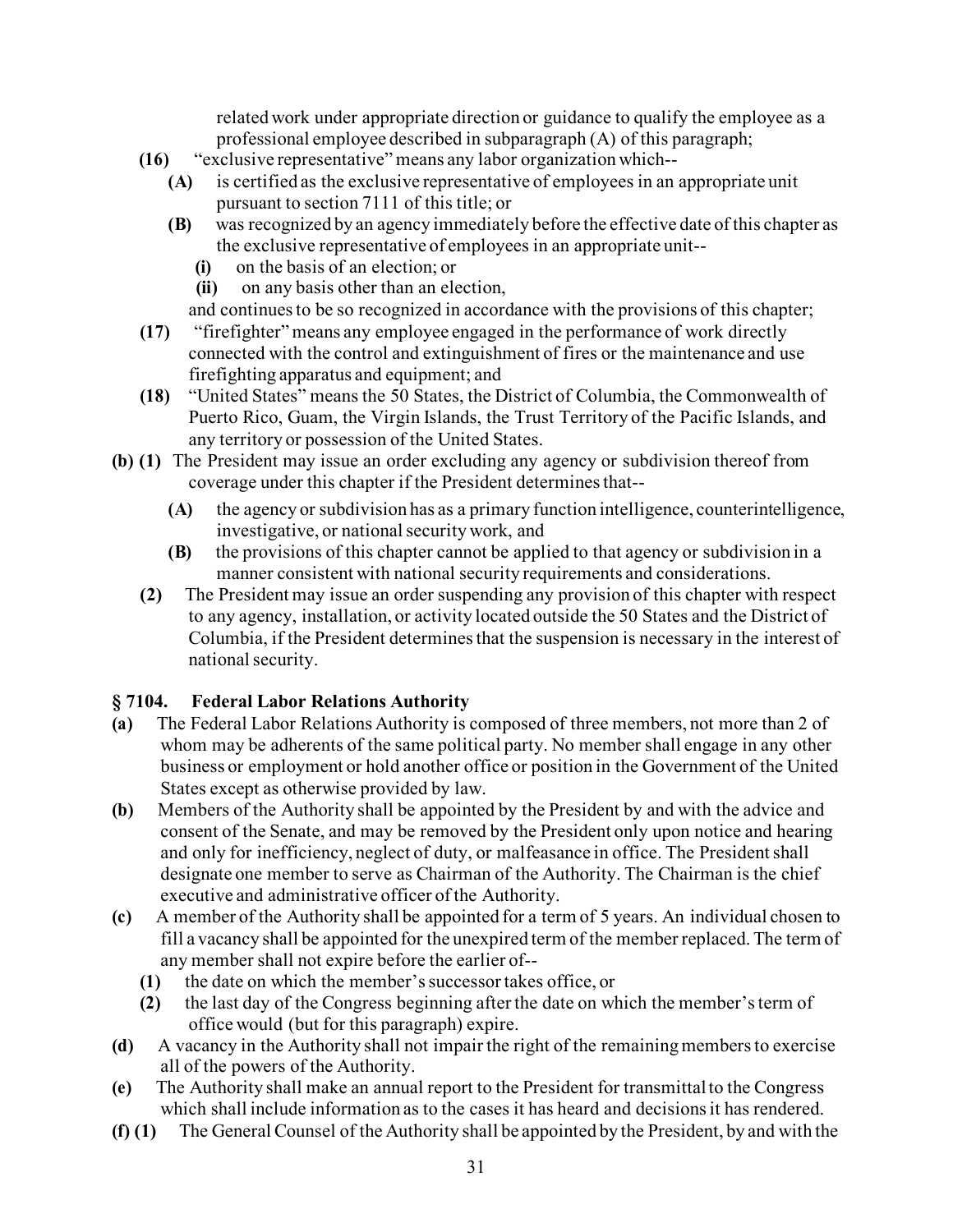advice and consent of the Senate, for a term of 5 years. The General Counsel may be removed at any time by the President. The General Counsel shall hold no other office or position in the Government of the United States except as provided by law.

- **(2)** The General Counsel may--
	- **(A)** investigate alleged unfair labor practices under this chapter,
	- **(B)** file and prosecute complaints under this chapter, and
	- **(C)** exercise such other powers of the Authority as the Authority may prescribe.
- Counsel in the regional offices of the Authority. **(3)** The General Counsel shall have direct authority over, and responsibility for, all employees in the office of General Counsel, including employees of the General

## **§ 7105. Powers and duties of the Authority**

- **(a) (1)** The Authority shall provide leadership in establishing policies and guidance relating to matters under this chapter, and, except as otherwise provided, shall be responsible for carrying out the purpose of this chapter.
	- **(2)** The Authority shall, to the extent provided in this chapter and in accordance with regulations prescribed by the Authority--
		- **(A)** determine the appropriateness of units for labor organization representation under section 7112 of this title;
		- **(B)** supervise or conduct elections to determine whether a labor organization has been selected as an exclusive representative by a majority of the employees in an appropriate unit and otherwise administer the provisions of section 7111 of this title relating to the according of exclusive recognition to labor organizations;
		- **(C)** prescribe criteria and resolve issues relating to the granting of national consultation rights under section 7113 of this title;
		- agency rules or regulations under section 7117(b) of this title; **(D)** prescribe criteria and resolve issues relating to determining compelling need for
		- **(E)** resolve issues relating to the duty to bargain in good faith under section 7117(c) of this title;
		- **(F)** prescribe criteria relating to the granting of consultation rights with respect to conditions of employment under section 7117(d) of this title;
		- 7118 of this title; **(G)** conduct hearings and resolve complaints of unfair labor practices under section
		- **(H)** resolve exceptionsto arbitrator's awards under section 7122 of this title; and
		- **(I)** take such other actions as are necessary and appropriate to effectively administer the provisions of this chapter.
- **(b)** The Authority shall adopt an official seal which shall be judicially noticed.
- **(c)** The principal office of the Authority shall be in or about the District of Columbia, but the Authority may meet and exercise any or all of its powers at any time or place. Except as otherwise expressly provided by law, the Authority may, by one or more of its members or by such agents as it may designate, make any appropriate inquiry necessary to carry out its duties wherever persons subject to this chapter are located. Any member who participates in the inquiry shall not be disqualified from later participating in a decision of the Authority in any case relating to the inquiry.
- administrative law judges under section 3105 of this title, and other individuals as it may from time to time find necessary for the proper performance of its functions. The Authority **(d)** The Authority shall appoint an Executive Director and such regional directors, may delegate to officers and employees appointed under this subsection authority to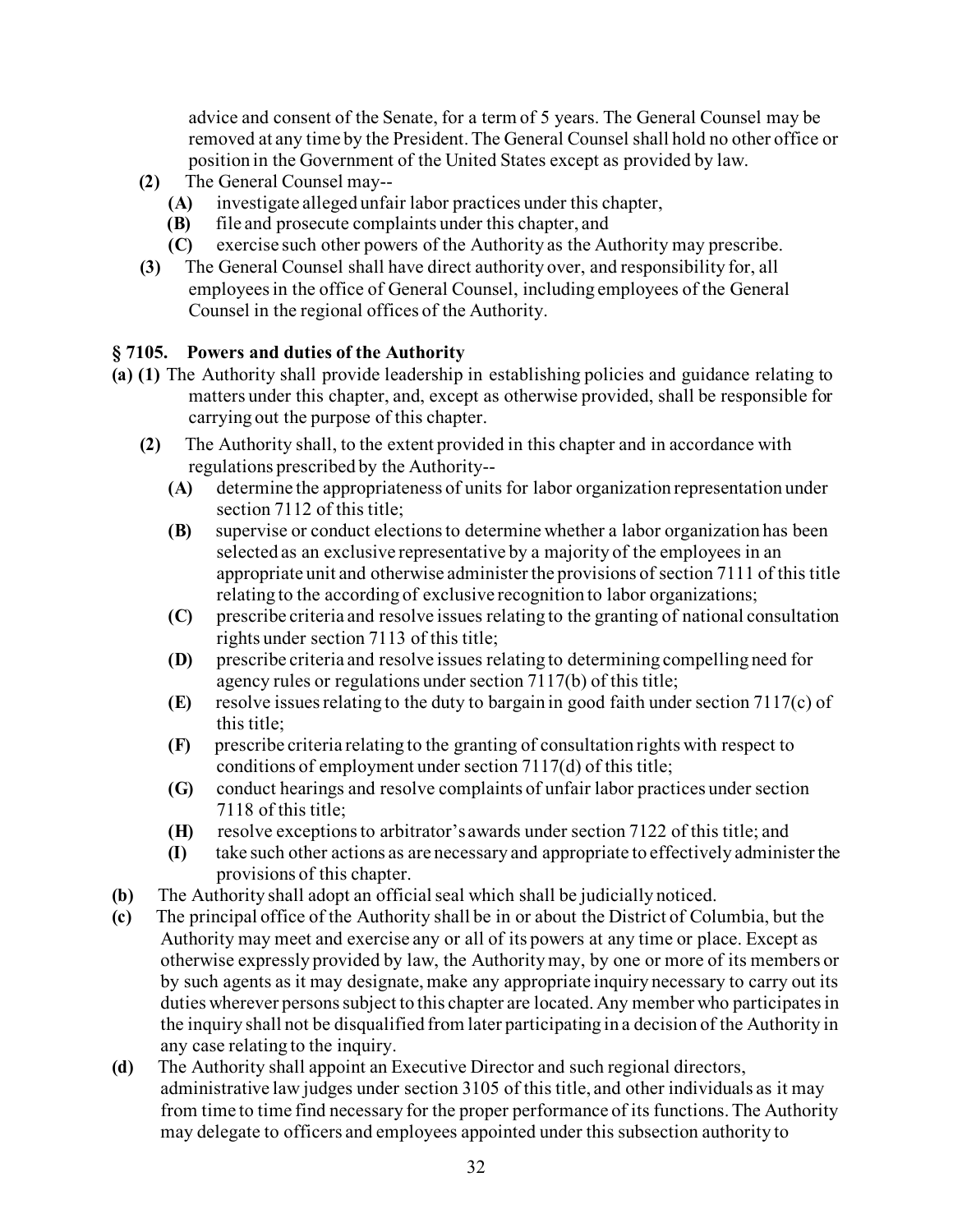perform such duties and make such expenditures as may be necessary.

**(e) (1)** The Authority may delegate to any regional director its authority under this chapter--

- **(A)** to determine whether a group of employees is an appropriate unit;
- **(B)** to conduct investigations and to provide for hearings;
- **(C)** to determine whether a question of representation exists and to direct an election; and
- **(D)** to supervise or conduct secret ballot elections and certify the results thereof.
- **(2)** The Authority may delegate to any administrative law judge appointed under subsection (d) of this section its authority under section 7118 of this title to determine whether any person has engaged in or is engaging in an unfair labor practice.
- **(f)** If the Authority delegates any authority to any regional director or administrative law judge application by any interested person filed within 60 days after the date of the action, review such action, but the review shall not, unless specifically ordered by the Authority, operate as a stay of action. The Authority may affirm, modify, or reverse any action reviewed under this subsection. If the Authority does not undertake to grant review of the action under this subsection within 60 days after the later of- to take any action pursuant to subsection (e) of this section, the Authority may, upon
	- **(1)** the date of the action; or
	- **(2)** the date of the filing of any application under this subsection for review of the action; the action shall become the action of the Authority at the end of such 60-day period.
- **(g)** In order to carry out its functions under this chapter, the Authority may--
	- **(1)** hold hearings;
	- **(2)** administer oaths, take the testimony or deposition of any person under oath, and issue subpenas as provided in section 7132 of this title; and
	- **(3)** may require an agency or a labor organization to cease and desist from violations of this chapter and require it to take any remedial action it considers appropriate to carry out the policies of this chapter.
- **(h)** Except as provided in section 518 of title 28, relating to litigation before the Supreme Court, Authority pursuant to this title or as otherwise authorized by law. attorneys designated by the Authority may appear for the Authority and represent the Authority in any civil action brought in connection with any function carried out by the
- **(i)** In the exercise of the functions of the Authority under this title, the Authority may request from the Director of the Office of Personnel Management an advisory opinion concerning Personnel Management in connection with any matter before the Authority. the proper interpretation of rules, regulations, or policy directives issued by the Office of

## **§ 7106. Management rights**

- any management official of any agency-- **(a)** Subject to subsection (b) of this section, nothing in this chapter shall affect the authority of
	- security practices of the agency; and **(1)** to determine the mission, budget, organization, number of employees, and internal
	- **(2)** in accordance with applicable laws--
		- **(A)** to hire, assign, direct, layoff, and retain employees in the agency, or to suspend, remove, reduce in grade or pay, or take other disciplinary action against such employees;
		- determine the personnel by which agency operations shall be conducted; **(B)** to assign work, to make determinations with respect to contracting out, and to
		- **(C)** with respect to filling positions, to make selections for appointments from--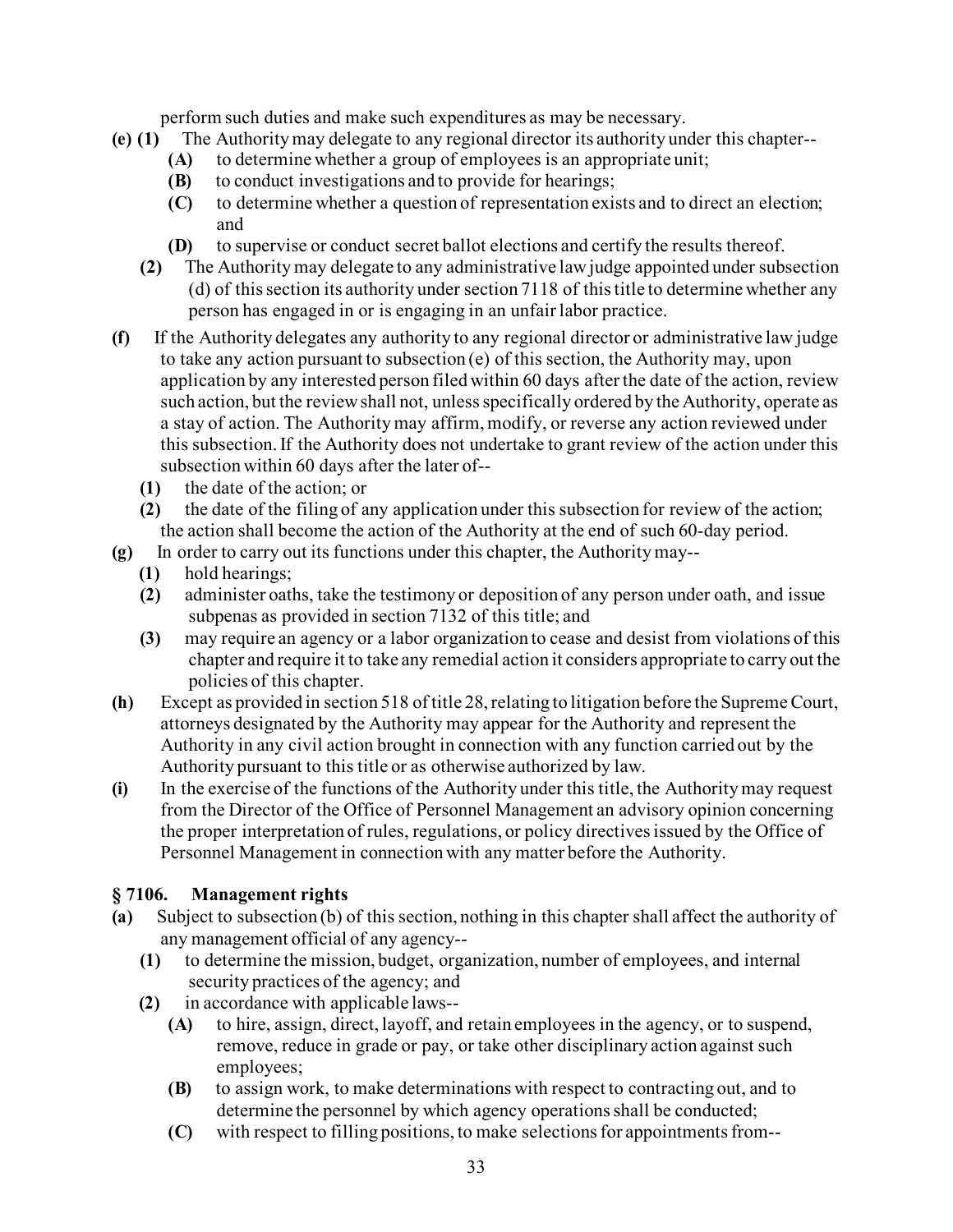- **(i)** among properly ranked and certified candidates for promotion; or
- **(ii)** any other appropriate source; and
- **(D)** to take whatever actions may be necessary to carry out the agency mission during emergencies.
- **(b)** Nothing in this section shall preclude any agency and any labor organization from negotiating--
	- **(1)** at the election of the agency, on the numbers, types, and grades of employees or positions assigned to any organizational subdivision, work project, or tour of duty, or on the technology, methods, and means of performing work;
	- **(2)** procedures which management officials of the agency will observe in exercising any authority under this section; or
	- **(3)** appropriate arrangements for employees adversely affected by the exercise of any authority under this section by such management officials.

### **SUBCHAPTER II— RIGHTS AND DUTIES OF AGENCIES AND LABOR ORGANIZATIONS**

#### **§ 7111. Exclusive recognition of labor organizations**

- **(a)** An agency shall accord exclusive recognition to a labor organization if the organization has been selected as the representative, in a secret ballot election, by a majority of the employees in an appropriate unit who cast valid ballots in the election.
- **(b)** If a petition is filed with the Authority--
	- **(1)** by any person alleging--
		- **(A)** in the case of an appropriate unit for which there is no exclusive representative, that 30 percent of the employees in the appropriate unit wish to be represented for the purpose of collective bargaining by an exclusive representative, or
		- **(B)** in the case of an appropriate unit for which there is an exclusive representative, that 30 percent of the employees in the unit allege that the exclusive representative is no longer the representative of the majority of the employees in the unit; or
	- **(2)** by any person seeking clarification of, or an amendment to, a certification then in effect or a matter relating to representation;

 the Authority shall investigate the petition, and if it has reasonable cause to believe that a transcript shall be kept) after a reasonable notice. If the Authority finds on the record of the hearing that a question of representation exists, the Authority shall supervise or conduct an election on the question by secret ballot and shall certify the results thereof. An election under this subsection shall not be conducted in any appropriate unit or in any subdivision question of representation exists, it shall provide an opportunity for a hearing (for which a thereof within which, in the preceding 12 calendar months, a valid election under this subsection has been held.

- **(c)** A labor organization which--
	- **(1)** has been designated by at least 10 percent of the employees in the unit specified in any petition filed pursuant to subsection (b) of this section;
	- **(2)** has submitted a valid copy of a current or recently expired collective bargaining agreement for the unit; or
	- **(3)** has submitted other evidence that it is the exclusive representative of the employees involved;

may intervene with respect to a petition filed pursuant to subsection (b) of this section and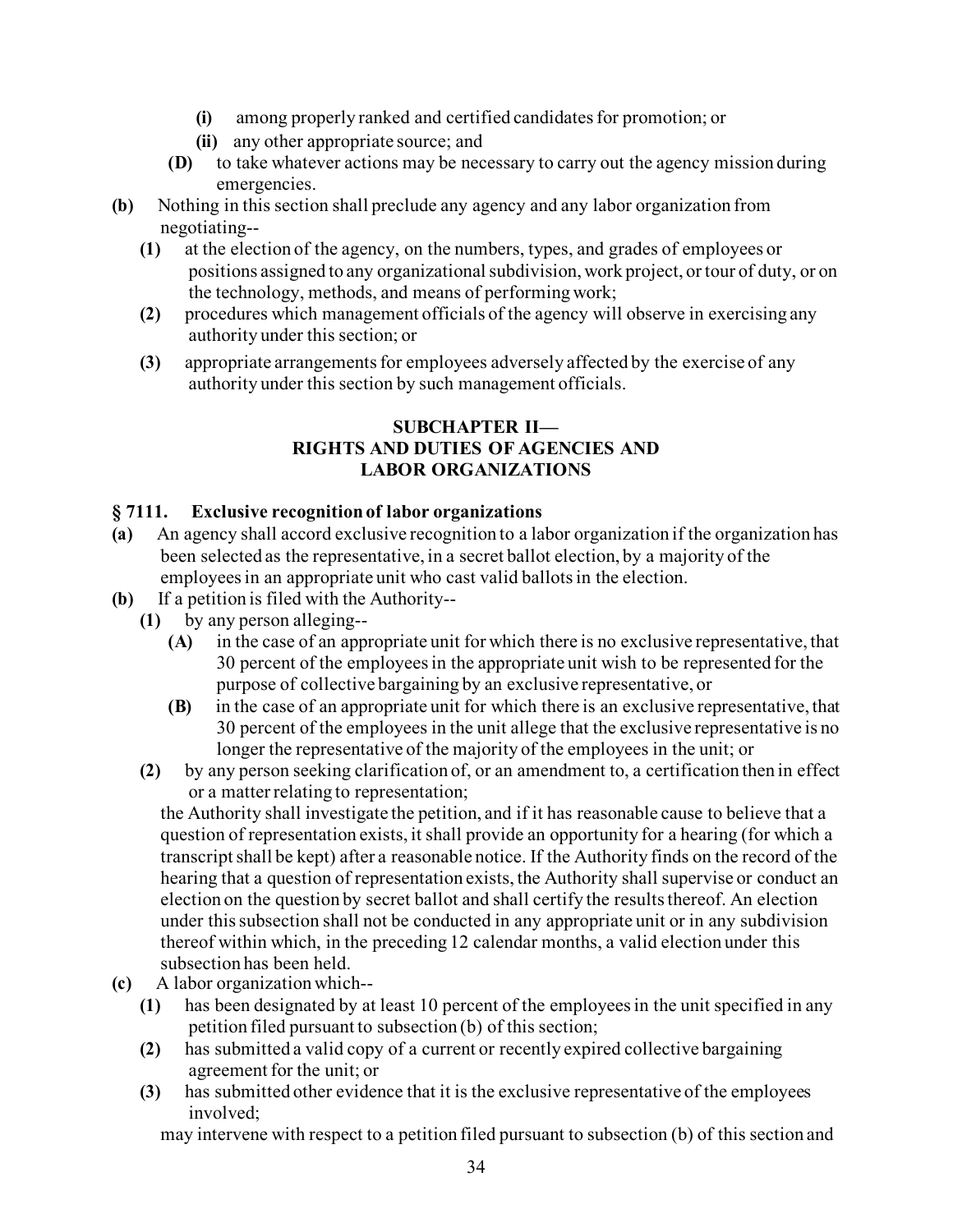shall be placed on the ballot of any election under such subsection (b) with respect to the petition.

- **(d)** The Authority shall determine who is eligible to vote in any election under this section and employees eligible to vote the opportunity to choose- shall establish rules governing any such election, which shall include rules allowing
	- **(1)** from labor organizations on the ballot, that labor organization which the employees wish to have represent them; or
	- **(2)** not to be represented by a labor organization.

 In any election in which no choice on the ballot receives a majority of the votes cast, a runoff election shall be conducted between the two choices receiving the highest number of votes. A labor organization which receives the majority of the votes cast in an election shall be certified by the Authority as the exclusive representative.

- **(e)** A labor organization seeking exclusive recognition shall submit to the Authority and the agency involved a roster of its officers and representatives, a copy of its constitution and bylaws, and a statement of its objectives.
- **(f)** Exclusive recognition shall not be accorded to a labor organization--
	- **(1)** if the Authority determines that the labor organization is subject to corrupt influences or influences opposed to democratic principles;
	- **(2)** in the case of a petition filed pursuant to subsection  $(b)(1)(A)$  of this section, if there is not credible evidence that at least 30 percent of the employees in the unit specified in the petition wish to be represented for the purpose of collective bargaining by the labor organization seeking exclusive recognition;
	- **(3)** if there is then in effect a lawful written collective bargaining agreement between the agency involved and an exclusive representative (other than the labor organization seeking exclusive recognition) covering any employees included in the unit specified in the petition, unless--
		- **(A)** the collective bargaining agreement has been in effect for more than 3 years, or
		- **(B)** the petition for exclusive recognition is filed not more than 105 days and not less than 60 days before the expiration date of the collective bargaining agreement; or
	- **(4)** if the Authority has, within the previous 12 calendar months, conducted a secret ballot majority of the employees voting chose a labor organization for certification as the unit's exclusive representative. election for the unit described in any petition under this section and in such election a
- for the purpose of a consent election in conformity with regulations and rules or decisions of the Authority. **(g)** Nothing in this section shall be construed to prohibit the waiving of hearings by stipulation

## **§ 7112. Determination of appropriate units for labor organization representation**

- determine in each case whether, in order to ensure employees the fullest freedom in exercising the rights guaranteed under this chapter, the appropriate unit should be established on an agency, plant, installation, functional, or other basis and shall determine any unit to be an appropriate unit only if the determination will ensure a clear and effective dealings with, and efficiency of the operations of the agency involved. **(a)** The Authority shall determine the appropriateness of any unit. The Authority shall identifiable community of interest among the employees in the unit and will promote
- **(b)** A unit shall not be determined to be appropriate under this section solely on the basis of the determined to be appropriate if it includes- extent to which employees in the proposed unit have organized, nor shall a unit be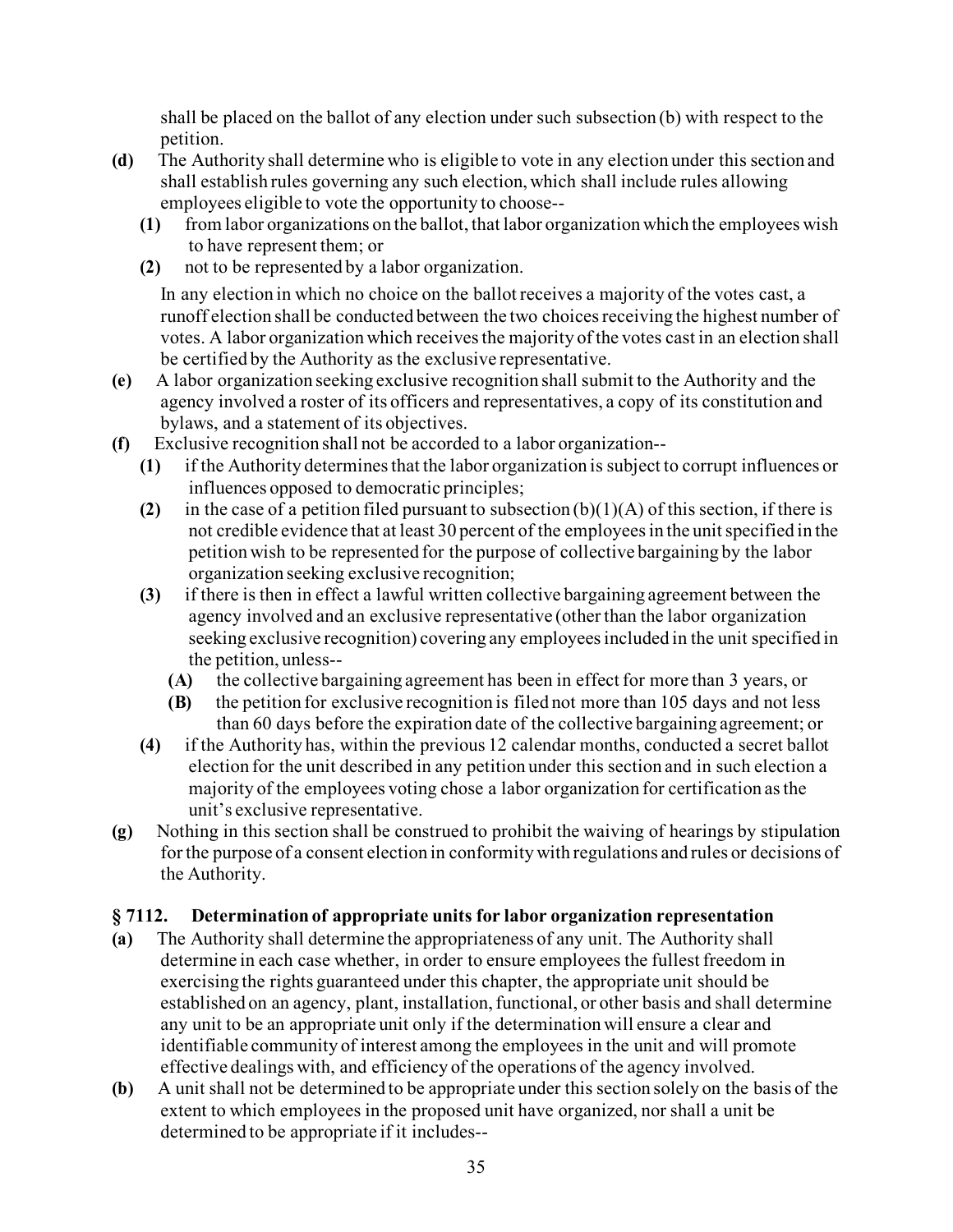- **(1)** except as provided under section 7135(a)(2) of this title, any management official or supervisor;
- **(2)** a confidential employee;
- **(3)** an employee engaged in personnel work in other than a purely clerical capacity;
- **(4)** an employee engaged in administering the provisions of this chapter;
- **(5)** both professional employees and other employees, unless a majority of the professional employees vote for inclusion in the unit;
- **(6)** any employee engaged in intelligence, counterintelligence, investigative, or security work which directly affects national security; or
- of individuals employed by an agency whose duties directly affect the internal security discharged honestly and with integrity. **(7)** any employee primarily engaged in investigation or audit functions relating to the work of the agency, but only if the functions are undertaken to ensure that the duties are
- **(c)** Any employee who is engaged in administering any provision of law relating to labor-management relations may not be represented by a labor organization--
	- **(1)** which represents other individuals to whom such provision applies; or
	- **(2)** which is affiliated directly or indirectly with an organization which represents other individuals to whom such provision applies.
- **(d)** Two or more units which are in an agency and for which a labor organization is the exclusive representative may, upon petition by the agency or labor organization, be consolidated with or without an election into a single larger unit if the Authority considers the larger unit to be representative of the new larger unit. appropriate. The Authority shall certify the labor organization as the exclusive

#### $\S$  7113. **§ 7113. National consultation rights**

- recognition on an agency basis, a labor organization which isthe exclusive representativeof a substantial number of the employees of the agency, as determined in accordance with criteria prescribed by the Authority, shall be granted national consultation rights by the agency. National consultation rights shall terminate when the labor organization no longer meets the criteria prescribed by the Authority. Any issue relating to any labor organization's eligibility for, or continuation of, national consultation rights shall be subject to determination by the Authority. **(a)** If, in connection with any agency, no labor organization has been accorded exclusive
- agency under subsection (a) of this section shall-- **(b) (1)** Any labor organization having national consultation rights in connection with any
	- **(A)** be informed of any substantive change in conditions of employment proposed by the agency, and
	- **(B)** be permitted reasonable time to present its views and recommendations regarding the changes.
	- **(2)** If any views or recommendations are presented under paragraph (1) of this subsection to an agency by any labor organization--
		- on any matter with respect to which the views or recommendations are presented; **(A)** the agency shall consider the views or recommendations before taking final action and
		- **(B)** the agency shall provide the labor organization a written statement of the reasons for taking the final action.
- **(c)** Nothing in this section shall be construed to limit the right of any agency or exclusive representative to engage in collective bargaining.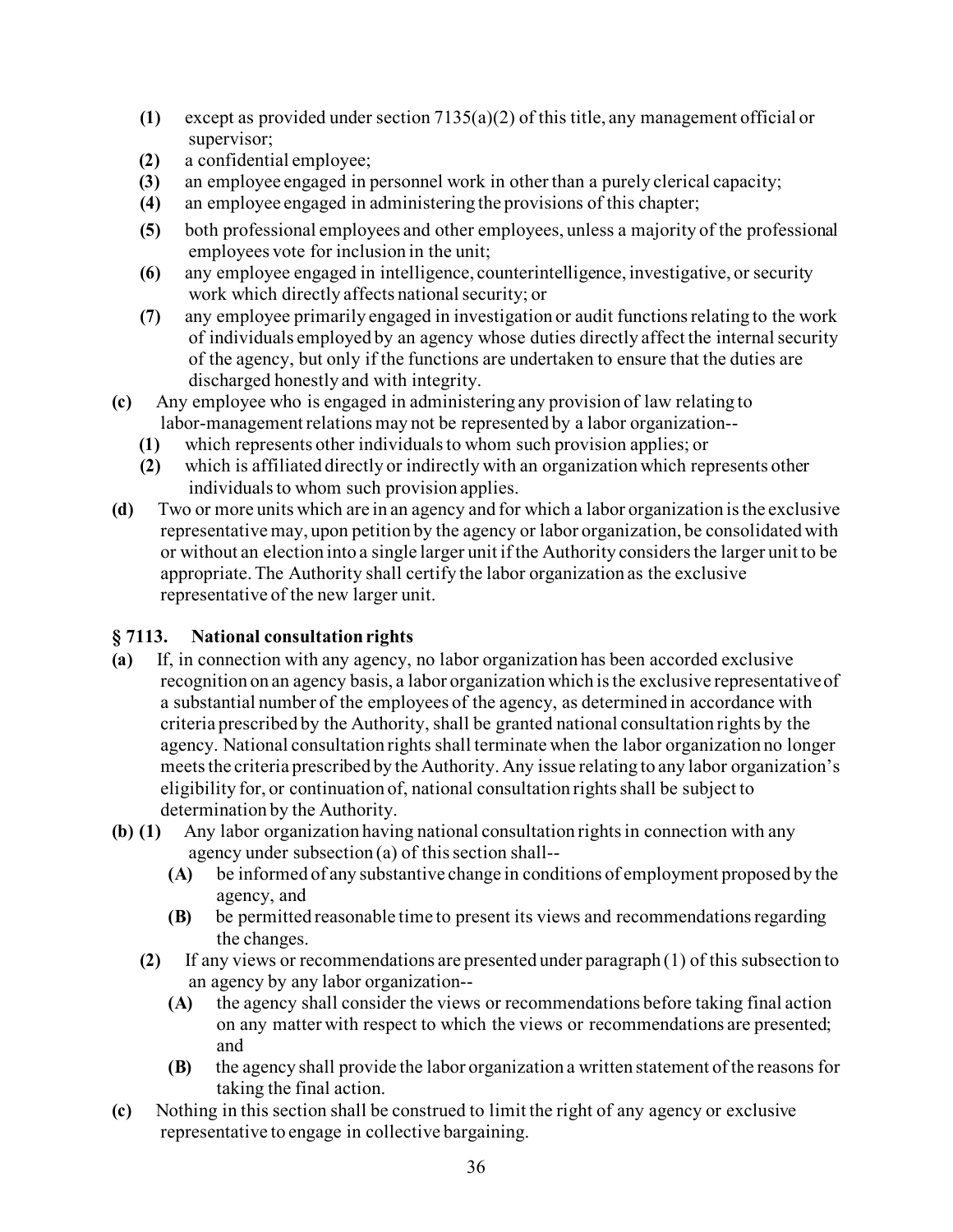## **§ 7114. Representation rights and duties**

- **(a) (1)** A labor organization which has been accorded exclusive recognition is the exclusive negotiate collective bargaining agreements covering, all employees in the unit. An exclusive representative is responsible for representing the interests of all employees in the unit it represents without discrimination and without regard to labor organization representative of the employees in the unit it represents and is entitled to act for, and membership.
	- **(2)** An exclusive representative of an appropriate unit in an agency shall be given the opportunity to be represented at--
		- **(A)** any formal discussion between one or more representatives of the agency and one or more employeesin the unit or their representatives concerning any grievance or any personnel policy or practices or other general condition of employment; or
		- **(B)** any examination of an employee in the unit by a representative of the agency in connection with an investigation if--
			- **(i)** the employee reasonably believes that the examination may result in disciplinary action against the employee; and
			- **(ii)** the employee requests representation.
	- **(3)** Each agency shall annually inform its employees of their rights under paragraph (2)(B) of this subsection.
	- **(4)** Any agency and any exclusive representative in any appropriate unit in the agency, purposes of arriving at a collective bargaining agreement. In addition, the agency and the exclusive representative may determine appropriate techniques, consistent with the provisions of section 7119 of this title, to assist in any negotiation. through appropriate representatives, shall meet and negotiate in good faith for the
	- **(5)** The rights of an exclusive representative under the provisions of this subsection shall not be construed to preclude an employee from--
		- **(A)** being represented by an attorney or other representative, other than the exclusive representative, of the employee's own choosing in any grievance or appeal action; or
		- except in the case of grievance or appeal procedures negotiated under this chapter. **(B)** exercising grievance or appellate rights established by law, rule, or regulation;
- **(b)** The duty of an agency and an exclusive representative to negotiate in good faith under subsection (a) of this section shall include the obligation--
	- **(1)** to approach the negotiations with a sincere resolve to reach a collective bargaining agreement;
	- **(2)** to be represented at the negotiations by duly authorized representatives prepared to discuss and negotiate on any condition of employment;
	- **(3)** to meet at reasonable times and convenient places as frequently as may be necessary, and to avoid unnecessary delays;
	- **(4)** in the case of an agency, to furnish to the exclusive representative involved, or its authorized representative, upon request and, to the extent not prohibited by law, data--
		- **(A)** which is normally maintained by the agency in the regular course of business;
		- understanding, and negotiation of subjects within the scope of collective bargaining; **(B)** which is reasonably available and necessary for full and proper discussion, and
		- **(C)** which does not constitute guidance, advice, counsel, or training provided for management officials or supervisors, relating to collective bargaining; and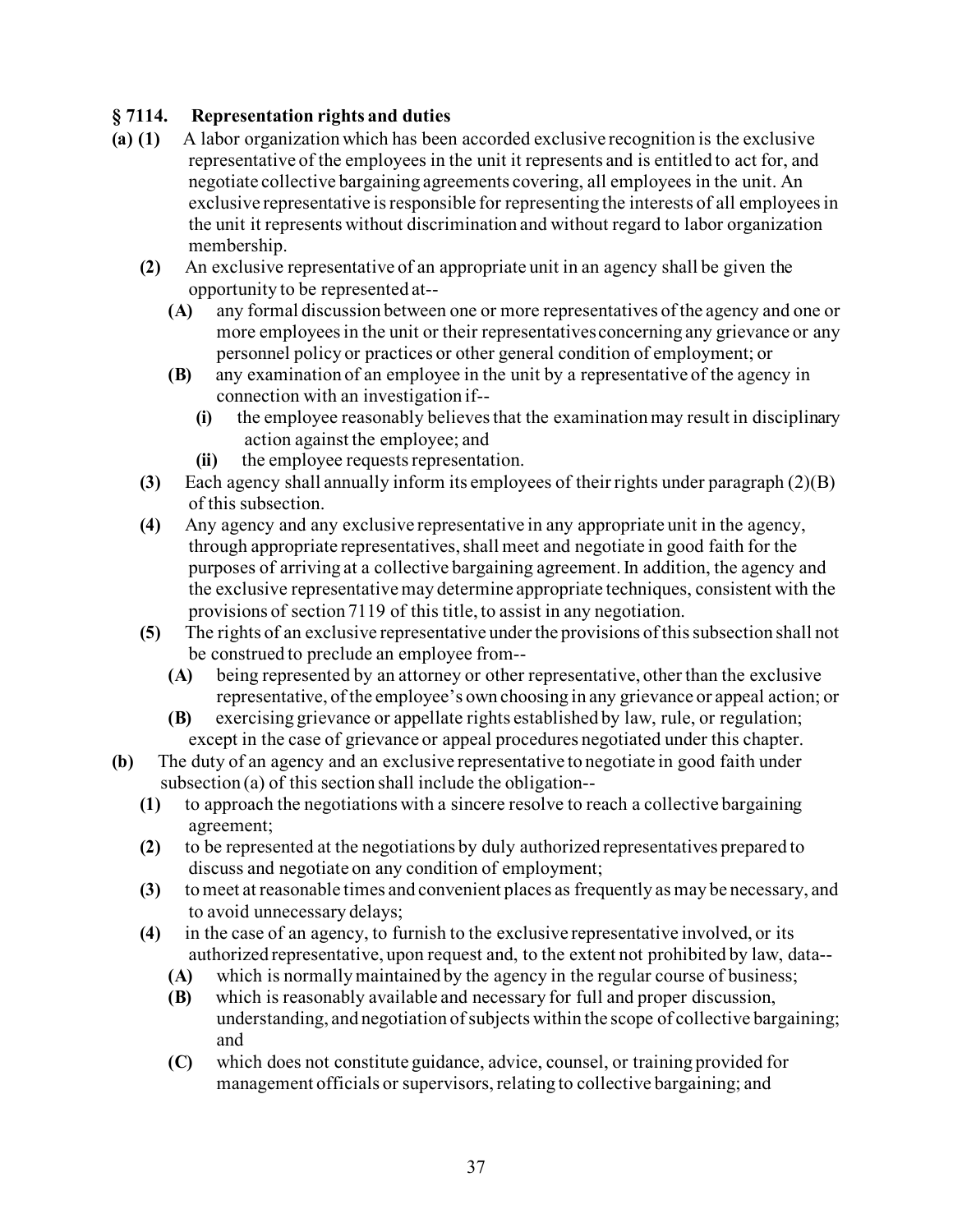- **(5)** if agreement is reached, to execute on the request of any party to the negotiation a written document embodying the agreed terms, and to take such steps as are necessary to implement such agreement.
- **(c) (1)** An agreement between any agency and an exclusive representative shall be subject to approval by the head of the agency.
	- **(2)** The head of the agency shall approve the agreement within 30 days from the date the agreement is executed if the agreement is in accordance with the provisions of this an exception to the provision). chapter and any other applicable law, rule, or regulation (unless the agency has granted
	- **(3)** If the head of the agency does not approve or disapprove the agreement within the 30-day period, the agreement shall take effect and shall be binding on the agency and the exclusive representative subject to the provisions of this chapter and any other applicable law, rule, or regulation.
	- **(4)** A local agreement subject to a national or other controlling agreement at a higher level regulations prescribed by the agency. shall be approved under the procedures of the controlling agreement or, if none, under

# **§ 7115. Allotments to representatives**

- **(a)** If an agency has received from an employee in an appropriate unit a written assignment payment of regular and periodic dues of the exclusive representative of the unit, the agency shall honor the assignment and make an appropriate allotment pursuant to the assignment. Any such allotmentshall be made at no cost to the exclusive representative or the employee. revoked for a period of 1 year. which authorizes the agency to deduct from the pay of the employee amounts for the Except as provided under subsection (b) of this section, any such assignment may not be
- **(b)** An allotment under subsection (a) of this section for the deduction of dues with respect to any employee shall terminate when--
	- **(1)** the agreement between the agency and the exclusive representative involved ceases to be applicable to the employee; or
	- **(2)** the employee is suspended or expelled from membership in the exclusive representative.
- **(c) (1)** Subject to paragraph (2) of this subsection, if a petition has been filed with the Authority in an agency have membership in the labor organization, the Authority shall investigate the petition to determine its validity. Upon certification by the Authority of the validity of the petition, the agency shall have a duty to negotiate with the labor organization solely concerning the deduction of dues of the labor organization from the pay of the members of the labor organization who are employees in the unit and who make a by a labor organization alleging that 10 percent of the employees in an appropriate unit voluntary allotment for such purpose.
	- $(2)$  (A) appropriate unit for which there is an exclusive representative. The provisions of paragraph (1) of this subsection shall not apply in the case of any
		- **(B)** Any agreement under paragraph (1) of this subsection between a labor organization and an agency with respect to an appropriate unit shall be null and void upon the certification of an exclusive representative of the unit.

# **§ 7116. Unfair labor practices**

**(a)** For the purpose of this chapter, it shall be an unfair labor practice for an agency--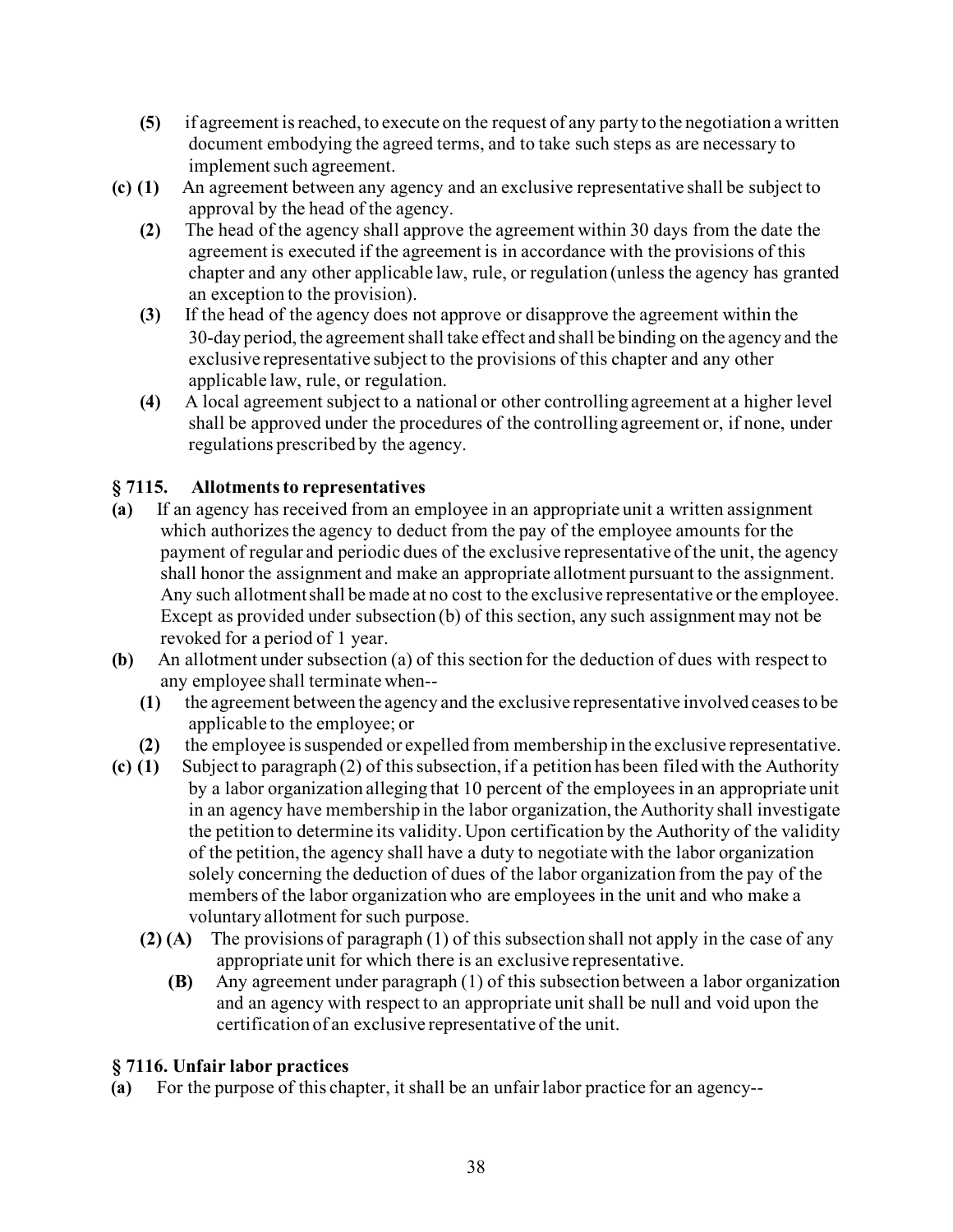- **(1)** to interfere with, restrain, or coerce any employee in the exercise by the employee of any right under this chapter;
- connection with hiring, tenure, promotion, or other conditions of employment; **(2)** to encourage or discourage membership in any labor organization by discrimination in
- upon request, customary and routine services and facilities if the services and facilities are also furnished on an impartial basis to other labor organizations having equivalent **(3)** to sponsor, control, or otherwise assist any labor organization, other than to furnish, status;
- **(4)** to discipline or otherwise discriminateagainst an employee because the employee has filed a complaint, affidavit, or petition, or has given any information or testimony under this chapter;
- this chapter; **(5)** to refuse to consult or negotiate in good faith with a labor organization as required by
- **(6)** to fail or refuse to cooperate in impasse procedures and impasse decisions as required by this chapter;
- **(7)** to enforce any rule or regulation (other than a rule or regulation implementing section 2302 of this title) which is in conflict with any applicable collective bargaining agreement if the agreement was in effect before the date the rule or regulation was prescribed; or
- **(8)** to otherwise fail or refuse to comply with any provision of this chapter.
- **(b)** For the purpose of this chapter, it shall be an unfair labor practice for a labor organization--
	- **(1)** to interfere with, restrain, or coerce any employee in the exercise by the employee of any right under this chapter;
	- **(2)** to cause or attempt to cause an agency to discriminate against any employee in the exercise by the employee of any right under this chapter;
	- **(3)** to coerce, discipline, fine, or attempt to coerce a member of the labor organization as punishment, reprisal, or for the purpose of hindering or impeding the member's work performance or productivity as an employee or the discharge of the member's duties as an employee;
	- **(4)** to discriminate against an employee with regard to the terms or conditions of membership in the labor organization on the basis of race, color, creed, national origin, status, or handicapping condition; sex, age, preferential or nonpreferential civil service status, political affiliation, marital
	- **(5)** to refuse to consult or negotiate in good faith with an agency as required by this chapter;
	- **(6)** to fail or refuse to cooperate in impasse procedures and impasse decisions as required by this chapter;
	- agency in a labor-management dispute if such picketing interferes with an agency's operations, or **(7) (A)** to call, or participate in, a strike, work stoppage, or slowdown, or picketing of an
		- **(B)** to condone any activity described in subparagraph (A) of this paragraph by failing to take action to prevent or stop such activity; or
	- **(8)** to otherwise fail or refuse to comply with any provision of this chapter. Nothing in paragraph (7) of this subsection shall result in any informational picketing which does not interfere with an agency's operations being considered as an unfair labor practice.
- such exclusive representative except for failure-- **(c)** For the purpose of this chapter it shall be an unfair labor practice for an exclusive representative to deny membership to any employee in the appropriate unit represented by
	- **(1)** to meet reasonable occupational standards uniformly required for admission, or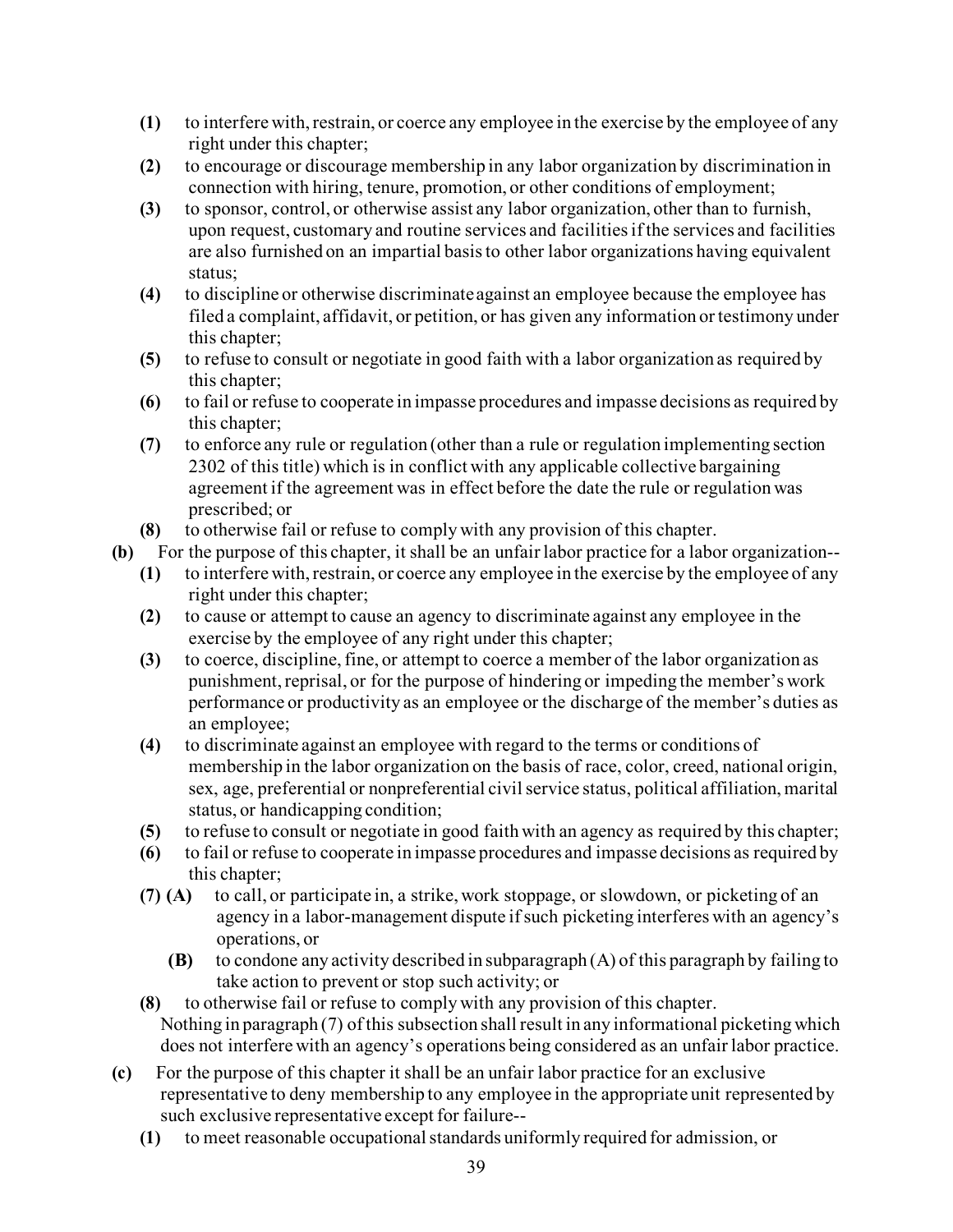- **(2)** to tender dues uniformly required as a condition of acquiring and retaining membership. This subsection does not preclude any labor organization from enforcing discipline in accordance with procedures under its constitution or bylaws to the extent consistent with the provisions of this chapter.
- **(d)** Issues which can properly be raised under an appeals procedure may not be raised as unfair labor practices prohibited under this section. Except for matters wherein, under section procedure or an appeals procedure, issues which can be raised under a grievance procedure may, in the discretion of the aggrieved party, be raised under the grievance procedure or as an unfair labor practice under this section, but not under both procedures. 7121(e) and (f) of this title, an employee has an option of using the negotiated grievance
- **(e)** The expression of any personal view, argument, opinion or the making of any statement which--
	- **(1)** publicizes the fact of a representational election and encourages employees to exercise their right to vote in such election,
	- **(2)** corrects the record with respect to any false or misleading statement made by any person, or
	- **(3)** informs employees of the Government's policy relating to labor-management relations and representation,

 shall not, if the expression contains no threat or reprisal or force or promise of benefit or was not made under coercive conditions, (A) constitute an unfair labor practice under any provision of this chapter, or (B) constitute grounds for the setting aside of any election conducted under any provisions of this chapter.

#### **§ 7117. Duty to bargain in good faith; compelling need; duty to consult**

- **(a) (1)** Subject to paragraph (2) of this subsection, the duty to bargain in good faith shall, to the extent not inconsistent with any Federal law or any Government-wide rule or regulation, regulation is not a Government-wide rule or regulation. extend to matters which are the subject of any rule or regulation only if the rule or
	- **(2)** The duty to bargain in good faith shall, to the extent not inconsistent with Federal law or any Government-wide rule or regulation, extend to matters which are the subject of any agency rule or regulation referred to in paragraph (3) of this subsection only if the (as determined under regulations prescribed by the Authority) exists for the rule or Authority has determined under subsection (b) of this section that no compelling need regulation.
	- **(3)** Paragraph (2) of the subsection applies to any rule or regulation issued by any agency or representative represents an appropriate unit including not less than a majority of the employees in the issuing agency or primary national subdivision, as the case may be, to whom the rule or regulation is applicable. issued by any primary national subdivision of such agency, unless an exclusive
- **(b) (1)** In any case of collective bargaining in which an exclusive representative alleges that no compelling need exists for any rule or regulation referred to in subsection (a)(3) of thissection which is then in effect and which governs any matter at issue in such collective bargaining, the Authority shall determine under paragraph (2) of this a compellingneed exists. subsection, in accordance with regulations prescribed by the Authority, whether such
	- **(2)** For the purpose of this section, a compelling need shall be determined not to exist for any rule or regulation only if--
		- **(A)** the agency, or primary national subdivision, as the case may be, which issued the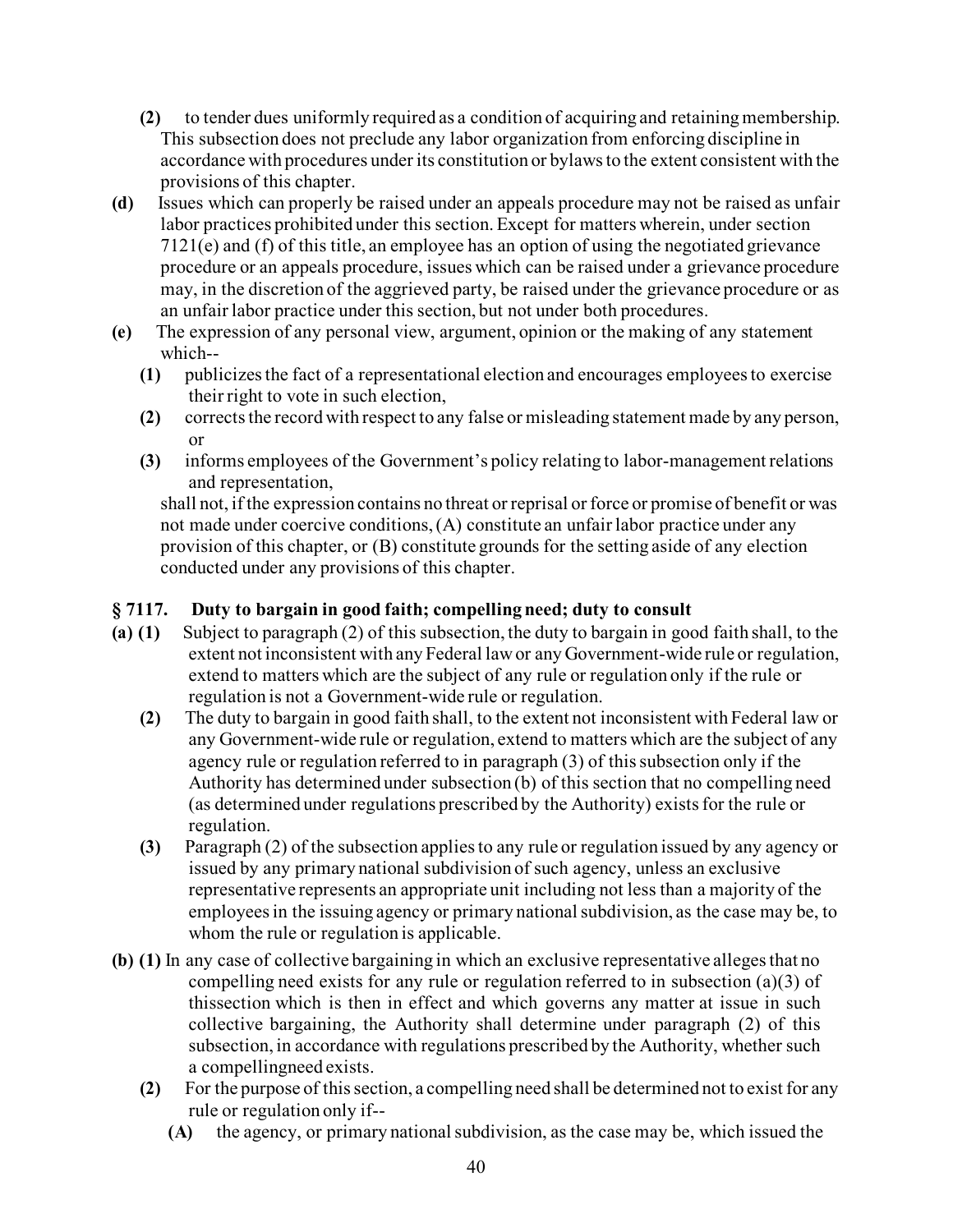rule or regulation informs the Authority in writing that a compelling need for the rule or regulation does not exist; or

- **(B)** the Authority determines that a compelling need for a rule or regulation does not exist.
- **(3)** A hearing may be held, in the discretion of the Authority, before a determination is made under this subsection. If a hearing is held, it shall be expedited to the extent practicable and shall not include the General Counsel as a party.
- **(4)** The agency, or primary national subdivision, as the case may be, which issued the rule or regulation shall be a necessary party at any hearing under this subsection.
- **(c) (1)** Except in any case to which subsection (b) of this section applies, if an agency involvedin collective bargaining with an exclusive representative alleges that the duty to bargainin good faith does not extend to any matter, the exclusive representative may appeal the allegation to the Authority in accordance with the provisions of this subsection.
	- **(2)** The exclusive representative may, on or before the 15th day after the date on which the agency first makes the allegation referred to in paragraph (1) of this subsection, institute an appeal under this subsection by--
		- **(A)** filing a petition with the Authority; and
		- **(B)** furnishing a copy of the petition to the head of the agency.
	- **(3)** On or before the 30th day after the date of the receipt by the head of the agency of the copy of the petition under paragraph (2)(B) of this subsection, the agency shall--
		- **(A)** file with the Authority a statement--
			- **(i)** withdrawing the allegation; or
			- **(ii)** setting forth in full its reasons supporting the allegation; and
		- **(B)** furnish a copy of such statement to the exclusive representative.
	- **(4)** On or before the 15th day after the date of the receipt by the exclusive representative of a copy of a statement under paragraph  $(3)(B)$  of this subsection, the exclusive representative shall file with the Authority its response to the statement.
	- **(5)** A hearing may be held, in the discretion of the Authority, before a determination is made under this subsection. If a hearing is held, it shall not include the General Counsel as a party.
	- and shall issue to the exclusive representative and to the agency a written decision on the allegation and specific reasons therefor at the earliest practicable date. **(6)** The Authority shall expedite proceedings under this subsection to the extent practicable
- **(d) (1)** A labor organization which is the exclusive representative of a substantial number of employees, determined in accordance with criteria prescribed by the Authority, shall be granted consultation rights by any agency with respect to any Government-wide rule or employment. Such consultation rights shall terminate when the labor organization no longer meets the criteria prescribed by the Authority. Any issue relating to a labor regulation issued by the agency effecting any substantive change in any condition of

 organization's eligibility for, or continuation of, such consultation rights shall be subject to determination by the Authority.

- **(2)** A labor organization having consultation rights under paragraph (1) of this subsection shall--
	- **(A)** be informed of any substantive change in conditions of employment proposed by the agency, and
	- **(B)** shall be permitted reasonable time to present its views and recommendations regarding the changes.
- **(3)** If any views or recommendations are presented under paragraph (2) of this subsection to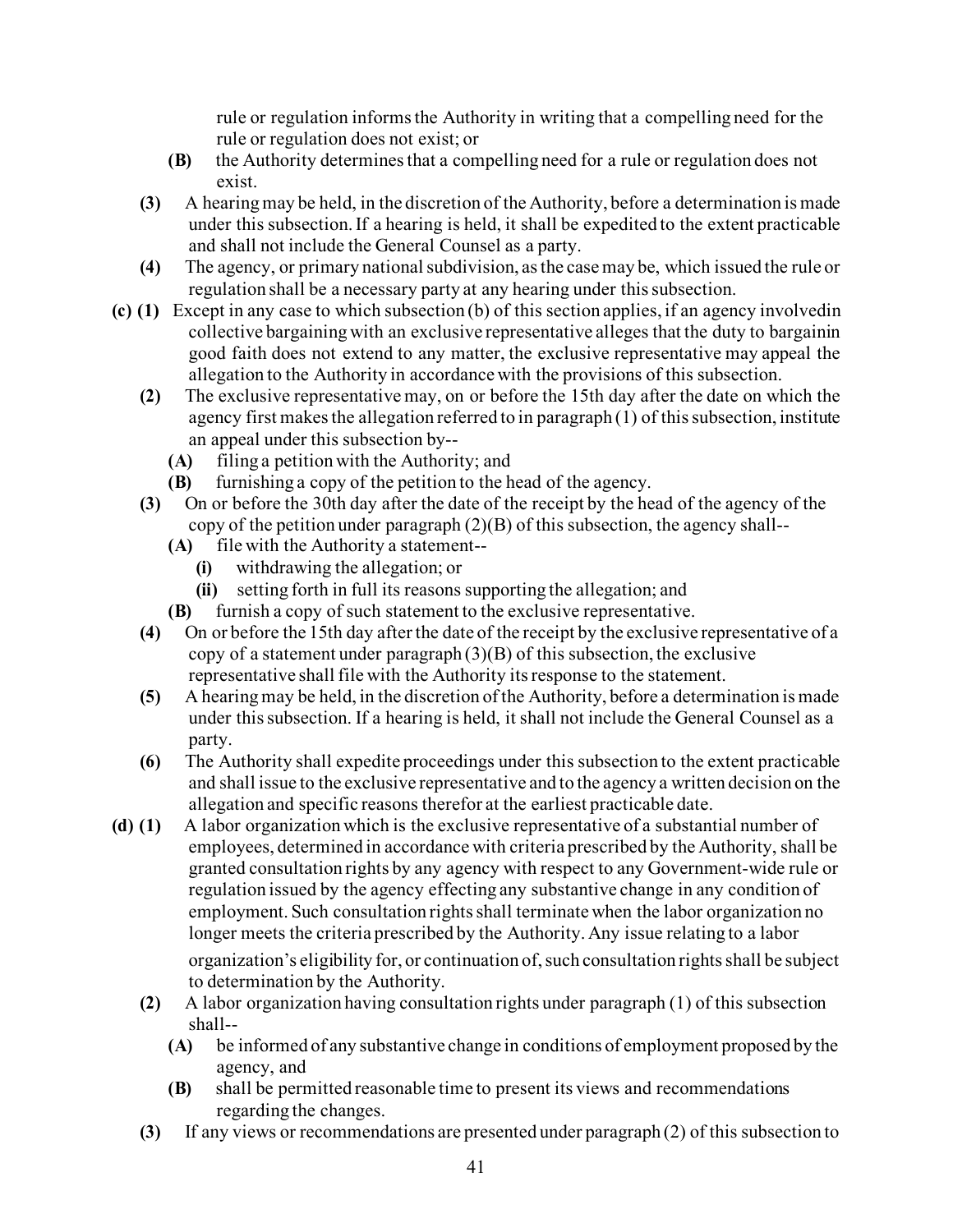an agency by any labor organization--

- on any matter with respect to which the views or recommendations are presented; **(A)** the agency shall consider the views or recommendations before taking final action and
- **(B)** the agency shall provide the labor organization a written statement of the reasons for taking the final action.

### **§ 7118. Prevention of unfair labor practices**

- engaging in an unfair labor practice, the General Counsel shall investigate the charge and may issue and cause to be served upon the agency or labor organization a complaint. In any case in which the General Counsel does not issue a complaint because the charge making the charge a written statement of the reasons for not issuing a complaint. **(a) (1)** If any agency or labor organization is charged by any person with having engaged in or fails to state an unfair labor practice, the General Counsel shall provide the person
	- **(2)** Any complaint under paragraph (1) of this subsection shall contain a notice--
		- **(A)** of the charge;
		- **(B)** that a hearing will be held before the Authority (or any member thereof or before an individual employed by the authority and designated for such purpose); and
		- **(C)** of the time and place fixed for the hearing.
	- **(3)** The labor organization or agency involved shall have the right to file an answer to the original and any amended complaint and to appear in person or otherwise and give testimony at the time and place fixed in the complaint for the hearing.
	- **(4) (A)** Except as provided in subparagraph (B) of this paragraph, no complaint shall be before the filing of the charge with the Authority. issued on any alleged unfair labor practice which occurred more than 6 months
		- **(B)** If the General Counsel determines that the person filing any charge was prevented from filing the charge during the 6-month period referred to in subparagraph (A) of this paragraph by reason of--
			- **(i)** any failure of the agency or labor organization against which the charge is made to perform a duty owed to the person, or
			- **(ii)** any concealment which prevented discovery of the alleged unfair labor practice during the 6- month period, the General Counsel may issue a complaint based on the charge if the charge was filed during the 6-month period beginning on the day of the discovery by the person of the alleged unfair labor practice.
	- which the alleged unfair labor practice may be resolved prior to the issuance of a **(5)** The General Counsel may prescribe regulations providing for informal methods by complaint.
	- **(6)** The Authority (or any member thereof or any individual employed by the Authority and designated for such purpose) shall conduct a hearing on the complaint not earlier than 5 days after the date on which the complaint is served. In the discretion of the individual or individuals conducting the hearing, any person involved may be allowed to intervene in the hearing and to present testimony. Any such hearing shall, to the extent practicable, be conducted in accordance with the provisions of subchapter II of chapter 5 of this title, except that the parties shall not be bound by rules of evidence, whether statutory, common law, or adopted by a court. A transcript shall be kept of the hearing. After such a hearing the Authority, in its discretion, may upon notice receive further evidence or hear argument.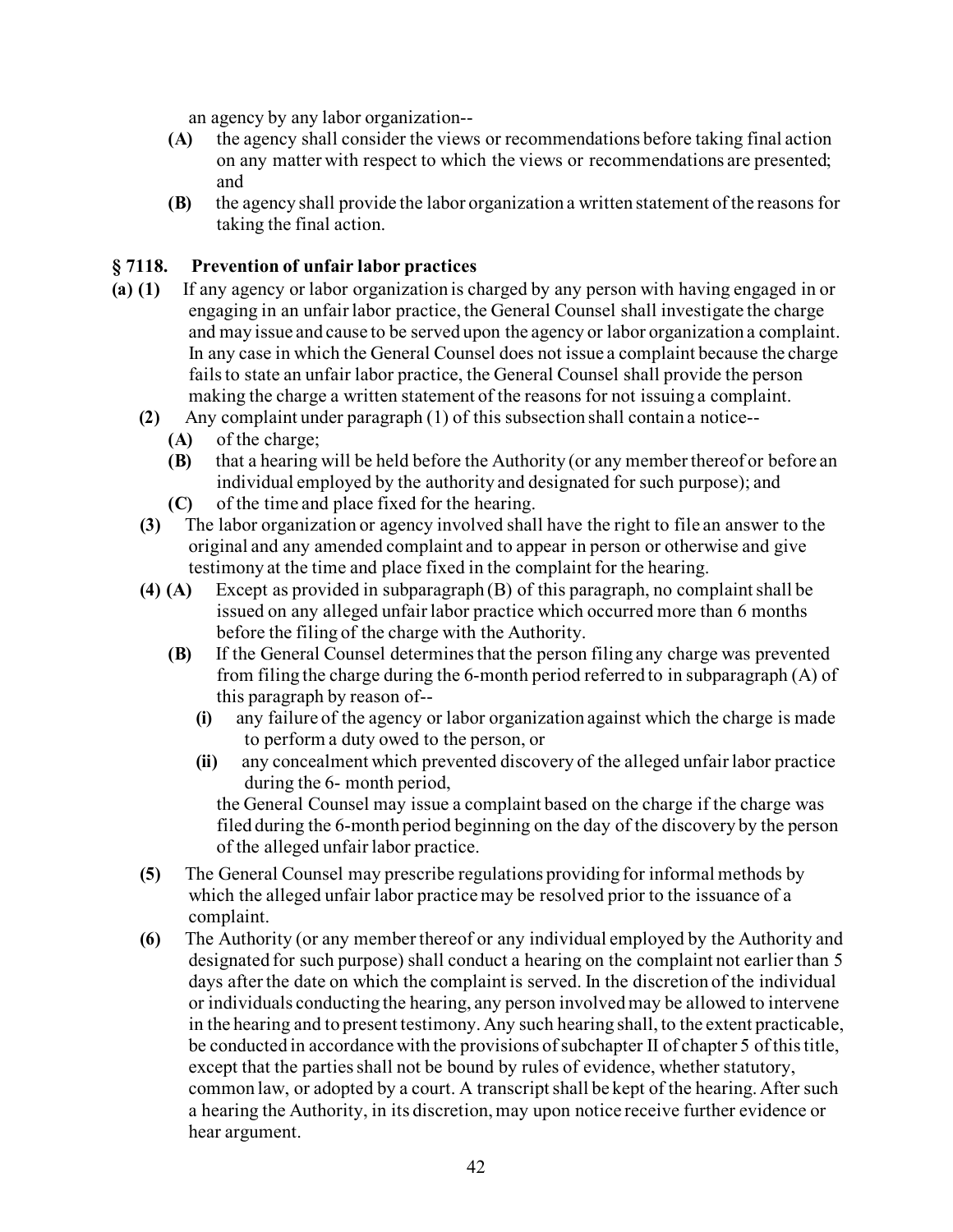- **(7)** If the Authority (or any member thereof or any individual employed by the Authority and designated for such purpose) determines after any hearing on a complaint under paragraph (5) of this subsection that the preponderance of the evidence received demonstrates that the agency or labor organization named in the complaint has engaged in or is engaging in an unfair labor practice, then the individual or individuals conducting the hearing shall state in writing their findings of fact and shall issue and cause to be served on the agency or labor organization an order--
	- **(A)** to cease and desist from any such unfair labor practice in which the agency or labor organization is engaged;
	- **(B)** requiring the parties to renegotiate a collective bargaining agreement in accordance given retroactive effect; with the order of the Authority and requiring that the agreement, as amended, be
	- 5596 of this title; or **(C)** requiring reinstatement of an employee with backpay in accordance with section
	- **(D)** including any combination of the actions described in subparagraphs (A) through (C) of this paragraph or such other action as will carry out the purpose of this chapter. If any such order requires reinstatement of any employee with backpay, backpay may be required of the agency (as provided in section 5596 of this title) or of the labor practice involved. organization, as the case may be, which is found to have engaged in the unfair labor
- **(8)** If the individual or individuals conducting the hearing determine that the preponderance of the evidence received fails to demonstrate that the agency or labor organization named in the complaint has engaged in or is engaging in an unfair labor practice, the individual or individuals shall state in writing their findings of fact and shall issue an order dismissing the complaint.
- **(b)** In connection with any matter before the Authority in any proceeding under this section, the the proper interpretation of rules, regulations, or other policy directives issued by the Office Authority may request, in accordance with the provisions of section 7105(i) of this title, from the Director of the Office of Personnel Management an advisory opinion concerning of Personnel Management.

#### **§ 7119. Negotiation impasses; Federal Service Impasses Panel**

- Service shall determine under what circumstances and in what matter it shall provide **(a)** The Federal Mediation and Conciliation Service shall provide services and assistance to agencies and exclusive representatives in the resolution of negotiation impasses. The services and assistance.
- **(b)** If voluntary arrangements, including the services of the Federal Mediation and Conciliation Service or any other third-party mediation, fail to resolve a negotiation impasse--
	- **(1)** either party may request the Federal Service Impasses Panel to consider the matter, or
	- **(2)** the parties may agree to adopt a procedure for binding arbitration of the negotiation impasses, but only if the procedure is approved by the Panel.
- which is to provide assistance in resolving negotiation impasses between agencies and **(c) (1)** The Federal Service Impasses Panel is an entity within the Authority, the function of exclusive representatives.
	- **(2)** The Panel shall be composed of a Chairman and at least six other members, who shall be appointed by the President, solely on the basis of fitness to perform duties and functions involved, from among individuals who are familiar with Government operations and knowledgeable in labor-management relations.
	- **(3)** Of the original members of the Panel, 2 members shall be appointed for a term of 1 year,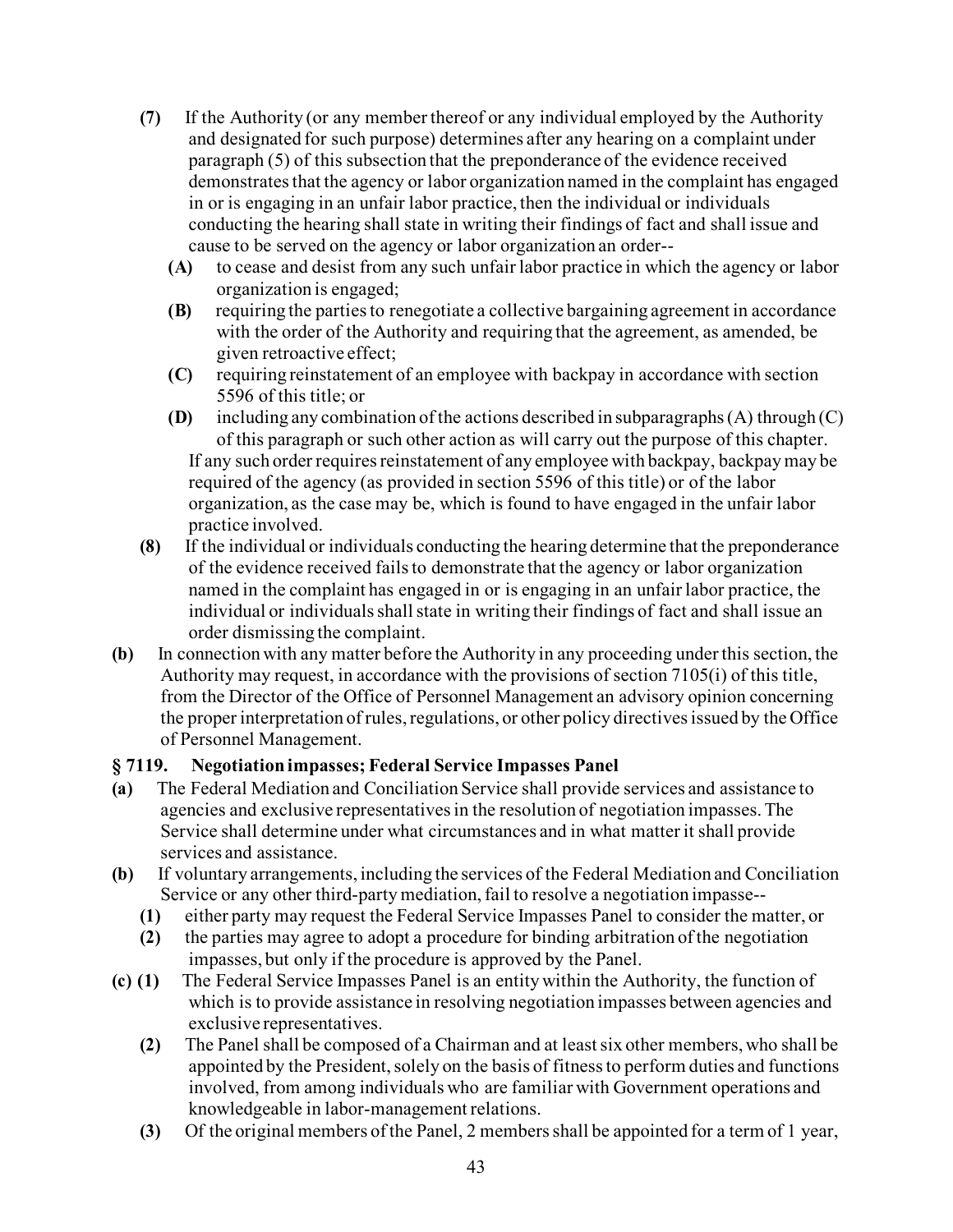2 members shall be appointed for a term of 3 years, and the Chairman and the remaining members shall be appointed for a term of 5 years. Thereafter each member shall be appointed for a term of 5 years, except that an individual chosen to fill a vacancy shall be appointed for the unexpired term of the member replaced. Any member of the Panel may be removed by the President.

- **(4)** The Panel may appoint an Executive Director and any other individuals it may from time to time find necessary for the proper performance of its duties. Each member of the Panel who is not an employee (as defined in section 2105 of this title) is entitled to pay at a rate equal to the daily equivalent of the maximum annual rate of basic pay then performance of official business of the Panel, including travel time, and is entitled to travel expenses as provided under section 5703 of this title. currently paid under the General Schedule for each day he is engaged in the
- **(5) (A)** The Panel or its designee shall promptly investigate any impasse presented to it under subsection (b) of this section. The Panel shall consider the impasse and shall either--
	- **(i)** recommend to the parties procedures for the resolution of the impasse; or
	- **(ii)** assist the parties in resolving the impasse through whatever methods and appropriate to accomplish the purpose of this section. procedures, including factfinding and recommendations, it may consider
	- **(B)** If the parties do not arrive at a settlement after assistance by the Panel under subparagraph (A) of this paragraph, the Panel may--
		- **(i)** hold hearings;
		- issue subpenas as provided in section 7132 of this title; and **(ii)** administer oaths, take the testimony or deposition of any person under oath, and
		- **(iii)** take whatever action is necessary and not inconsistent with this chapter to resolve the impasse.
	- **(C)** Notice of any final action of the Panel under this section shall be promptly served upon the parties, and the action shall be binding on such parties during the term of the agreement, unless the parties agree otherwise.

## **§ 7120. Standards of conduct for labor organizations**

- such influences if it is subject to governing requirements adopted by the organization or by a national or international labor organization or federation of labor organizations with which it is affiliated, or in which it participates, containing explicit and detailed provisions to which it subscribes calling for-- **(a)** An agency shall only accord recognition to a labor organization that is free from corrupt influences and influences opposed to basic democratic principles. Except as provided in subsection (b) of this section, an organization is not required to prove that it is free from
	- defining and securing the right of individual members to participate in the affairs of the organization, to receive fair and equal treatment under the governing rules of the organization, and to receive fair process in disciplinary proceedings; **(1)** the maintenance of democratic procedures and practices including provisions for periodic elections to be conducted subject to recognized safeguards and provisions
	- other totalitarian movements and persons identified with corrupt influences; **(2)** the exclusion from office in the organization of persons affiliated with communist or
	- **(3)** the prohibition of business or financial interests on the part of organization officers and agents which conflict with their duty to the organization and its members; and
	- **(4)** the maintenance of fiscal integrity in the conduct of the affairs of the organization,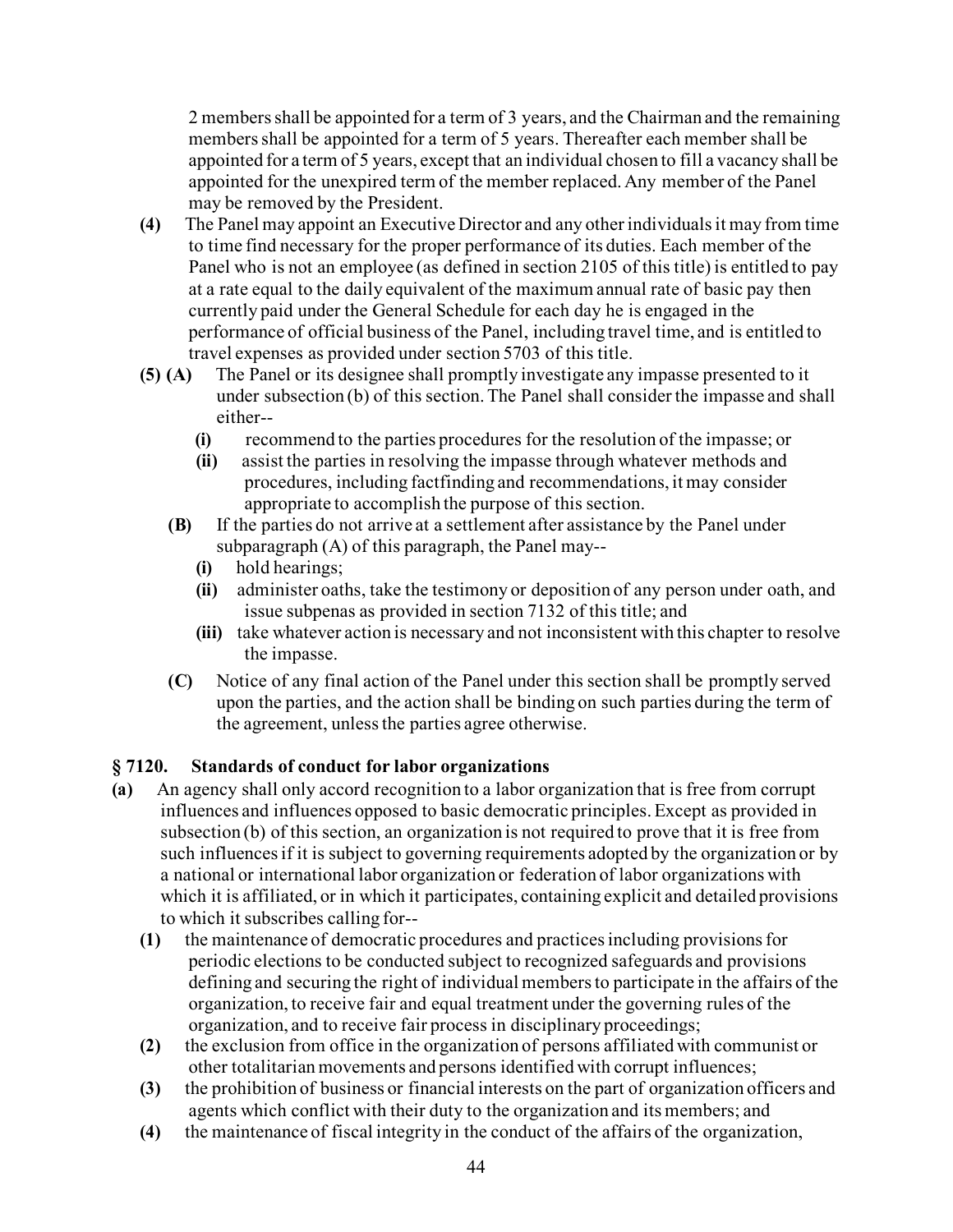including provisions for accounting and financial controls and regular financial reports or summaries to be made available to members.

- **(b)** Notwithstanding the fact that a labor organization has adopted or subscribed to standards of evidence of its freedom from corrupt influences or influences opposed to basic democratic principles if there is reasonable cause to believe that- conduct as provided in subsection (a) of this section, the organization is required to furnish
	- **(1)** the organization has been suspended or expelled from, or is subject to other sanction, by affiliated, because it has demonstrated an unwillingness or inability to comply with governing requirements comparable in purpose to those required by subsection (a) of this section; or a parent labor organization, or federation of organizations with which it had been
	- this chapter. **(2)** the organization is in fact subject to influences that would preclude recognition under
- **(c)** A labor organization which has or seeks recognition as a representative of employees under this chapter shall file financial and other reports with the Assistant Secretary of Labor for organization, and comply with trusteeship and election standards. Labor Management Relations, provide for bonding of officials and employees of the
- **(d)** The Assistant Secretary shall prescribe such regulations as are necessary to carry out the to labor organizations in the private sector. Complaints of violations of this section shall be filed with the Assistant Secretary. In any matter arising under this section, the Assistant Secretary may require a labor organization to cease and desist from violations of this section and require it to take such actions as he considers appropriate to carry out the policies of this purposes of this section. Such regulations shall conform generally to the principles applied section.
- **(e)** This chapter does not authorize participation in the management of a labor organization or acting as a representative of a labor organization by a management official, a supervisor, or if the participation or activity would result in a conflict or apparent conflict of interest or would otherwise be incompatible with law or with the official duties of the employee. a confidential employee, except as specifically provided in this chapter, or by an employee
- **(f)** In the case of any labor organization which by omission or commission has willfully and 7116(b)(7) of this title, the Authority shall, upon an appropriate finding by the Authority of such violation- intentionally, with regard to any strike, work stoppage, or slowdown, violated section
	- **(1)** revoke the exclusive recognition status of the labor organization, which shall then immediately cease to be legally entitled and obligated to represent employees in the unit; or
	- **(2)** take any other appropriate disciplinary action.

## **GRIEVANCES, APPEALS, AND REVIEW SUBCHAPTER III—**

## **§ 7121. Grievance procedures**

- agreement shall provide procedures for the settlement of grievances, including questions of arbitrability. Except as provided in subsections (d), (e) and (g) of this section, the procedures shall be the exclusive administrative procedures for resolving **(a) (1)** Except as provided in paragraph (2) of this subsection, any collective bargaining grievances which fall within its coverage.
	- **(2)** Any collective bargaining agreement may exclude any matter from the application of the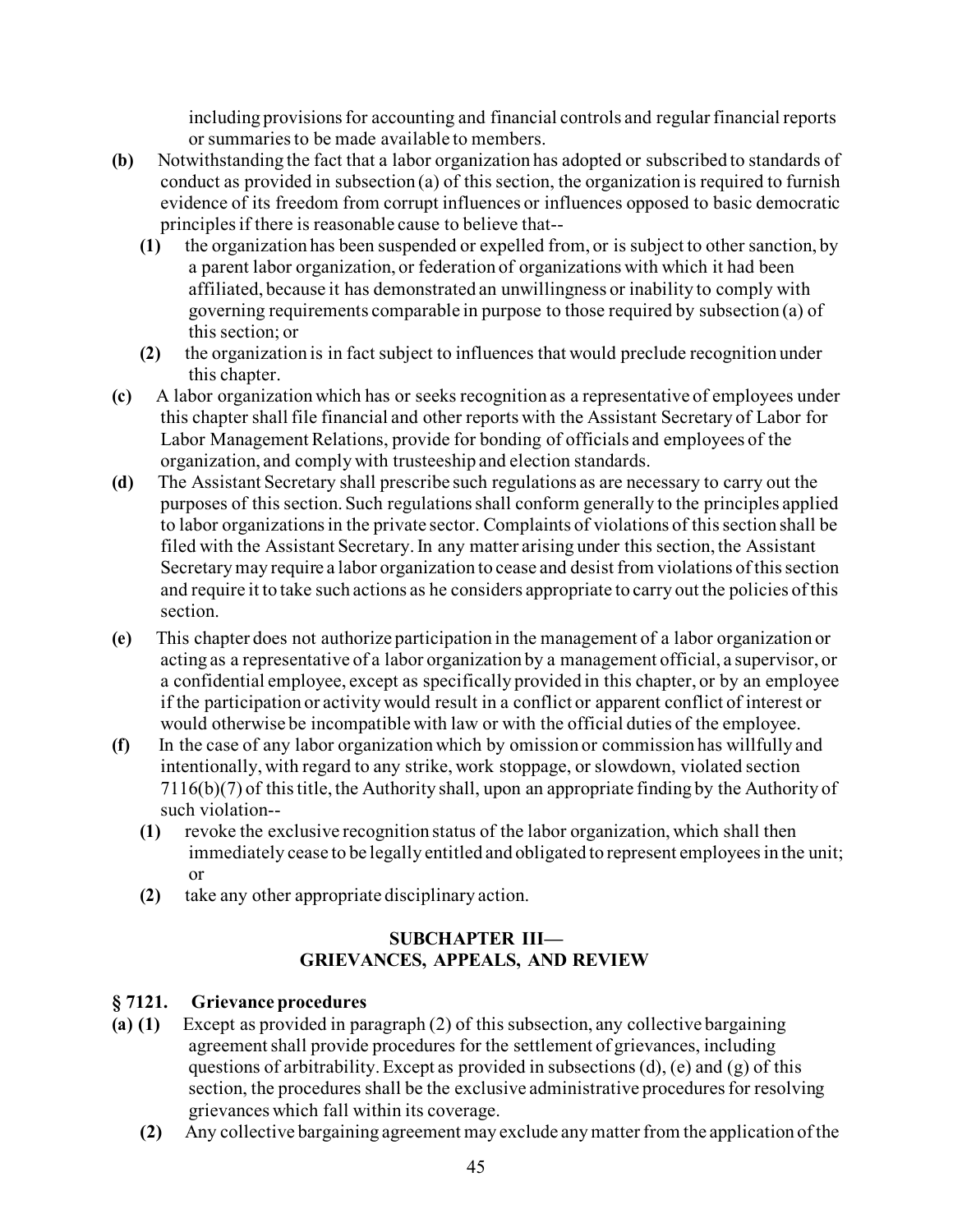grievance procedures which are provided for in the agreement.

- **(b) (1)** Any negotiated grievance procedure referred to in subsection (a) of this section shall--
	- **(A)** be fair and simple,
	- **(B)** provide for expeditious processing, and
	- **(C)** include procedures that--
		- **(i)** assure an exclusive representative the right, in its own behalf or on behalf of any process grievances; employee in the unit represented by the exclusive representative, to present and
		- **(ii)** assure such an employee the right to present a grievance on the employee's own behalf, and assure the exclusive representative the right to be present during the grievance proceeding; and
		- grievance procedure shall be subject to binding arbitration which may be invoked by either the exclusive representative or the agency. **(iii)** provide that any grievance not satisfactorily settled under the negotiated
	- **(2) (A)** The provisions of a negotiated grievance procedure providing for binding arbitration prohibited personnel practice is involved, allow the arbitrator to order- in accordance with paragraph  $(1)(C)(iii)$  shall, if or to the extent that an alleged
		- **(i)** a stay of any personnel action in a manner similar to the manner described in section 1221(c) with respect to the Merit Systems Protection Board; and
		- $1215(a)(3)$  that is otherwise within the authority of such agency to take. **(ii)** the taking, by an agency, of any disciplinary action identified under section
		- manner as if the agency had taken the disciplinary action absent arbitration. **(B)** Any employee who is the subject of any disciplinary action ordered under subparagraph  $(A)(ii)$  may appeal such action to the same extent and in the same
- **(c)** The preceding subsections of this section shall not apply with respect to any grievance concerning--
	- **(1)** any claimed violation of subchapter III of chapter 73 of this title (relating to prohibited political activities);
	- **(2)** retirement, life insurance, or health insurance;
	- **(3)** a suspension or removal under section 7532 of this title;
	- **(4)** any examination, certification, or appointment; or
	- **(5)** the classification of any position which does not result in the reduction in grade or pay of an employee.
- **(d)** An aggrieved employee affected by a prohibited personnel practice under section 2302(b)(1) of this title which also falls under the coverage of the negotiated grievance procedure may raise the matter under a statutory procedure or the negotiated procedure, but not both. An employee shall be deemed to have exercised his option under this subsection to raise the matter under either a statutory procedure or the negotiated procedure at such time as the employee timely initiates an action under the applicable statutory procedure or timely files a grievance in writing, in accordance with the provisions of the parties' negotiated procedure, the right of an aggrieved employee to request the Merit Systems Protection Board to review the final decision pursuant to section 7702 of this title in the case of any personnel action involving a complaint of discrimination of the type prohibited by any law administered by whichever event occurs first. Selection of the negotiated procedure in no manner prejudices that could have been appealed to the Board, or, where applicable, to request the Equal Employment Opportunity Commission to review a final decision in any other matter the Equal Employment Opportunity Commission.
- **(e) (1)** Matters covered under sections 4303 and 7512 of this title which also fall within the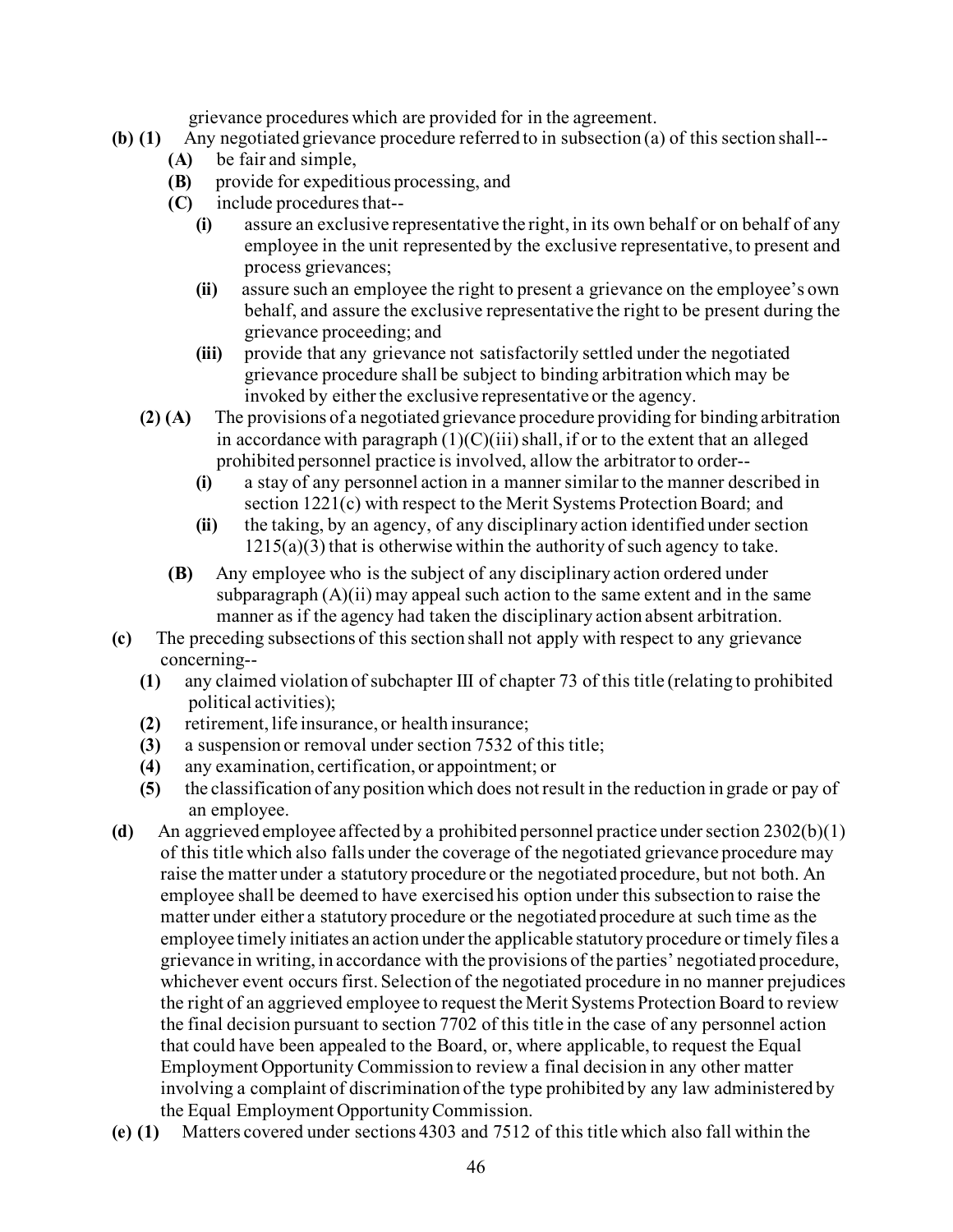employee, be raised either under the appellate procedures of section 7701 of this title or under the negotiated grievance procedure, but not both. Similar matters which arise the discretion of the aggrieved employee, be raised either under the appellate procedures, both. An employee shall be deemed to have exercised his option under this subsection to raise a matter either under the applicable appellate procedures or under the negotiated grievance procedure at such time as the employee timely files a notice of appeal under the applicable appellate procedures or timely files a grievance in writing in accordance with the provisions of the parties' negotiated grievance procedure, whichever event occurs first. coverage of the negotiated grievance procedure may, in the discretion of the aggrieved under other personnel systems applicable to employees covered by this chapter may, in if any, applicable to those matters, or under the negotiated grievance procedure, but not

- **(2)** In matters covered under sections 4303 and 7512 of this title which have been raised under the negotiated grievance procedure in accordance with this section, an arbitrator shall be governed by section  $7701(c)(1)$  of this title, as applicable.
- **(f)** In matters covered under sections 4303 and 7512 of this title which have been raised under the negotiated grievance procedure in accordance with this section, section 7703 of this title pertaining to judicial review shall apply to the award of an arbitrator in the same manner and under the same conditions as if the matter had been decided by the Board. In matters similar to those covered under sections 4303 and 7512 of this title which arise under other grievance procedure, judicial review of an arbitrator's award may be obtained in the same manner and on the same basis as could be obtained of a final decision in such matters raised under applicable appellate procedures. personnel systems and which an aggrieved employee has raised under the negotiated
- prohibited personnel practice to which subsection (d) applies. **(g) (1)** This subsection applies with respect to a prohibited personnel practice other than a
	- paragraph (1) may elect not more than one of the remedies described in paragraph (3) with respect thereto. For purposes of the preceding sentence, a determination as to whether a particular remedy has been elected shall be made as set forth under paragraph **(2)** An aggrieved employee affected by a prohibited personnel practice described in (4).
	- **(3)** The remedies described in this paragraph are as follows:
		- **(A)** An appeal to the Merit Systems Protection Board under section 7701.
		- **(B)** A negotiated grievance procedure under this section.
		- **(C)** Procedures for seeking corrective action under subchapters II and III of chapter 12.
	- **(4)** For the purpose of this subsection, a person shall be considered to have elected--
		- **(A)** the remedy described in paragraph (3)(A) if such person has timely filed a notice of appeal under the applicable appellate procedures;
		- **(B)** the remedy described in paragraph (3)(B) if such person has timely filed a grievance in writing, in accordance with the provisions of the parties' negotiated procedure; or
		- **(C)** the remedy described in paragraph (3)(C) if such person has sought corrective action from the Office of Special Counsel by making an allegation under section  $1214(a)(1)$ .
- **(h)** Settlements and awards under this chapter shall be subject to the limitations in section 5596(b)(4) of this title.

## **§ 7122. Exceptions to arbitral awards**

**(a)** Either party to arbitration under this chapter may file with the Authority an exception to any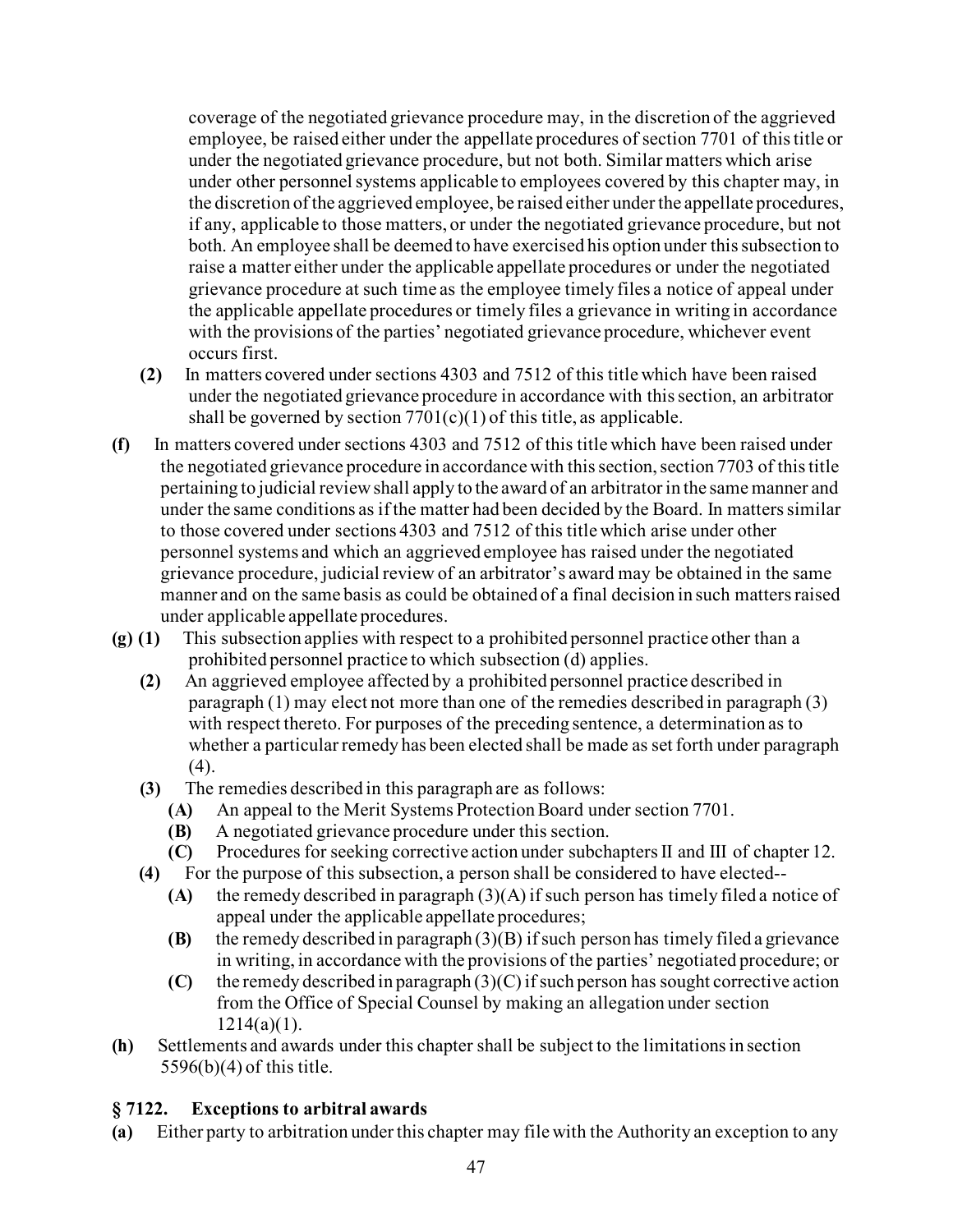arbitrator's award pursuant to the arbitration (other than an award relating to a matter is deficient- described in section 7121(f) of this title). If upon review the Authority finds that the award

- **(1)** because it is contrary to any law, rule, or regulation; or
- **(2)** on other grounds similar to those applied by Federal courts in private sector labor-management relations;

 the Authority may take such action and make such recommendations concerning the award as it considers necessary, consistent with applicable laws, rules, or regulations.

**(b)** If no exception to an arbitrator's award is filed under subsection (a) of this section during the final and binding. An agency shall take the actions required by an arbitrator's final award. The award may include the payment of backpay (as provided in section 5596 of this title). 30-day period beginning on the date the award is served on the party, the award shall be

#### **§ 7123. Judicial review; enforcement**

- **(a)** Any person aggrieved by any final order of the Authority other than an order under--
	- **(1)** section 7122 of this title (involving an award by an arbitrator), unless the order involves an unfair labor practice under section 7118 of this title, or
	- **(2)** section 7112 of this title (involving an appropriate unit determination), may, during the 60-day period beginning on the date on which the order was issued, institute an action for judicial review of the Authority's order in the United States court of appeals in the circuit in which the person resides or transacts business or in the United States Court of Appeals for the District of Columbia.
- enforcement of any order of the Authority and for appropriate temporary relief or restraining order. **(b)** The Authority may petition any appropriate United States court of appeals for the
- **(c)** Upon the filing of a petition under subsection (a) of this section for judicial review or under subsection (b) of this section for enforcement, the Authority shall file in the court the record in the proceedings, as provided in section 2112 of title 28. Upon the filing of the petition, the any temporary relief (including a temporary restraining order) it considers just and proper, and may make and enter a decree affirming and enforcing, modifying and enforcing as so modified, or setting aside in whole or in part the order of the Authority. The filing of a petition under subsection (a) or (b) of this section shall not operate as a stay of the Authority's order unless the court specifically orders the stay. Review of the Authority's order shall be on the record in accordance with section 706 of this title. No objection that has not been urged before the Authority, or its designee, shall be considered by the court, unless circumstances. The findings of the Authority with respect to questions of fact, if supported by substantial evidence on the record considered as a whole, shall be conclusive. If any person applies to the court for leave to adduce additional evidence and shows to the reasonable grounds for the failure to adduce the evidence in the hearing before the Authority, or its designee, the court may order the additional evidence to be taken before the Authority, or its designee, and to be made a part of the record. The Authority may modify its findings as to the facts, or make new findings by reason of additional evidence so taken and filed. The Authority shall file its modified or new findings, which, with respect to questions of court shall cause notice thereof to be served to the parties involved, and thereupon shall have jurisdiction of the proceeding and of the question determined therein and may grant the failure or neglect to urge the objection is excused because of extraordinary satisfaction of the court that the additional evidence is material and that there were fact, if supported by substantial evidence on the record considered as a whole, shall be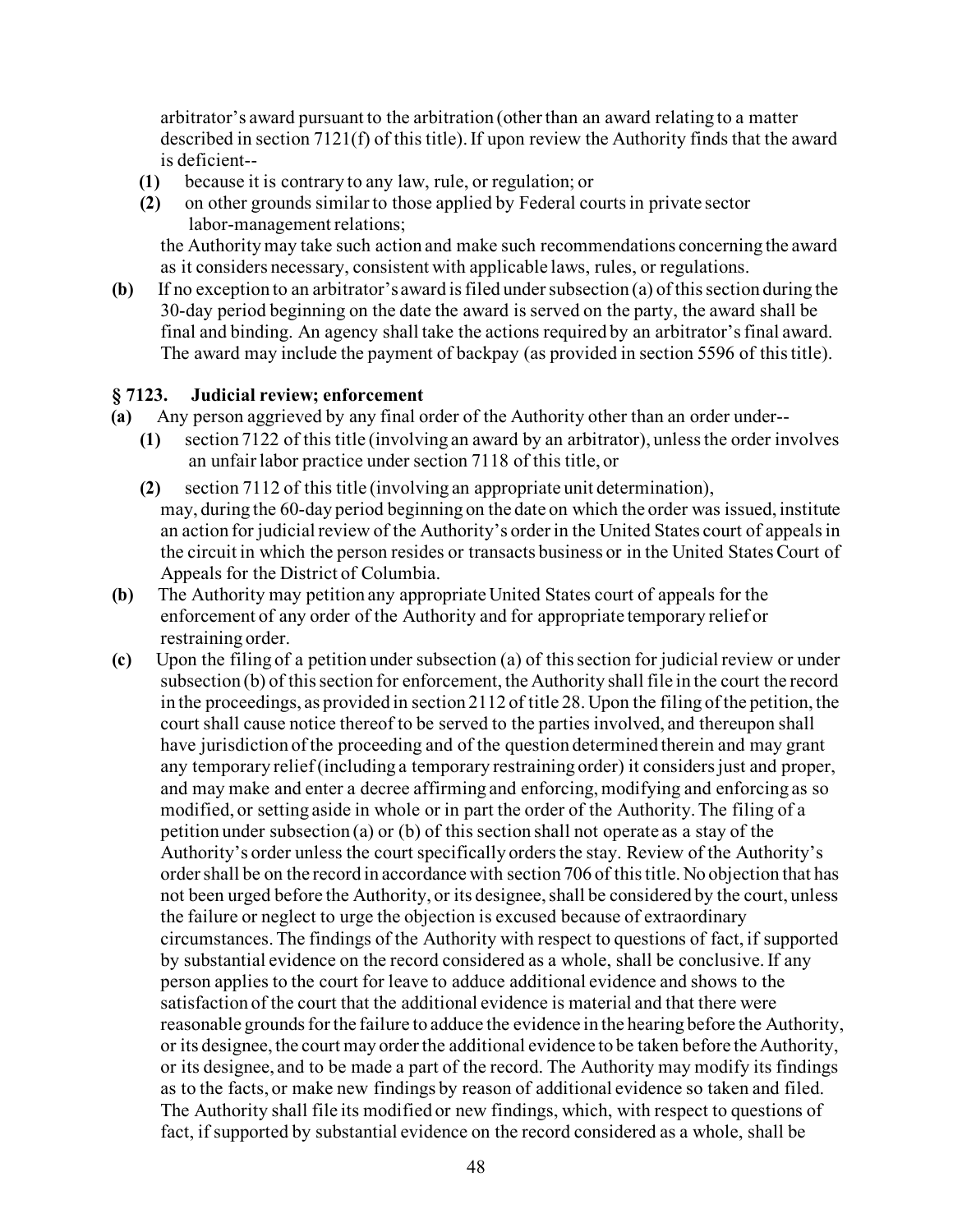conclusive. The Authority shall file its recommendations, if any, for the modification or setting aside of its original order. Upon the filing of the record with the court, the jurisdiction of the court shall be exclusive and its judgment and decree shall be final, except that the judgment and decree shall be subject to review by the Supreme Court of the United States upon writ of certiorari or certification as provided in section 1254 of title 28.

 **(d)** The Authority may, upon issuance of a complaint as provided in section 7118 of this title question is alleged to have occurred or in which such person resides or transacts business for appropriate temporary relief (including a restraining order). Upon the filing of the petition, the court shall cause notice thereof to be served upon the person, and thereupon shall have considers just and proper. A court shall not grant any temporary relief under this section if it would interfere with the ability of the agency to carry out its essential functions or if the Authority fails to establish probable cause that an unfair labor practice is being committed. charging that any person has engaged in or is engaging in an unfair labor practice, petition any United States district court within any district in which the unfair labor practice in jurisdiction to grant any temporary relief (including a temporary restraining order) it

## **ADMINISTRATIVE AND OTHER PROVISIONS SUBCHAPTER IV—**

#### **§ 7131. Official time**

- **(a)** Any employee representing an exclusive representative in the negotiation of a collective bargaining agreement under this chapter shall be authorized official time for such purposes, including attendance at impasse proceeding, during the time the employee otherwise would be in a duty status. The number of employees for whom official time is authorized under this subsection shall not exceed the number of individuals designated as representing the agency for such purposes.
- **(b)** Any activities performed by any employee relating to the internal business of a labor organization (including the solicitation of membership, elections of labor organization officials, and collection of dues) shall be performed during the time the employee is in a nonduty status.
- **(c)** Except as provided in subsection (a) of this section, the Authority shall determine whether any employee participating for, or on behalf of, a labor organization in any phase of proceedings before the Authority shall be authorized official time for such purpose during the time the employee otherwise would be in a duty status.
- **(d)** Except as provided in the preceding subsections of this section--
	- **(1)** any employee representing an exclusive representative, or
	- **(2)** in connection with any other matter covered by this chapter, any employee in an appropriate unit represented by an exclusive representative,

 shall be granted official time in any amount the agency and the exclusive representative involved agree to be reasonable, necessary, and in the public interest.

#### **§ 7132. Subpenas**

- Authority designated by the Authority may-- **(a)** Any member of the Authority, the General Counsel, or the Panel, any administrative law judge appointed by the Authority under section 3105 of this title, and any employee of the
	- **(1)** issue subpenas requiring the attendance and testimony of witnesses and the production of documentary or other evidence from any place in the United States; and
	- **(2)** administer oaths, take or order the taking of depositions, order responses to written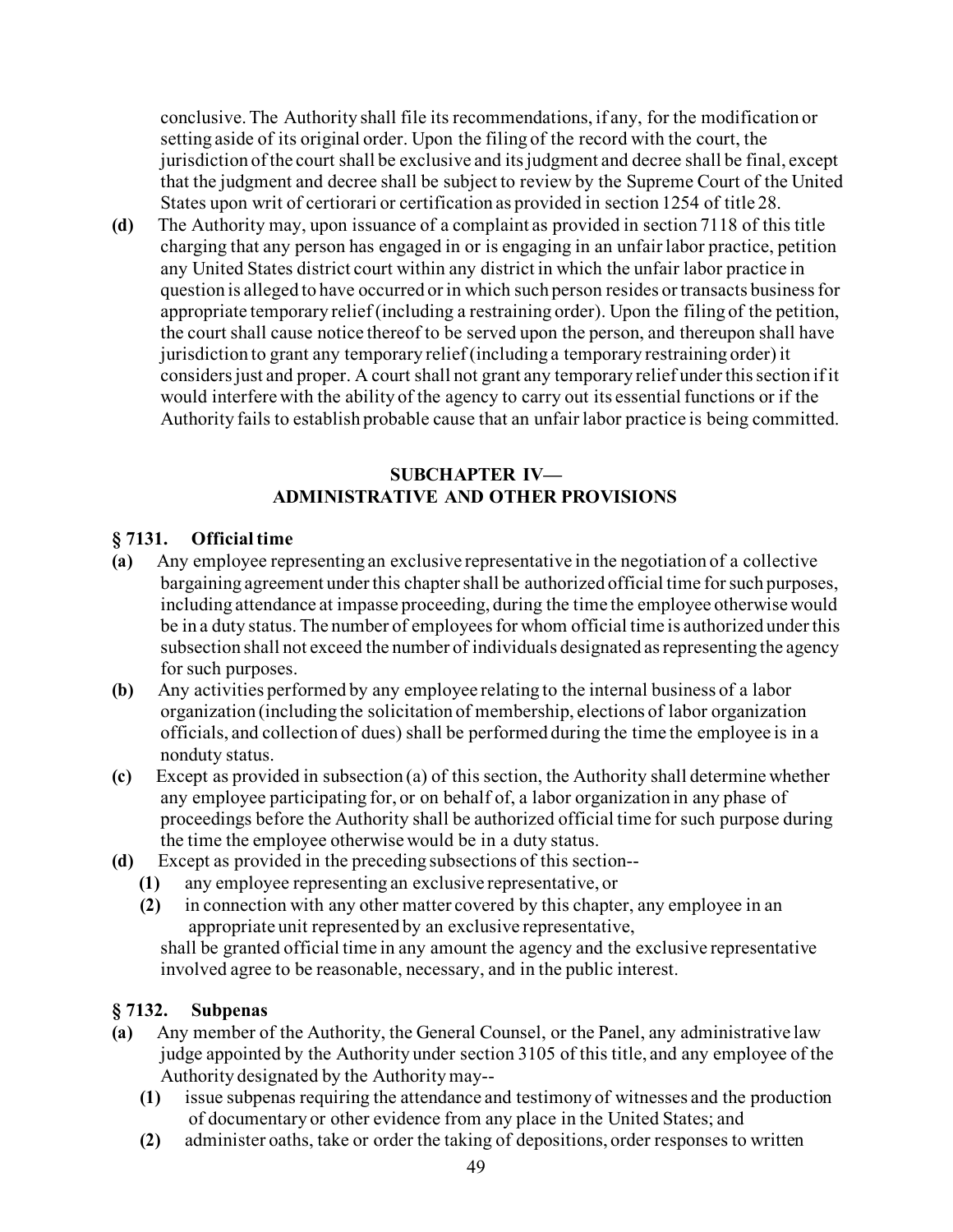interrogatories, examine witnesses, and receive evidence.

 No subpena shall be issued under this section which requires the disclosure of agency and the Office of Personnel Management. intramanagement guidance, advice, counsel, or training within an agency or between an

- section, the United States district court for the judicial district in which the person to whom appear at any designated place to testify or to produce documentary or other evidence. Any failure to obey the order of the court may be punished by the court as a contempt thereof. **(b)** In the case of contumacy or failure to obey a subpena issued under subsection (a)(1) of this the subpena is addressed resides or is served may issue an order requiring such person to
- **(c)** Witnesses (whether appearing voluntarily or under subpena) shall be paid the same fee andmileage allowances which are paid subpenaed witnesses in the courts of the United States.
- $$7133.$ **(d)** § 7133. Compilation and publication of data
	- **(a)** The Authority shall maintain a file of its proceedings and copies of all available agreements and arbitration decisions, and shall publish the texts of its decisions and the actions taken by the Panel under section 7119 of this title.
	- **(b)** All files maintained under subsection (a) of this section shall be open to inspection and reproduction in accordance with the provisions of sections 552 and 552a of this title.

#### **§ 7134. Regulations**

 The Authority, the General Counsel, the Federal Mediation and Conciliation Service, the Assistant Secretary of Labor for Labor Management Relations, and the Panel shall each prescribe rules and regulations to carry out the provisions of this chapter applicable to each of them, respectively. Provisions of subchapter II of chapter 5 of this title shall be applicable to the issuance, revision, or repeal of any such rule or regulation.

## **§ 7135. Continuation of existing laws, recognitions, agreements, and procedures**

**(a)** Nothing contained in this chapter shall preclude--

- **(1)** the renewal or continuation of an exclusive recognition, certification of an exclusive representative, or a lawful agreement between an agency and an exclusive representative of its employees, which is entered into before the effective date of this chapter; or
- which hold exclusive recognition for units of such officials or supervisors in any agency on the effective date of this chapter. **(2)** the renewal, continuation, or initial according of recognition for units of management officials or supervisors represented by labor organizations which historically or traditionally represent management officials or supervisors in private industry and
- Executive Orders 11491, 11616, 11636, 11787, and 11838, or under any other Executive order, as in effect on the effective date of this chapter, shall remain in full force and effect until revised or revoked by the President, or unless superseded by specific provisions of this chapter or by regulations or decisions issued pursuant to this chapter. **(b)** Policies, regulations, and procedures established under and decisions issued under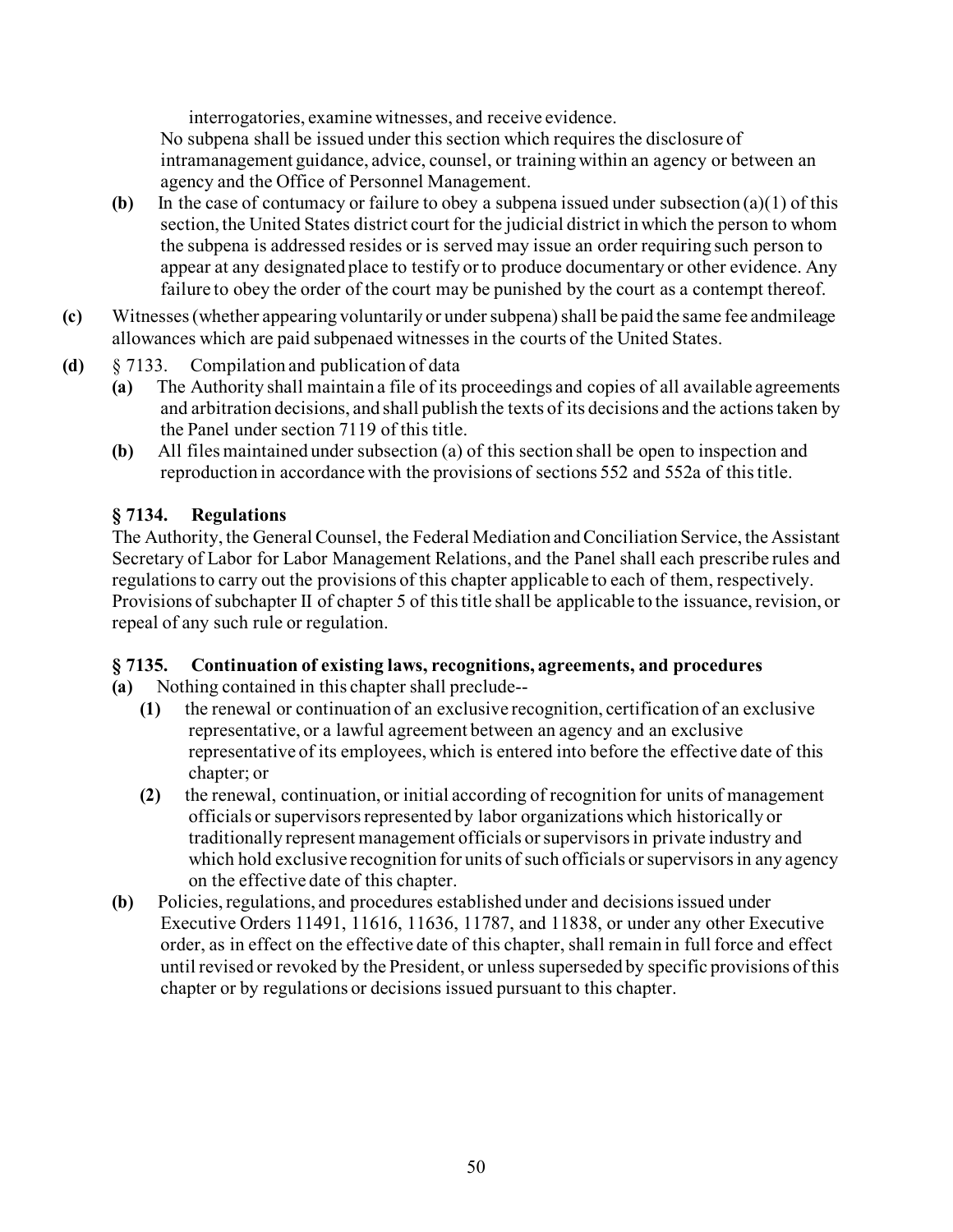<span id="page-53-0"></span>Appendix 2

## **UNITED STATES OF AMERICA DALLAS REGION BEFORE THE FEDERAL LABOR RELATIONS AUTHORITY**

#### **United States Department of Agriculture Rural Development Stillwater, Oklahoma -Activity**

**and Case No. DA-RP-90040** 

#### **American Federation of Government Employees (AFL-CIO), Local 3354 -Petitioner/Labor Organization**

#### **CERTIFICATION OF REPRESENTATIVE**

 An election was conducted in the above matter under the supervision of the undersigned Regional Director of the Federal Labor Relations Authority, in accordance with the provisions of Chapter 71 of Title 5 of the U.S.C., and with the Regulations of the Federal Labor Relations Authority. A majority of the valid ballots has been cast for a representative for the purpose of exclusive recognition.

Pursuant to authority vested in the undersigned,

#### **IT IS CERTIFIED** that the **AMERICANFEDERATION OF GOVERNMENTEMPLOYEES (AFGE), AFL-CIO**

 has been designated and selected by a majority of the employees of the above-named Activity or Agency, in the unit described below, as their representative for purposes of exclusive recognition, and that pursuant to Chapter 71 of the U.S.C., the named labor organization is the exclusive representative of all employees in the unit.

UNIT:

| Included: | All non-professional employees of the United States Department of Agriculture,<br>Rural Development, in the State, Area, and County Offices in Oklahoma.                                                                              |
|-----------|---------------------------------------------------------------------------------------------------------------------------------------------------------------------------------------------------------------------------------------|
| Excluded: | All professional employees; temporary employees with no expected continuation<br>of employment of more than ninety days; management officials; supervisors; and<br>employees described in 5 U.S.C. 7112(b)(2), (3), (4), (6) and (7). |

#### FEDERAL LABOR RELATIONS AUTHORITY

# /s/ *James E. Petrucci*

 James E. Petrucci Dallas Region Regional Director

Dated: December 15, 1999